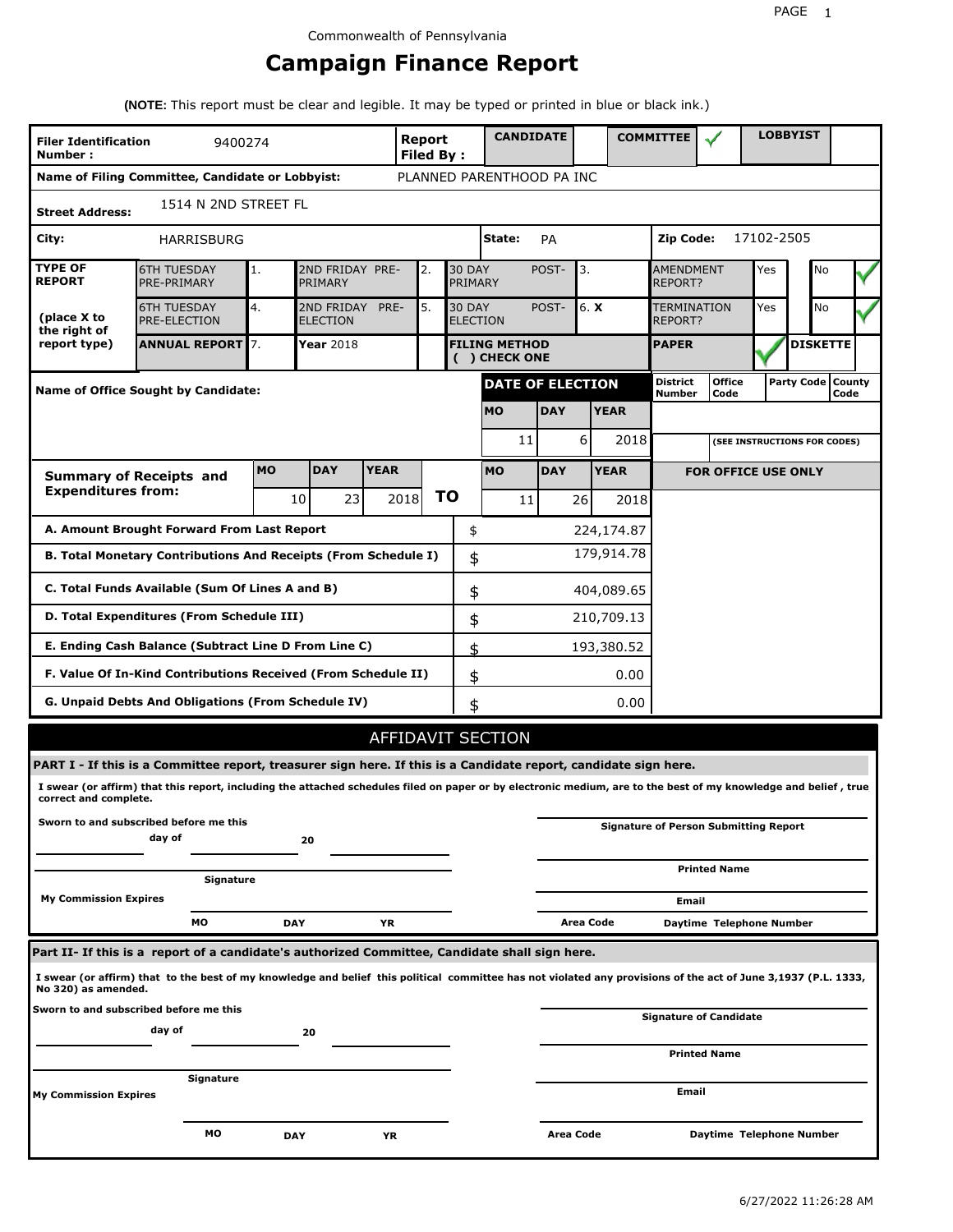# **SCHEDULE I CONTRIBUTIONS AND RECEIPTS**

**Detailed Summary Page**

| <b>Name of Filing Committee or Candidate</b>                                                                                                                                                | <b>Reporting Period</b> |                |                  |
|---------------------------------------------------------------------------------------------------------------------------------------------------------------------------------------------|-------------------------|----------------|------------------|
| PLANNED PARENTHOOD PA INC                                                                                                                                                                   | From:                   | 10/23/2018 То: | 11/26/2018       |
| 1. Unitemized Contributions Received - \$50.00 or Less Per Contributor                                                                                                                      |                         |                |                  |
| <b>TOTAL for the Reporting Period</b>                                                                                                                                                       |                         | (1)            | \$<br>4,518.78   |
| 2. Contributions Received - \$50.01 To \$250.00 (From Part A and Part B)                                                                                                                    |                         |                |                  |
| <b>Contributions Received From Political Committees (Part A)</b>                                                                                                                            |                         |                | \$<br>0.00       |
| All Other Contributions (Part B)                                                                                                                                                            |                         |                | \$<br>24,476.00  |
| <b>TOTAL for the Reporting Period</b>                                                                                                                                                       |                         | (2)            | \$<br>24,476.00  |
| 3. Contributions Received Over \$250.00 (From Part C and Part D)                                                                                                                            |                         |                |                  |
|                                                                                                                                                                                             |                         |                | \$               |
| <b>Contributions Received From Political Committees (Part C)</b>                                                                                                                            |                         |                | 0.00             |
| All Other Contributions (Part D)                                                                                                                                                            |                         |                | \$<br>150,920.00 |
| <b>TOTAL for the Reporting Period</b>                                                                                                                                                       |                         | (3)            | \$<br>150,920.00 |
| 4. Other Receipts, Refunds, Interest Earned, Returned Checks, Etc. (From Part E)                                                                                                            |                         |                |                  |
| <b>TOTAL for the Reporting Period</b>                                                                                                                                                       |                         | (4)            | \$<br>0.00       |
|                                                                                                                                                                                             |                         |                |                  |
| Total Monetary Contributions and Receipts During this Reporting Period (Add and enter amount<br>totals from Boxes 1,2,3 and 4; also enter this amount on Page1, Report Cover Page, Item B.) |                         |                | \$<br>179,914.78 |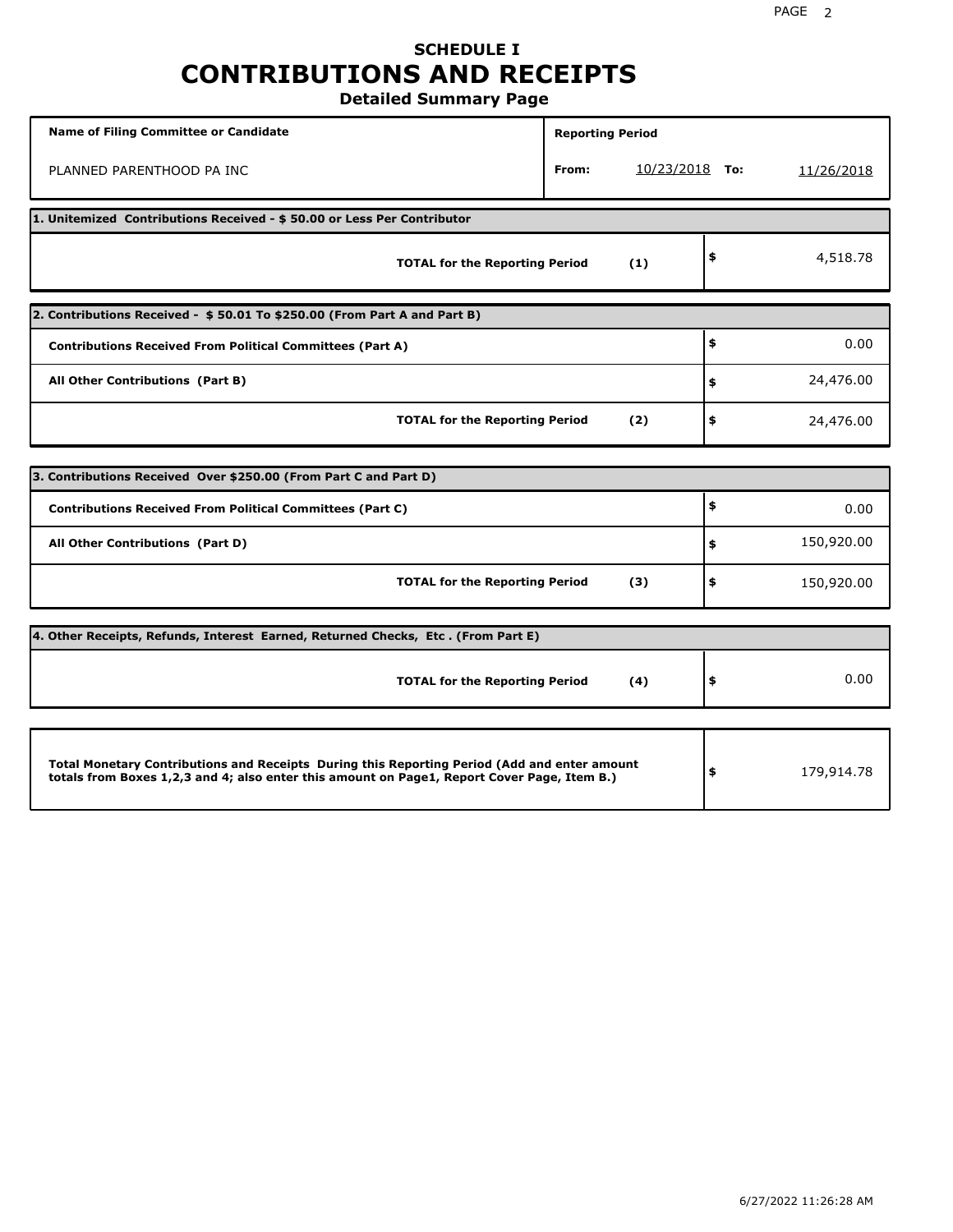PAGE 3

# **PART A CONTRIBUTIONS RECEIVED FROM POLITICAL COMMITTEES**

**\$50.01 TO \$250.00**

 **Use this Part to itemize only contributions received from political committees with an aggregate value from \$50.01 to \$250.00 in the reporting period.**

| Name of Filing Committee or Candidate      |              |                   | <b>Reporting Period</b> |             |             |                   |
|--------------------------------------------|--------------|-------------------|-------------------------|-------------|-------------|-------------------|
|                                            |              |                   | From:                   |             | To:         |                   |
|                                            |              |                   |                         | <b>DATE</b> |             | <b>AMOUNT</b>     |
| <b>Full Name of Contributing Committee</b> |              |                   | <b>MO</b>               | <b>DAY</b>  | <b>YEAR</b> |                   |
| <b>Mailing Address</b>                     |              |                   |                         |             |             | \$<br>0.00        |
| City                                       | <b>State</b> | Zip Code (Plus 4) |                         |             |             |                   |
|                                            |              |                   |                         |             |             | <b>PAGE TOTAL</b> |
|                                            |              |                   |                         |             |             |                   |

**Enter Grand Total of Part A on Schedule I, Detailed Summary Page, Section 2.**

**\$** 0.00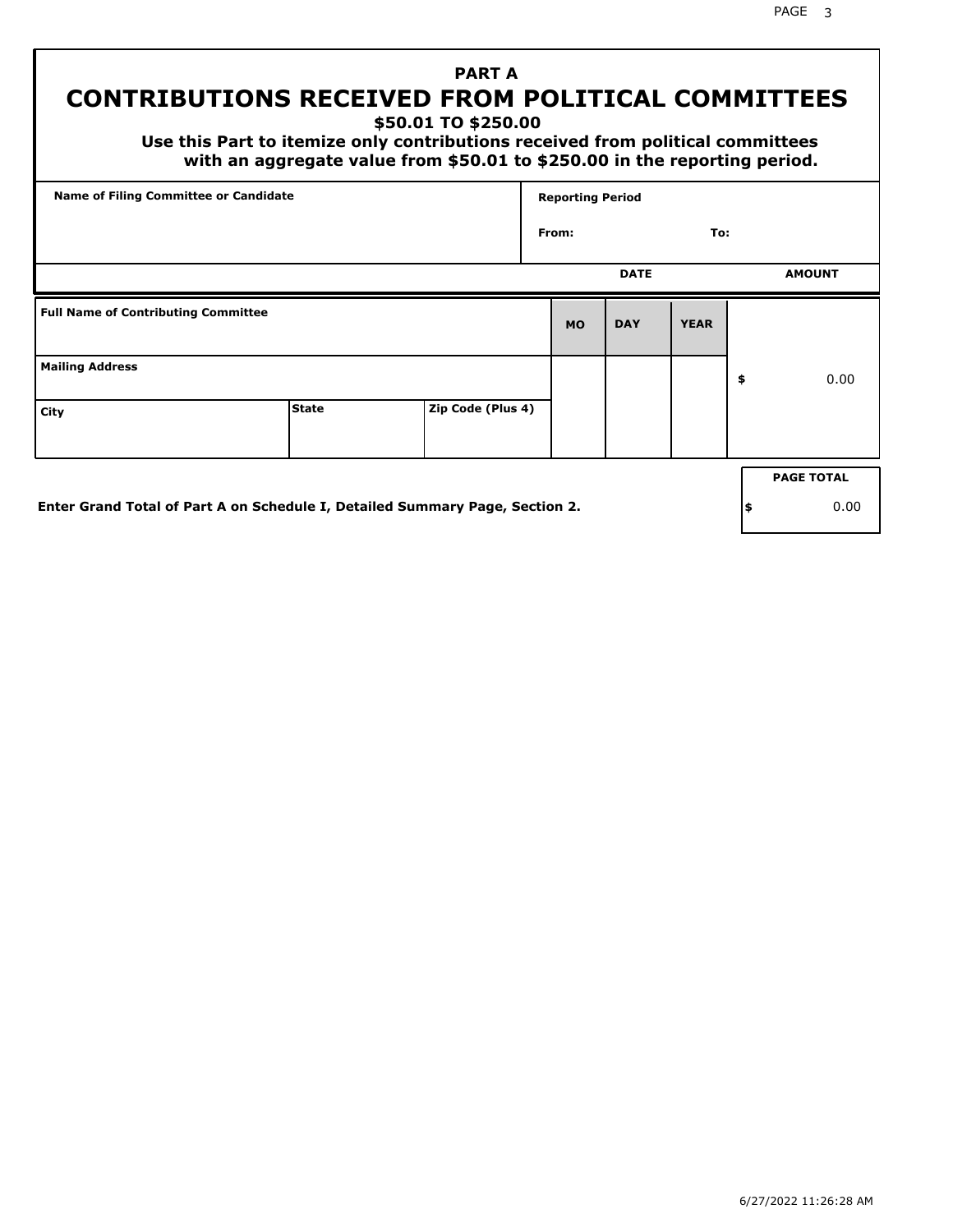| Use this Part to itemize all other contributions with an aggregate value from |                    | <b>PART B</b><br><b>ALL OTHER CONTRIBUTIONS</b><br>\$50.01 TO \$250.00<br>\$50.01 to \$250.00 in the reporting period.<br>(Exclude contributions from political committees reported in Part A) |                         |                   |             |               |
|-------------------------------------------------------------------------------|--------------------|------------------------------------------------------------------------------------------------------------------------------------------------------------------------------------------------|-------------------------|-------------------|-------------|---------------|
| <b>Name of Filing Committee or Candidate</b>                                  |                    |                                                                                                                                                                                                | <b>Reporting Period</b> |                   |             |               |
| PLANNED PARENTHOOD PA INC                                                     |                    |                                                                                                                                                                                                | From:                   | <u>10/23/2018</u> | To:         | 11/26/2018    |
|                                                                               |                    |                                                                                                                                                                                                |                         | <b>DATE</b>       |             | <b>AMOUNT</b> |
| <b>Full Name of Contributor</b><br>Lainy M Carslaw                            |                    |                                                                                                                                                                                                | <b>MO</b>               | <b>DAY</b>        | <b>YEAR</b> |               |
| <b>Mailing Address</b><br>3069 Navajo Ct                                      |                    |                                                                                                                                                                                                |                         |                   |             | \$<br>90.00   |
| City<br>Gibsonia                                                              | <b>State</b>       | Zip Code (Plus 4)                                                                                                                                                                              | 11                      | 13                | 2018        |               |
|                                                                               | PA                 | 15044                                                                                                                                                                                          |                         |                   |             |               |
| <b>Full Name of Contributor</b><br>Deborah Nichols                            |                    |                                                                                                                                                                                                | <b>MO</b>               | <b>DAY</b>        | <b>YEAR</b> |               |
| <b>Mailing Address</b><br>46015th Avenue Apt 429                              |                    |                                                                                                                                                                                                |                         |                   |             | \$<br>90.00   |
| City<br>Pittsburgh                                                            | <b>State</b><br>PA | Zip Code (Plus 4)<br>15213                                                                                                                                                                     | 11                      | 13                | 2018        |               |
| <b>Full Name of Contributor</b><br>Mimli Roychoudhury                         |                    |                                                                                                                                                                                                | <b>MO</b>               | <b>DAY</b>        | <b>YEAR</b> |               |
| <b>Mailing Address</b><br>109 Parkridge Lane                                  |                    |                                                                                                                                                                                                |                         |                   |             | 90.00<br>≯    |
| <b>City</b><br>Pittsburgh                                                     | <b>State</b>       | Zip Code (Plus 4)                                                                                                                                                                              | 11                      | 13                | 2018        |               |
|                                                                               | PA                 | 15228                                                                                                                                                                                          |                         |                   |             |               |
| <b>Full Name of Contributor</b><br>Amy Morgan                                 |                    |                                                                                                                                                                                                | <b>MO</b>               | <b>DAY</b>        | <b>YEAR</b> |               |
| <b>Mailing Address</b><br>5703 Aylesboro Avenue                               |                    |                                                                                                                                                                                                |                         |                   |             | \$<br>240.00  |
| <b>City</b><br>Pittsburgh                                                     | <b>State</b><br>PA | Zip Code (Plus 4)<br>15217                                                                                                                                                                     | 11                      | 13                | 2018        |               |
| <b>Full Name of Contributor</b><br>Lauren Massy                               |                    |                                                                                                                                                                                                | <b>MO</b>               | <b>DAY</b>        | <b>YEAR</b> |               |
| <b>Mailing Address</b><br>1559 Alaqua Drive                                   |                    |                                                                                                                                                                                                |                         |                   |             | \$<br>190.00  |
| City<br>Sewickley                                                             | <b>State</b><br>PA | Zip Code (Plus 4)<br>15143                                                                                                                                                                     | 11                      | 13                | 2018        |               |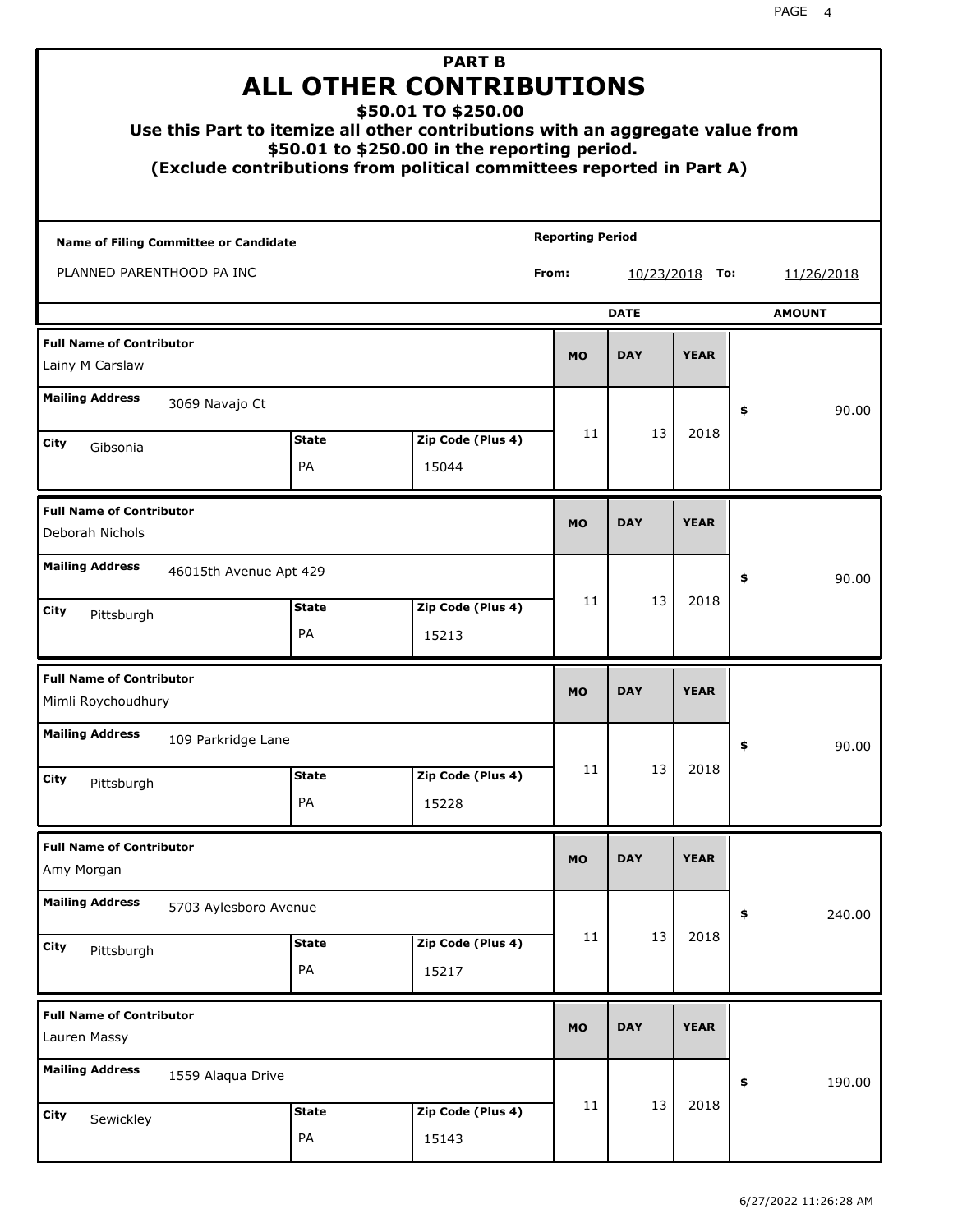| <b>Full Name of Contributor</b><br>Piyush Seth      |                          |                    |                            | <b>MO</b> | <b>DAY</b> | <b>YEAR</b> |              |
|-----------------------------------------------------|--------------------------|--------------------|----------------------------|-----------|------------|-------------|--------------|
| <b>Mailing Address</b>                              | 1000 McKnight Park Drive |                    |                            |           |            |             | 90.00<br>\$  |
| City<br>Pittsburgh                                  |                          | <b>State</b><br>PA | Zip Code (Plus 4)<br>15237 | 11        | 13         | 2018        |              |
| <b>Full Name of Contributor</b><br>Dan Connolly     |                          |                    |                            | <b>MO</b> | <b>DAY</b> | <b>YEAR</b> |              |
| <b>Mailing Address</b>                              | 2434 Smallman Street 113 |                    |                            |           |            |             | \$<br>240.00 |
| City<br>Pittsburgh                                  |                          | <b>State</b><br>PA | Zip Code (Plus 4)<br>15222 | 11        | 13         | 2018        |              |
| <b>Full Name of Contributor</b><br>Pamela Iovino    |                          |                    |                            | <b>MO</b> | <b>DAY</b> | <b>YEAR</b> |              |
| <b>Mailing Address</b>                              | 750 Washington Road      |                    |                            |           |            |             | 240.00<br>\$ |
| City<br>Pittsburgh                                  |                          | <b>State</b><br>PA | Zip Code (Plus 4)<br>15228 | 11        | 13         | 2018        |              |
|                                                     |                          |                    |                            |           |            |             |              |
| <b>Full Name of Contributor</b><br>Diane Lassman    |                          |                    |                            | <b>MO</b> | <b>DAY</b> | <b>YEAR</b> |              |
| <b>Mailing Address</b>                              | 5430 Plainfield Avenue   |                    |                            |           |            |             | 140.00<br>\$ |
| City<br>Pittsburgh                                  |                          | <b>State</b><br>PA | Zip Code (Plus 4)<br>15217 | 11        | 13         | 2018        |              |
| <b>Full Name of Contributor</b><br>Amber Quick      |                          |                    |                            | <b>MO</b> | <b>DAY</b> | <b>YEAR</b> |              |
| <b>Mailing Address</b>                              | 1014 Winterton Street    |                    |                            |           |            |             | 90.00<br>\$  |
| City<br>Pittsburgh                                  |                          | <b>State</b><br>PA | Zip Code (Plus 4)<br>15206 | 11        | 13         | 2018        |              |
| <b>Full Name of Contributor</b><br>Natalie R Greene |                          |                    |                            | <b>MO</b> | <b>DAY</b> | <b>YEAR</b> |              |
| <b>Mailing Address</b>                              | 4425 McCaslin Street     |                    |                            | 11        | 13         | 2018        | 90.00<br>\$  |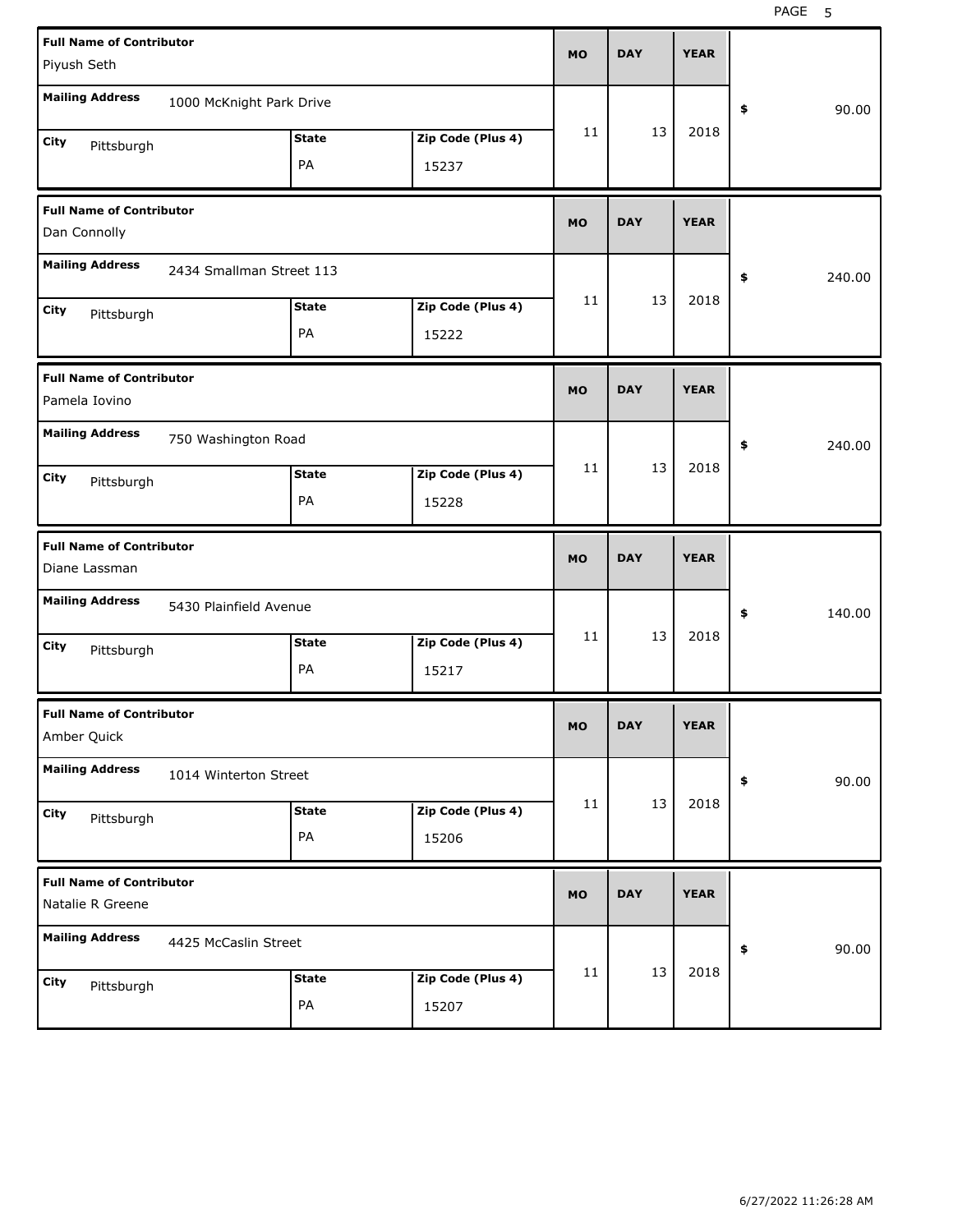| <b>Full Name of Contributor</b><br>Dawn Kelly       |                       |              |                   | <b>MO</b> | <b>DAY</b> | <b>YEAR</b> |              |
|-----------------------------------------------------|-----------------------|--------------|-------------------|-----------|------------|-------------|--------------|
|                                                     |                       |              |                   |           |            |             |              |
| <b>Mailing Address</b>                              | 836 Ella Street       |              |                   |           |            |             | \$<br>90.00  |
| City<br>Pittsburgh                                  |                       | <b>State</b> | Zip Code (Plus 4) | 11        | 13         | 2018        |              |
|                                                     |                       | PA           | 15243             |           |            |             |              |
| <b>Full Name of Contributor</b><br>Lara K Cosentino |                       |              |                   | <b>MO</b> | <b>DAY</b> | <b>YEAR</b> |              |
|                                                     |                       |              |                   |           |            |             |              |
| <b>Mailing Address</b>                              | 90 Woodhaven Drive    |              |                   |           |            |             | \$<br>90.00  |
| City<br>Pittsburgh                                  |                       | <b>State</b> | Zip Code (Plus 4) | 11        | 13         | 2018        |              |
|                                                     |                       | PA           | 15228             |           |            |             |              |
| <b>Full Name of Contributor</b>                     |                       |              |                   | <b>MO</b> | <b>DAY</b> | <b>YEAR</b> |              |
| Barbara A Kalin                                     |                       |              |                   |           |            |             |              |
| <b>Mailing Address</b>                              | 1633 Denniston Street |              |                   |           |            |             | \$<br>90.00  |
| City<br>PIttsburgh                                  |                       | <b>State</b> | Zip Code (Plus 4) | 11        | 13         | 2018        |              |
|                                                     |                       | PA           | 15217             |           |            |             |              |
|                                                     |                       |              |                   |           |            |             |              |
| <b>Full Name of Contributor</b>                     |                       |              |                   | <b>MO</b> | <b>DAY</b> | <b>YEAR</b> |              |
| Friends of CHelsa Wagner                            |                       |              |                   |           |            |             |              |
| <b>Mailing Address</b>                              | 7000 Meade Pl         |              |                   |           |            |             | \$<br>115.00 |
| City                                                |                       | <b>State</b> | Zip Code (Plus 4) | 11        | 13         | 2018        |              |
| Pittsburgh                                          |                       | PA           | 15208             |           |            |             |              |
| <b>Full Name of Contributor</b><br>Kent J Morford   |                       |              |                   | MO        | <b>DAY</b> | <b>YEAR</b> |              |
| <b>Mailing Address</b>                              | Unknown               |              |                   |           |            |             | \$<br>90.00  |
| City                                                |                       | <b>State</b> | Zip Code (Plus 4) | 11        | 13         | 2018        |              |
| Unknown                                             |                       | PA           | 17102             |           |            |             |              |
| <b>Full Name of Contributor</b><br>Ernest Simon     |                       |              |                   | <b>MO</b> | <b>DAY</b> | <b>YEAR</b> |              |
| <b>Mailing Address</b>                              | 74 S 18th Street      |              |                   |           |            |             | \$<br>115.00 |
| City<br>Pittsburgh                                  |                       | <b>State</b> | Zip Code (Plus 4) | 11        | 13         | 2018        |              |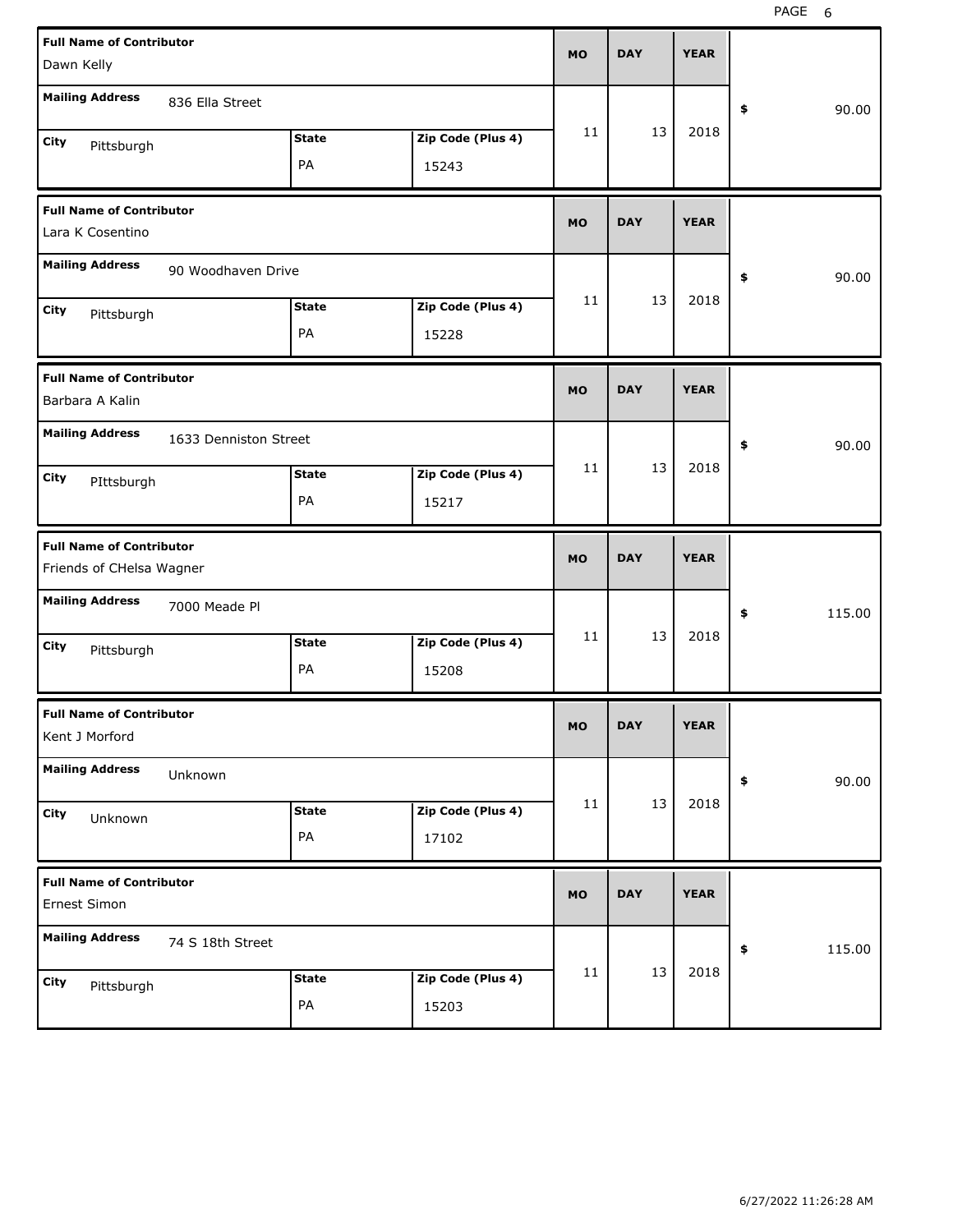| <b>Full Name of Contributor</b><br>Lori Judd Cohen        |                      |                    |                            | <b>MO</b> | <b>DAY</b> | <b>YEAR</b> |              |
|-----------------------------------------------------------|----------------------|--------------------|----------------------------|-----------|------------|-------------|--------------|
| <b>Mailing Address</b>                                    | 217 Dupont Drive     |                    |                            |           |            |             | 90.00<br>\$  |
| City<br>McDonald                                          |                      | <b>State</b><br>PA | Zip Code (Plus 4)<br>15057 | 11        | 13         | 2018        |              |
| <b>Full Name of Contributor</b><br>Theresa Larson Scheetz |                      |                    |                            | <b>MO</b> | <b>DAY</b> | <b>YEAR</b> |              |
| <b>Mailing Address</b>                                    | 8 Overlook Drive     |                    |                            |           |            |             | \$<br>90.00  |
| City<br>Pittsburgh                                        |                      | <b>State</b><br>PA | Zip Code (Plus 4)<br>15238 | 11        | 13         | 2018        |              |
| <b>Full Name of Contributor</b><br>Sharen Bell Geis       |                      |                    |                            | <b>MO</b> | <b>DAY</b> | <b>YEAR</b> |              |
| <b>Mailing Address</b><br>City<br>Gibsonia                | 6006 Cunningham Road | <b>State</b><br>PA | Zip Code (Plus 4)<br>15044 | 11        | 13         | 2018        | \$<br>140.00 |
|                                                           |                      |                    |                            |           |            |             |              |
| <b>Full Name of Contributor</b><br>Abass B Kamara         |                      |                    |                            | <b>MO</b> | <b>DAY</b> | <b>YEAR</b> |              |
| <b>Mailing Address</b>                                    | 5512 Avondale Pl     |                    |                            |           |            |             | \$<br>240.00 |
| City<br>Pittsburgh                                        |                      | <b>State</b><br>PA | Zip Code (Plus 4)<br>15206 | 11        | 13         | 2018        |              |
| <b>Full Name of Contributor</b><br>Lynda S Wrenn          |                      |                    |                            | MO        | <b>DAY</b> | <b>YEAR</b> |              |
| <b>Mailing Address</b>                                    | 400 S Linden Avenue  |                    |                            |           |            |             | 90.00<br>\$  |
| City<br>Pittsburgh                                        |                      | <b>State</b><br>PA | Zip Code (Plus 4)<br>15208 | 11        | 13         | 2018        |              |
| <b>Full Name of Contributor</b><br>Erin O Starzynski      |                      |                    |                            | <b>MO</b> | <b>DAY</b> | <b>YEAR</b> |              |
| <b>Mailing Address</b>                                    | 120 Woodhaven Drive  |                    |                            | 11        | 13         | 2018        | 90.00<br>\$  |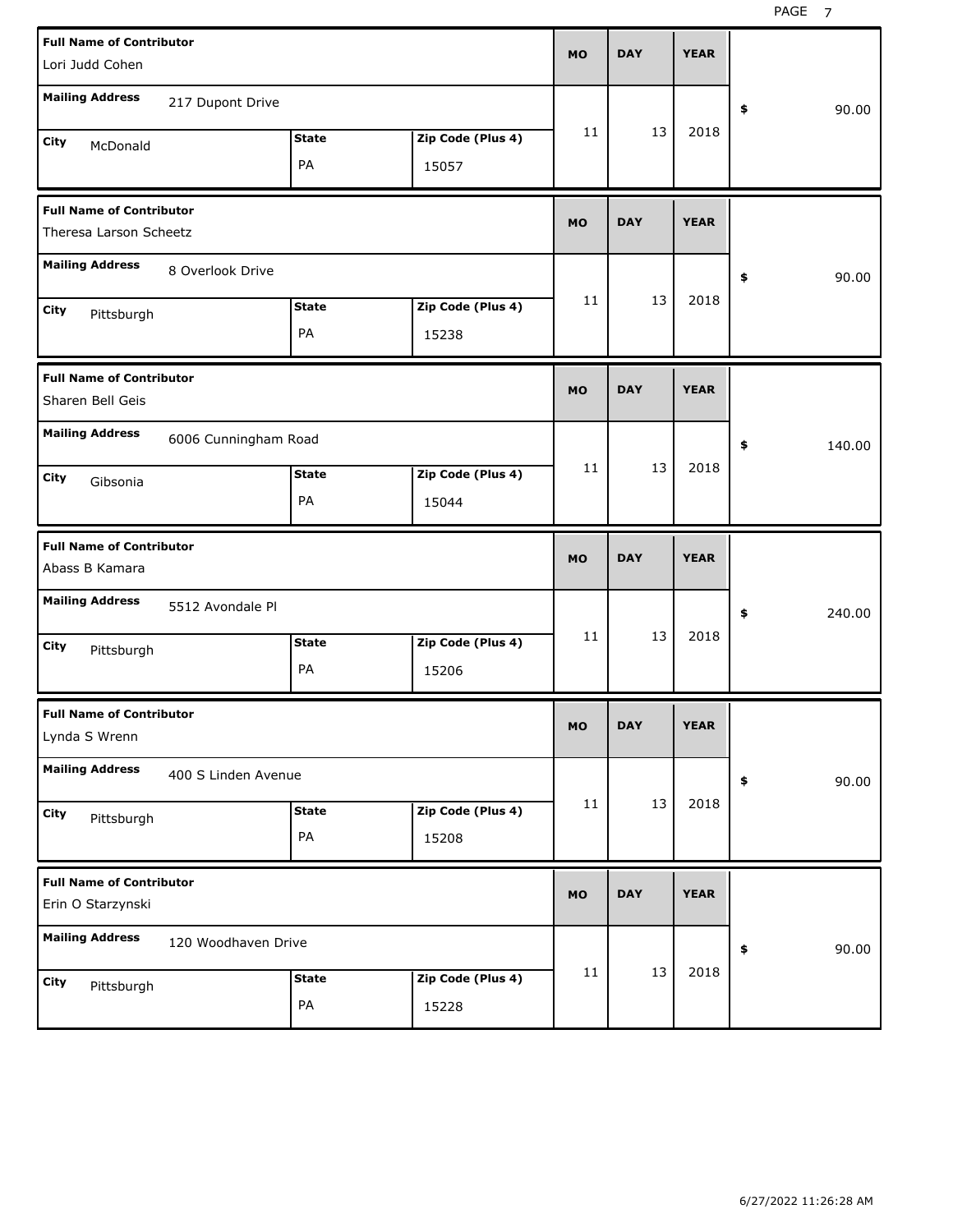| <b>Full Name of Contributor</b><br>Stephanie Ulmer |                       |              |                   | <b>MO</b> | <b>DAY</b> | <b>YEAR</b> |              |
|----------------------------------------------------|-----------------------|--------------|-------------------|-----------|------------|-------------|--------------|
| <b>Mailing Address</b>                             | 427 Elmer Street      |              |                   |           |            |             | \$<br>200.00 |
| City<br>Pittsburgh                                 |                       | <b>State</b> | Zip Code (Plus 4) | 11        | 13         | 2018        |              |
|                                                    |                       | PA           | 15218             |           |            |             |              |
| <b>Full Name of Contributor</b><br>Susanne Wean    |                       |              |                   | <b>MO</b> | <b>DAY</b> | <b>YEAR</b> |              |
| <b>Mailing Address</b>                             | 280 Millview Drive    |              |                   |           |            |             | \$<br>240.00 |
| City<br>Pittsburgh                                 |                       | <b>State</b> | Zip Code (Plus 4) | 11        | 13         | 2018        |              |
|                                                    |                       | PA           | 15238             |           |            |             |              |
| <b>Full Name of Contributor</b><br>Evan Mirapaul   |                       |              |                   | <b>MO</b> | <b>DAY</b> | <b>YEAR</b> |              |
| <b>Mailing Address</b>                             | 1706 Rialto Street    |              |                   |           |            |             | \$<br>240.00 |
| City<br>Pittsburgh                                 |                       | <b>State</b> | Zip Code (Plus 4) | 11        | 13         | 2018        |              |
|                                                    |                       | PA           | 15212             |           |            |             |              |
|                                                    |                       |              |                   |           |            |             |              |
| <b>Full Name of Contributor</b><br>Sandra Faulkner |                       |              |                   | <b>MO</b> | <b>DAY</b> | <b>YEAR</b> |              |
| <b>Mailing Address</b>                             | 582 Jackson Blvd      |              |                   |           |            |             | \$<br>115.00 |
| City                                               |                       | <b>State</b> | Zip Code (Plus 4) | 11        | 13         | 2018        |              |
| Freedom                                            |                       | PA           | 15042             |           |            |             |              |
| <b>Full Name of Contributor</b><br>Carol C Papas   |                       |              |                   | <b>MO</b> | <b>DAY</b> | <b>YEAR</b> |              |
| <b>Mailing Address</b>                             | 123 Westchester Drive |              |                   |           |            |             | 90.00<br>\$  |
| <b>City</b>                                        |                       | <b>State</b> | Zip Code (Plus 4) | 11        | 13         | 2018        |              |
| Pittsburgh                                         |                       | PA           | 15215             |           |            |             |              |
| <b>Full Name of Contributor</b><br>Marc Brown      |                       |              |                   | <b>MO</b> | <b>DAY</b> | <b>YEAR</b> |              |
| <b>Mailing Address</b>                             | 32 Rosemont Lane      |              |                   |           |            |             | 240.00<br>\$ |
| City<br>Pittsburgh                                 |                       | <b>State</b> | Zip Code (Plus 4) | 11        | 13         | 2018        |              |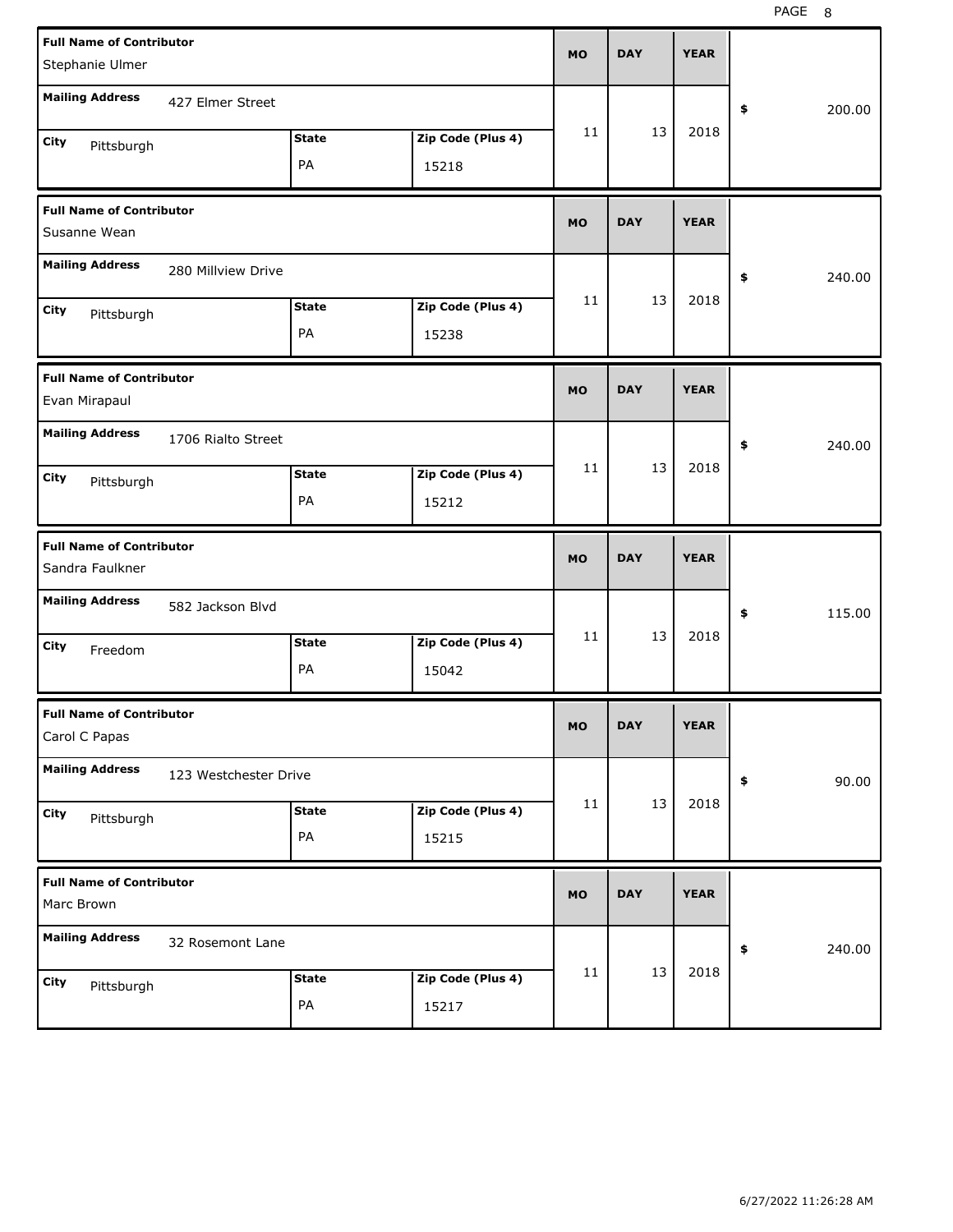| <b>Full Name of Contributor</b>                       |                              |              |                   |           |            |             |              |       |
|-------------------------------------------------------|------------------------------|--------------|-------------------|-----------|------------|-------------|--------------|-------|
| Mark Caldone                                          |                              |              |                   | <b>MO</b> | <b>DAY</b> | <b>YEAR</b> |              |       |
| <b>Mailing Address</b>                                | 5819 How Street              |              |                   |           |            |             | \$           | 90.00 |
| City<br>Pittsburgh                                    |                              | <b>State</b> | Zip Code (Plus 4) | 11        | 13         | 2018        |              |       |
|                                                       |                              | PA           | 15232             |           |            |             |              |       |
| <b>Full Name of Contributor</b><br>Ian C Short        |                              |              |                   | <b>MO</b> | <b>DAY</b> | <b>YEAR</b> |              |       |
| <b>Mailing Address</b>                                | 373 W Riverview Avenue APt 1 |              |                   |           |            |             | \$           | 90.00 |
| City<br>Pittsburgh                                    |                              | <b>State</b> | Zip Code (Plus 4) | 11        | 13         | 2018        |              |       |
|                                                       |                              | PA           | 15202             |           |            |             |              |       |
| <b>Full Name of Contributor</b><br>Sharon Ann Beddard |                              |              |                   | <b>MO</b> | <b>DAY</b> | <b>YEAR</b> |              |       |
| <b>Mailing Address</b>                                | 875 Thorn Street             |              |                   |           |            |             | \$           | 90.00 |
| City<br>Sewickley                                     |                              | <b>State</b> | Zip Code (Plus 4) | 11        | 13         | 2018        |              |       |
|                                                       |                              | PA           | 15143             |           |            |             |              |       |
|                                                       |                              |              |                   |           |            |             |              |       |
| <b>Full Name of Contributor</b><br>Martha Ann Terry   |                              |              |                   | <b>MO</b> | <b>DAY</b> | <b>YEAR</b> |              |       |
| <b>Mailing Address</b>                                | 5302 Coral Street            |              |                   |           |            |             | \$           | 90.00 |
| City                                                  |                              | <b>State</b> | Zip Code (Plus 4) | 11        | 13         | 2018        |              |       |
| Pittsburgh                                            |                              | PA           | 15224             |           |            |             |              |       |
| <b>Full Name of Contributor</b><br>Jane Charlton      |                              |              |                   | <b>MO</b> | DAY        | YEAK        |              |       |
| <b>Mailing Address</b>                                | 102 Creigmore Ct             |              |                   |           |            |             | \$           | 90.00 |
| City                                                  |                              | <b>State</b> | Zip Code (Plus 4) | 11        | 13         | 2018        |              |       |
| Cheswick                                              |                              | PA           | 15024             |           |            |             |              |       |
| <b>Full Name of Contributor</b><br>Michele Weatherly  |                              |              |                   | <b>MO</b> | <b>DAY</b> | <b>YEAR</b> |              |       |
| <b>Mailing Address</b>                                | 2328 Mill Grove Road         |              |                   |           |            |             | 240.00<br>\$ |       |
| City<br>Pittsburgh                                    |                              | <b>State</b> | Zip Code (Plus 4) | 11        | 13         | 2018        |              |       |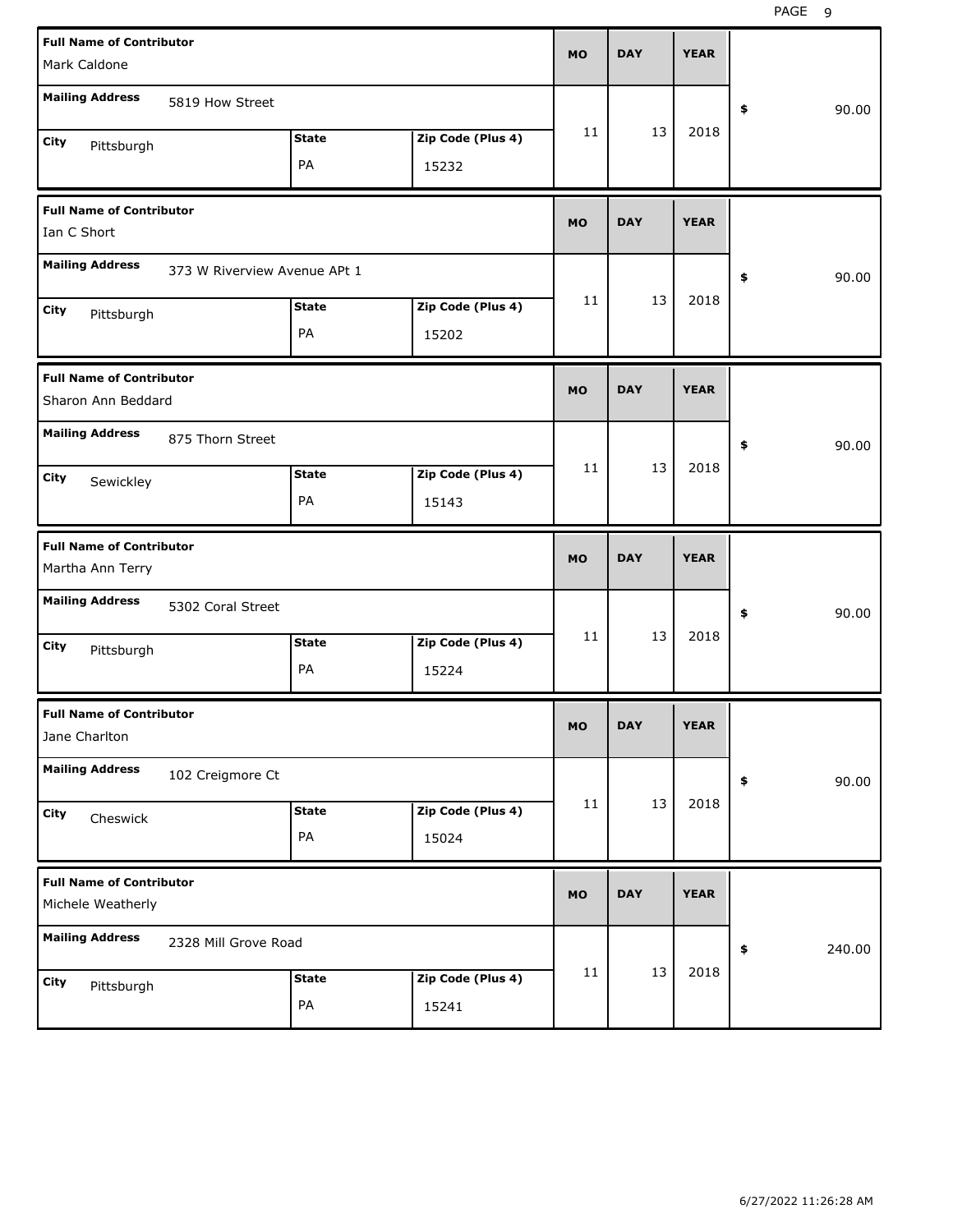| <b>Full Name of Contributor</b><br>Ronda J Winnecour       |                       |              |                   | <b>MO</b> | <b>DAY</b> | <b>YEAR</b> |              |
|------------------------------------------------------------|-----------------------|--------------|-------------------|-----------|------------|-------------|--------------|
|                                                            |                       |              |                   |           |            |             |              |
| <b>Mailing Address</b>                                     | 1300 FIrwood Drive    |              |                   |           |            |             | \$<br>90.00  |
| City<br>Pittsburgh                                         |                       | <b>State</b> | Zip Code (Plus 4) | 11        | 13         | 2018        |              |
|                                                            |                       | PA           | 15243             |           |            |             |              |
| <b>Full Name of Contributor</b>                            |                       |              |                   | <b>MO</b> | <b>DAY</b> | <b>YEAR</b> |              |
| Katrina Brown                                              |                       |              |                   |           |            |             |              |
| <b>Mailing Address</b>                                     | 1130 Firwood Drive    |              |                   |           |            |             | \$<br>90.00  |
| City<br>Pittsburgh                                         |                       | <b>State</b> | Zip Code (Plus 4) | 11        | 13         | 2018        |              |
|                                                            |                       | PA           | 15243             |           |            |             |              |
| <b>Full Name of Contributor</b>                            |                       |              |                   | <b>MO</b> | <b>DAY</b> | <b>YEAR</b> |              |
| Ellen Beth Pepper                                          |                       |              |                   |           |            |             |              |
| <b>Mailing Address</b>                                     | 5035 5th Avenue       |              |                   |           |            |             | \$<br>115.00 |
| City<br>Pittsburgh                                         |                       | <b>State</b> | Zip Code (Plus 4) | 11        | 13         | 2018        |              |
|                                                            |                       | PA           | 15232             |           |            |             |              |
|                                                            |                       |              |                   |           |            |             |              |
| <b>Full Name of Contributor</b>                            |                       |              |                   | <b>MO</b> | <b>DAY</b> | <b>YEAR</b> |              |
| Lynne M Colker                                             |                       |              |                   |           |            |             |              |
| <b>Mailing Address</b>                                     | 5430 Aylesboro Avenue |              |                   |           |            |             | \$<br>240.00 |
| City<br>Pittsburgh                                         |                       | <b>State</b> | Zip Code (Plus 4) | 11        | 13         | 2018        |              |
|                                                            |                       | PA           | 15217             |           |            |             |              |
| <b>Full Name of Contributor</b><br>jPatricia S Schroder    |                       |              |                   | MO        | <b>DAY</b> | <b>YEAR</b> |              |
| <b>Mailing Address</b>                                     | 202 Schenley Road     |              |                   |           |            |             | 115.00<br>\$ |
|                                                            |                       | <b>State</b> | Zip Code (Plus 4) | 11        | 13         | 2018        |              |
| City<br>Pittsburgh                                         |                       | PA           | 15217             |           |            |             |              |
| <b>Full Name of Contributor</b><br>Laurie S Levin Gottlieb |                       |              |                   | <b>MO</b> | <b>DAY</b> | <b>YEAR</b> |              |
| <b>Mailing Address</b>                                     | 5640 Aylesboro Avenue |              |                   |           |            |             | 90.00<br>\$  |
| <b>City</b><br>PIttsburgh                                  |                       | <b>State</b> | Zip Code (Plus 4) | 11        | 13         | 2018        |              |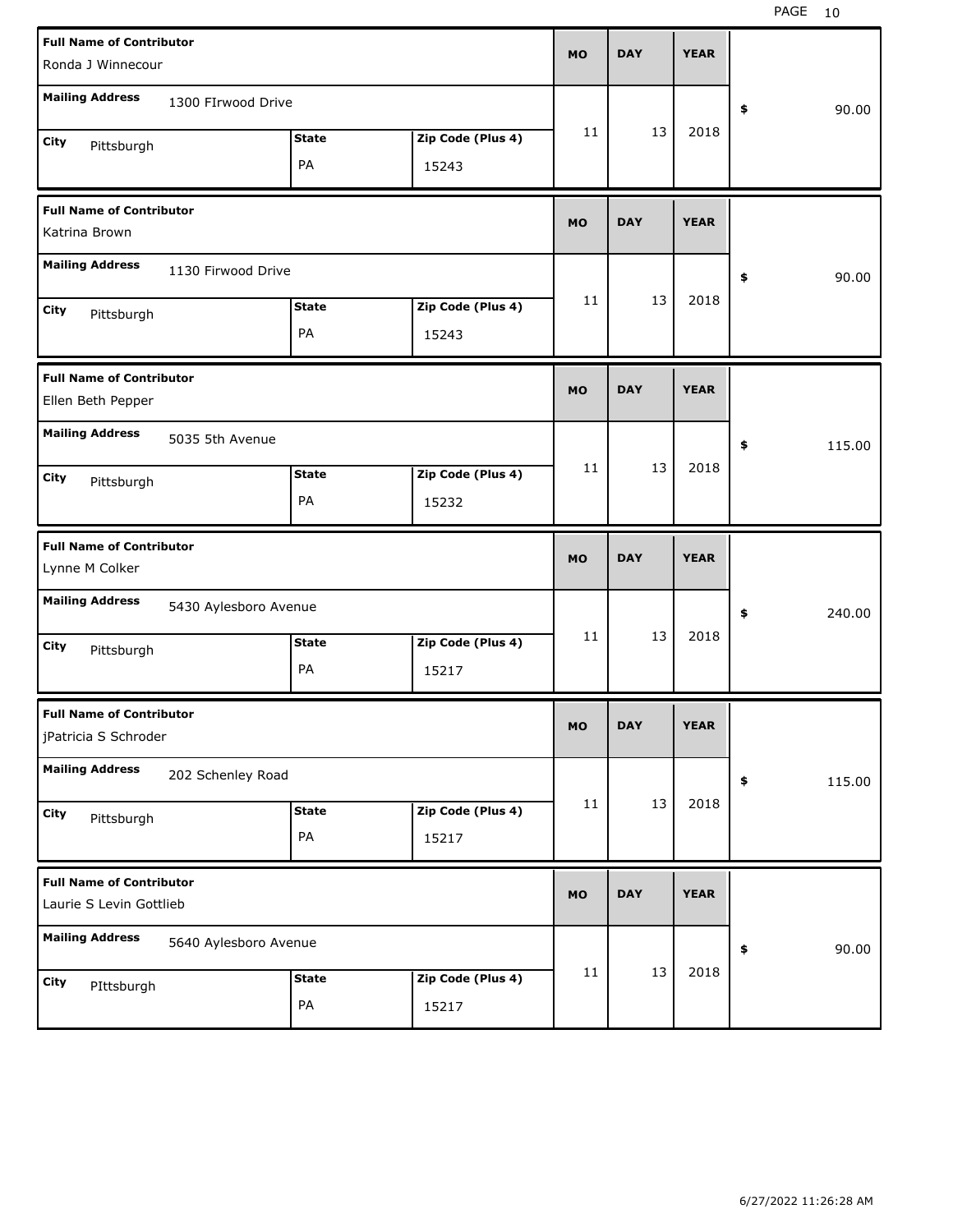| <b>Full Name of Contributor</b>                      |                      |              |                   |           |            |             |              |
|------------------------------------------------------|----------------------|--------------|-------------------|-----------|------------|-------------|--------------|
| Elizabeth A Teti                                     |                      |              |                   | <b>MO</b> | <b>DAY</b> | <b>YEAR</b> |              |
| <b>Mailing Address</b>                               | 768 Pinetree Road    |              |                   |           |            |             | 240.00<br>\$ |
| City                                                 |                      | <b>State</b> | Zip Code (Plus 4) | 11        | 13         | 2018        |              |
| Pittsburgh                                           |                      | PA           | 15243             |           |            |             |              |
| <b>Full Name of Contributor</b><br>Melinda B Turici  |                      |              |                   | <b>MO</b> | <b>DAY</b> | <b>YEAR</b> |              |
| <b>Mailing Address</b>                               | 310 S Linden Avenue  |              |                   |           |            |             | 90.00<br>\$  |
| City<br>PIttsburgh                                   |                      | <b>State</b> | Zip Code (Plus 4) | 11        | 13         | 2018        |              |
|                                                      |                      | PA           | 15208             |           |            |             |              |
| <b>Full Name of Contributor</b><br>Lara K Henke      |                      |              |                   | <b>MO</b> | <b>DAY</b> | <b>YEAR</b> |              |
| <b>Mailing Address</b>                               | 876 Old Hickory Road |              |                   |           |            |             | 90.00<br>\$  |
| City<br>PIttsburgh                                   |                      | <b>State</b> | Zip Code (Plus 4) | 11        | 13         | 2018        |              |
|                                                      |                      | PA           | 15243             |           |            |             |              |
|                                                      |                      |              |                   |           |            |             |              |
| <b>Full Name of Contributor</b><br>Nancy A Simpronio |                      |              |                   | <b>MO</b> | <b>DAY</b> | <b>YEAR</b> |              |
| <b>Mailing Address</b>                               | 5723 Kentucky Avenue |              |                   |           |            |             | \$<br>240.00 |
| City                                                 |                      | <b>State</b> | Zip Code (Plus 4) | 11        | 13         | 2018        |              |
| Pittsburgh                                           |                      | PA           | 15232             |           |            |             |              |
| <b>Full Name of Contributor</b><br>Adi Rapport       |                      |              |                   | <b>MO</b> | <b>DAY</b> | <b>YEAR</b> |              |
| <b>Mailing Address</b>                               | 5535 Bartlett Street |              |                   |           |            |             | 90.00<br>\$  |
| City                                                 |                      | <b>State</b> | Zip Code (Plus 4) | 11        | 13         | 2018        |              |
| PPittsburgh                                          |                      | PA           | 15217             |           |            |             |              |
| <b>Full Name of Contributor</b><br>Emily S Lebovitz  |                      |              |                   | <b>MO</b> | <b>DAY</b> | <b>YEAR</b> |              |
| <b>Mailing Address</b>                               | 1404 Fairstead Lane  |              |                   |           |            |             | 115.00<br>\$ |
| <b>City</b><br>Pittsburgh                            |                      | <b>State</b> | Zip Code (Plus 4) | 11        | 13         | 2018        |              |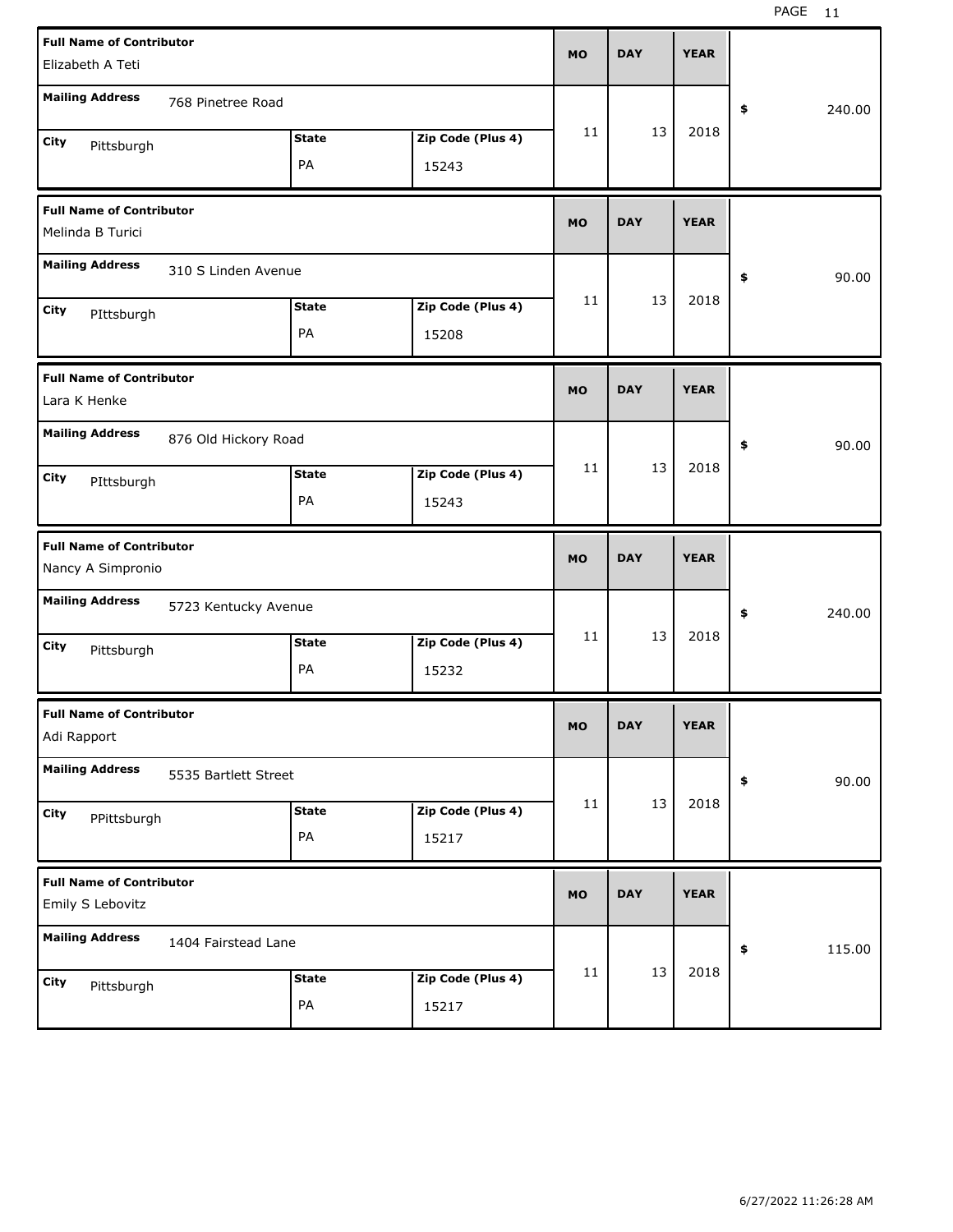| <b>Full Name of Contributor</b><br>Mathew Rosenblum                        | <b>MO</b> | <b>DAY</b> | <b>YEAR</b> |              |
|----------------------------------------------------------------------------|-----------|------------|-------------|--------------|
| <b>Mailing Address</b><br>606 S Dallas Avenue                              |           |            |             | 90.00<br>\$  |
| Zip Code (Plus 4)<br><b>State</b><br>City<br>Pittsburgh<br>PA<br>15217     | 11        | 13         | 2018        |              |
| <b>Full Name of Contributor</b><br>Sara H Segal                            | <b>MO</b> | <b>DAY</b> | <b>YEAR</b> |              |
| <b>Mailing Address</b><br>1720 Beechwood Blvd                              |           |            |             | 240.00<br>\$ |
| Zip Code (Plus 4)<br><b>State</b><br>City<br>Pittsburgh<br>PA<br>15217     | 11        | 13         | 2018        |              |
| <b>Full Name of Contributor</b><br>Luann Barron                            | <b>MO</b> | <b>DAY</b> | <b>YEAR</b> |              |
| <b>Mailing Address</b><br>79 Vernon Drive                                  |           |            |             | 90.00<br>\$  |
| Zip Code (Plus 4)<br><b>State</b><br>City<br>Pittsburgh<br>PA<br>15228     | 11        | 13         | 2018        |              |
|                                                                            |           |            |             |              |
| <b>Full Name of Contributor</b><br>Joseph L McDonough                      | <b>MO</b> | <b>DAY</b> | <b>YEAR</b> |              |
| <b>Mailing Address</b><br>1481 Candlewood Drive                            |           |            |             | \$<br>90.00  |
| <b>State</b><br>Zip Code (Plus 4)<br>City<br>Upper St Clair<br>PA<br>15241 | 11        | 13         | 2018        |              |
| <b>Full Name of Contributor</b><br>Michelle L Browne                       | <b>MO</b> | <b>DAY</b> | <b>YEAR</b> |              |
| <b>Mailing Address</b><br>5810 Aylesboro Avenue                            |           |            |             | \$<br>190.00 |
| Zip Code (Plus 4)<br><b>State</b><br>City<br>Pittsburgh<br>PA<br>15217     | 11        | 13         | 2018        |              |
| <b>Full Name of Contributor</b><br>Judith A Ruszkowski                     | <b>MO</b> | <b>DAY</b> | <b>YEAR</b> |              |
| <b>Mailing Address</b><br>6465 Jackson Street                              |           | 13         | 2018        | \$<br>240.00 |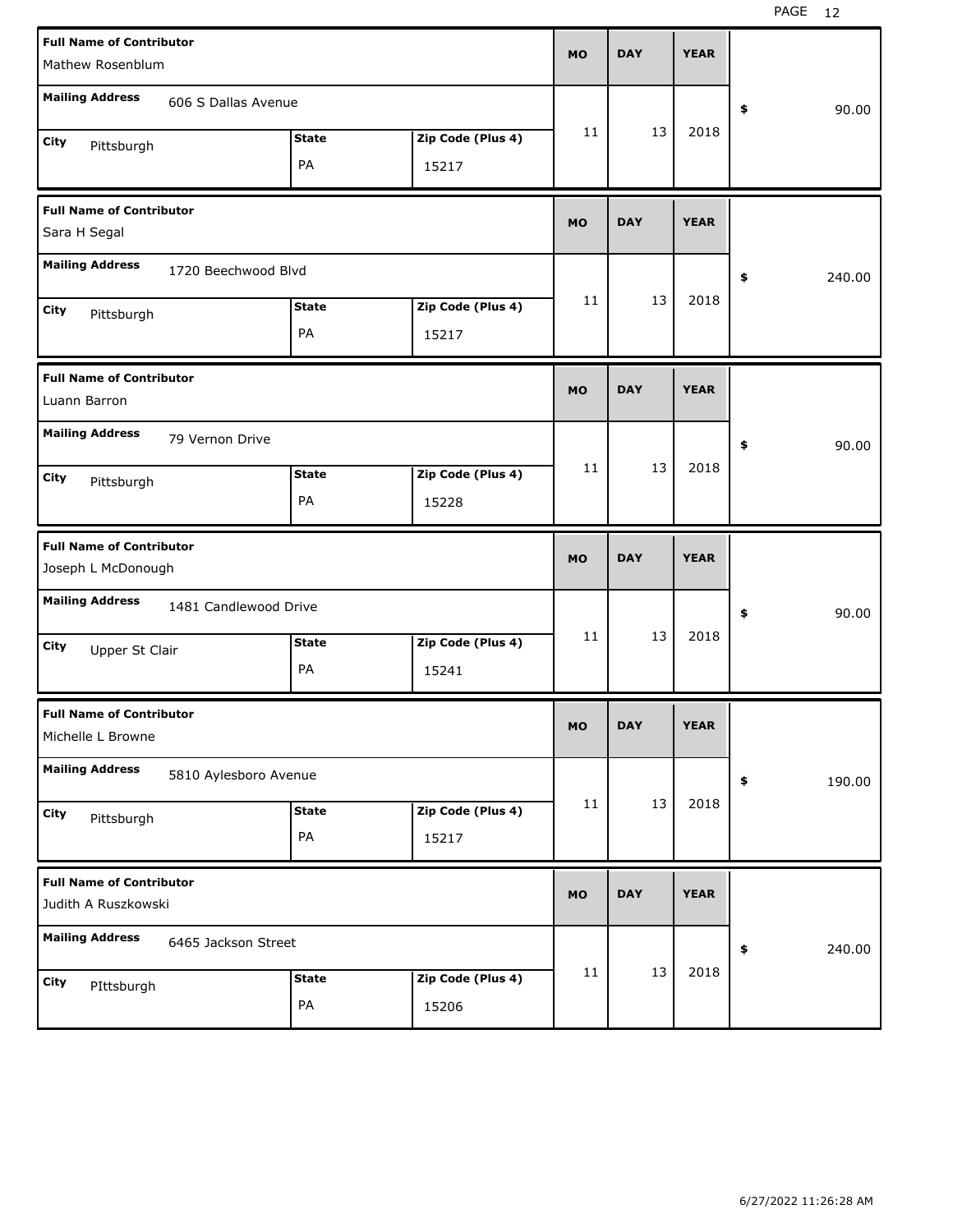| <b>Full Name of Contributor</b>                    |              |                   |           |            |             |              |
|----------------------------------------------------|--------------|-------------------|-----------|------------|-------------|--------------|
| Thomas E Cummings                                  |              |                   | <b>MO</b> | <b>DAY</b> | <b>YEAR</b> |              |
| <b>Mailing Address</b><br>6371 Burchfield Avenue   |              |                   |           |            |             | \$<br>90.00  |
| City                                               | <b>State</b> | Zip Code (Plus 4) | 11        | 13         | 2018        |              |
| Pittsburgh                                         | PA           | 15217             |           |            |             |              |
| <b>Full Name of Contributor</b>                    |              |                   | <b>MO</b> | <b>DAY</b> | <b>YEAR</b> |              |
| Margaret S Gilfillan                               |              |                   |           |            |             |              |
| <b>Mailing Address</b><br>111 Park View Drive      |              |                   |           |            |             | \$<br>240.00 |
| City<br>Sewickley                                  | <b>State</b> | Zip Code (Plus 4) | 11        | 13         | 2018        |              |
|                                                    | PA           | 15143             |           |            |             |              |
| <b>Full Name of Contributor</b>                    |              |                   | <b>MO</b> | <b>DAY</b> | <b>YEAR</b> |              |
| David Gotwald                                      |              |                   |           |            |             |              |
| <b>Mailing Address</b><br>2509 Mount Royal Blvd    |              |                   |           |            |             | \$<br>90.00  |
| City<br>Glenshaw                                   | <b>State</b> | Zip Code (Plus 4) | 11        | 13         | 2018        |              |
|                                                    | PA           | 15116             |           |            |             |              |
|                                                    |              |                   |           |            |             |              |
| <b>Full Name of Contributor</b>                    |              |                   | <b>MO</b> | <b>DAY</b> | <b>YEAR</b> |              |
| Diana Fine Luks                                    |              |                   |           |            |             |              |
| <b>Mailing Address</b><br>104 Walnut Street        |              |                   |           |            |             | \$<br>90.00  |
| City<br>Jenkintown                                 | <b>State</b> | Zip Code (Plus 4) | 11        | 13         | 2018        |              |
|                                                    | PA           | 19046             |           |            |             |              |
| <b>Full Name of Contributor</b><br>Barbara Hoffman |              |                   | МO        | <b>DAY</b> | <b>YEAR</b> |              |
| <b>Mailing Address</b><br>417 Carpenter Lane       |              |                   |           |            |             | \$<br>65.00  |
| City                                               | <b>State</b> | Zip Code (Plus 4) | 11        | 13         | 2018        |              |
| Philadelphia                                       | PA           | 19119             |           |            |             |              |
| <b>Full Name of Contributor</b>                    |              |                   |           |            |             |              |
| Laura Craig                                        |              |                   | <b>MO</b> | <b>DAY</b> | <b>YEAR</b> |              |
| <b>Mailing Address</b><br>356 East Gowen Avenue    |              |                   |           |            |             | \$<br>140.00 |
| City<br>Philadelphia                               | <b>State</b> | Zip Code (Plus 4) | 11        | 13         | 2018        |              |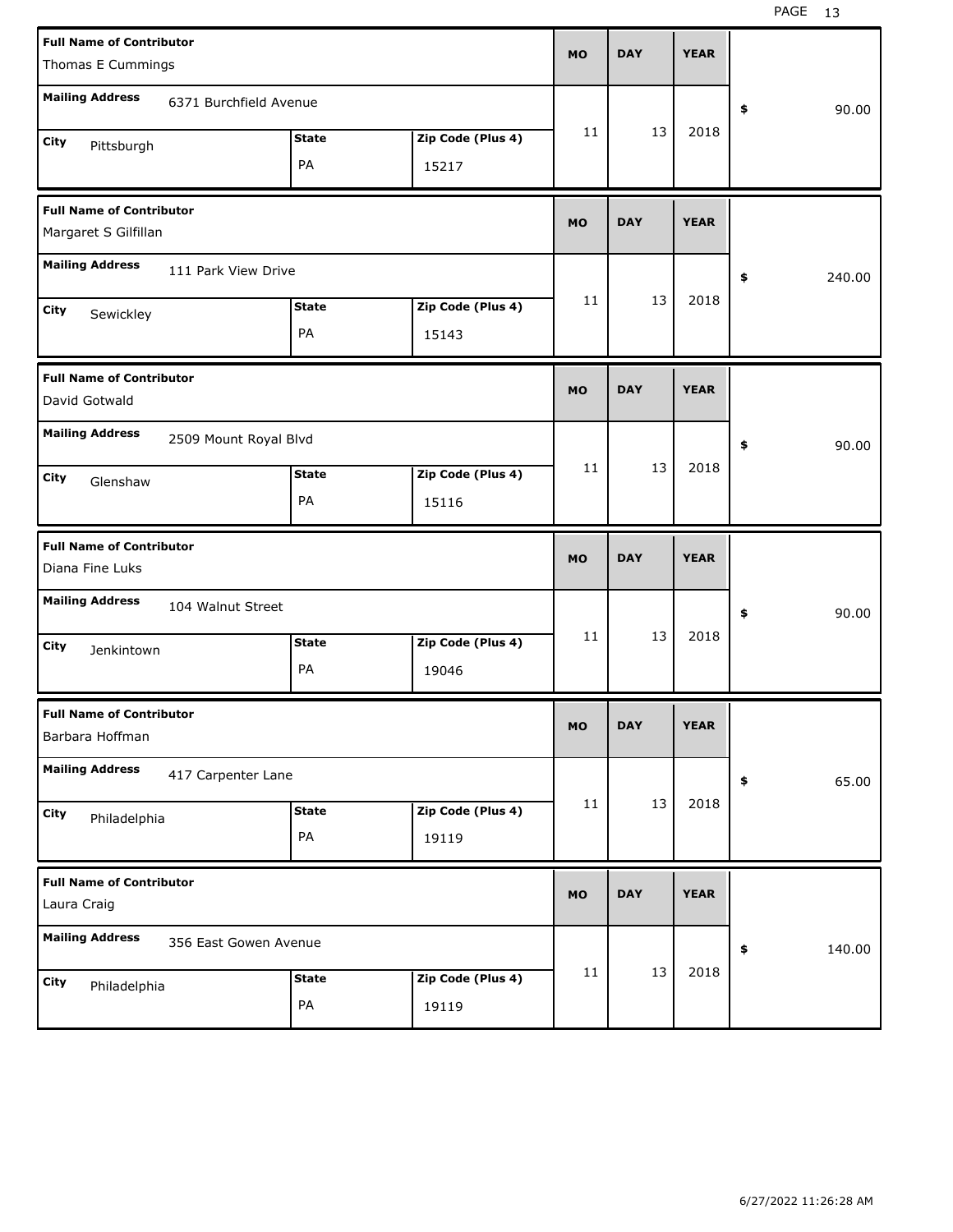| <b>Full Name of Contributor</b><br>Mercury Winberg             |                    |                            | <b>MO</b> | <b>DAY</b> | <b>YEAR</b> |                      |
|----------------------------------------------------------------|--------------------|----------------------------|-----------|------------|-------------|----------------------|
| <b>Mailing Address</b><br>861 N 27th Street                    |                    |                            |           |            |             | 65.00<br>\$          |
| City<br>Philadelphia                                           | <b>State</b><br>PA | Zip Code (Plus 4)<br>19130 | 11        | 13         | 2018        |                      |
| <b>Full Name of Contributor</b><br>Carol Aronoff               |                    |                            | <b>MO</b> | <b>DAY</b> | <b>YEAR</b> |                      |
| <b>Mailing Address</b><br>13 Station Lane                      |                    |                            |           |            |             | 65.00<br>\$          |
| City<br>Philadelphia                                           | State<br>PA        | Zip Code (Plus 4)<br>19118 | 11        | 13         | 2018        |                      |
| <b>Full Name of Contributor</b><br>Margaret Klaw               |                    |                            | <b>MO</b> | <b>DAY</b> | <b>YEAR</b> |                      |
| <b>Mailing Address</b><br>6901 Henley Street                   |                    |                            |           |            |             | 240.00<br>\$         |
| City<br>Philadelphia                                           | <b>State</b><br>PA | Zip Code (Plus 4)<br>19119 | 11        | 13         | 2018        |                      |
|                                                                |                    |                            |           |            |             |                      |
| <b>Full Name of Contributor</b><br>Laura Hanes                 |                    |                            | <b>MO</b> | <b>DAY</b> | <b>YEAR</b> |                      |
| <b>Mailing Address</b><br>Unknown                              |                    |                            |           |            |             | 65.00<br>\$          |
| City<br>Unknown                                                | State<br>PA        | Zip Code (Plus 4)<br>17102 | 11        | 13         | 2018        |                      |
| <b>Full Name of Contributor</b><br>Joseph P WIllard            |                    |                            | МO        | <b>DAY</b> | <b>YEAR</b> |                      |
| <b>Mailing Address</b><br>124 Rochelle Avenue                  |                    |                            |           |            |             | 65.00<br>$\pmb{\$}$  |
| City<br>Philadelphia                                           | <b>State</b><br>PA | Zip Code (Plus 4)<br>19128 | 11        | 13         | 2018        |                      |
| <b>Full Name of Contributor</b><br><b>Stacey Picket Cunitz</b> |                    |                            | <b>MO</b> | <b>DAY</b> | <b>YEAR</b> |                      |
| <b>Mailing Address</b><br>239 W Hortter Street                 |                    |                            |           | 13         | 2018        | $\pmb{\$}$<br>240.00 |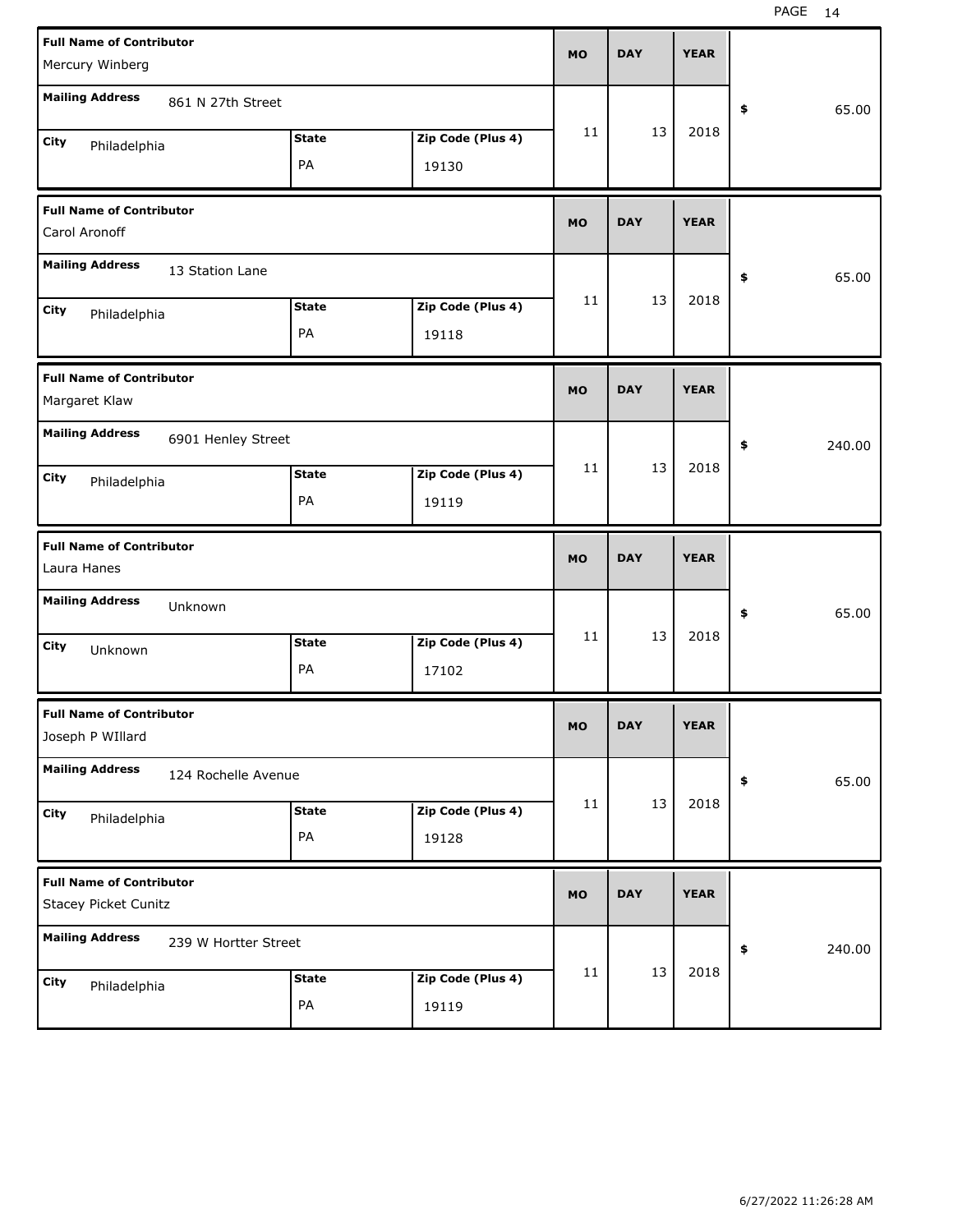| <b>Full Name of Contributor</b>                           |                                  |                    |                            | <b>MO</b> | <b>DAY</b> | <b>YEAR</b> |              |
|-----------------------------------------------------------|----------------------------------|--------------------|----------------------------|-----------|------------|-------------|--------------|
| Phyllis G Belk                                            |                                  |                    |                            |           |            |             |              |
| <b>Mailing Address</b>                                    | 2751 Pennsylvania Ave Bldg B-105 |                    |                            |           |            |             | \$<br>65.00  |
| City<br>Philadelphia                                      |                                  | <b>State</b>       | Zip Code (Plus 4)          | 11        | 13         | 2018        |              |
|                                                           |                                  | PA                 | 19130                      |           |            |             |              |
| <b>Full Name of Contributor</b>                           |                                  |                    |                            | <b>MO</b> | <b>DAY</b> | <b>YEAR</b> |              |
| WIlliam B Craig                                           |                                  |                    |                            |           |            |             |              |
| <b>Mailing Address</b>                                    | 356 E Gowen Avenue               |                    |                            |           |            |             | \$<br>140.00 |
| City<br>Philadlphia                                       |                                  | <b>State</b>       | Zip Code (Plus 4)          | 11        | 13         | 2018        |              |
|                                                           |                                  | PA                 | 19119                      |           |            |             |              |
| <b>Full Name of Contributor</b>                           |                                  |                    |                            | <b>MO</b> | <b>DAY</b> | <b>YEAR</b> |              |
| Letty D Thall                                             |                                  |                    |                            |           |            |             |              |
| <b>Mailing Address</b>                                    | 2015 Spring Garden Street        |                    |                            |           |            |             | \$<br>90.00  |
| City<br>Philadelphia                                      |                                  | <b>State</b>       | Zip Code (Plus 4)          | 11        | 13         | 2018        |              |
|                                                           |                                  | PA                 | 19130                      |           |            |             |              |
|                                                           |                                  |                    |                            |           |            |             |              |
| <b>Full Name of Contributor</b>                           |                                  |                    |                            | <b>MO</b> | <b>DAY</b> | <b>YEAR</b> |              |
| Robert J Elfant                                           |                                  |                    |                            |           |            |             |              |
| <b>Mailing Address</b>                                    | 7812 Froebel Road                |                    |                            |           |            |             | \$<br>240.00 |
| City<br>Laverock                                          |                                  | <b>State</b>       | Zip Code (Plus 4)          | 11        | 13         | 2018        |              |
|                                                           |                                  | PA                 | 19038                      |           |            |             |              |
| <b>Full Name of Contributor</b>                           |                                  |                    |                            | MO        | <b>DAY</b> | <b>YEAR</b> |              |
| Martha A SImelaro                                         |                                  |                    |                            |           |            |             |              |
| <b>Mailing Address</b>                                    | 1419 Gwynedale Way               |                    |                            |           |            |             | \$<br>140.00 |
| City<br>Lansdale                                          |                                  | <b>State</b>       | Zip Code (Plus 4)          | 11        | 13         | 2018        |              |
|                                                           |                                  | PA                 | 19446                      |           |            |             |              |
| <b>Full Name of Contributor</b><br>Anne-Catherine McGrath |                                  |                    |                            | <b>MO</b> | <b>DAY</b> | <b>YEAR</b> |              |
| <b>Mailing Address</b>                                    | 250 W Haines Street              |                    |                            |           |            |             |              |
|                                                           |                                  |                    |                            |           |            |             | \$<br>240.00 |
| City<br>Philadelphia                                      |                                  | <b>State</b><br>PA | Zip Code (Plus 4)<br>19144 | 11        | 13         | 2018        |              |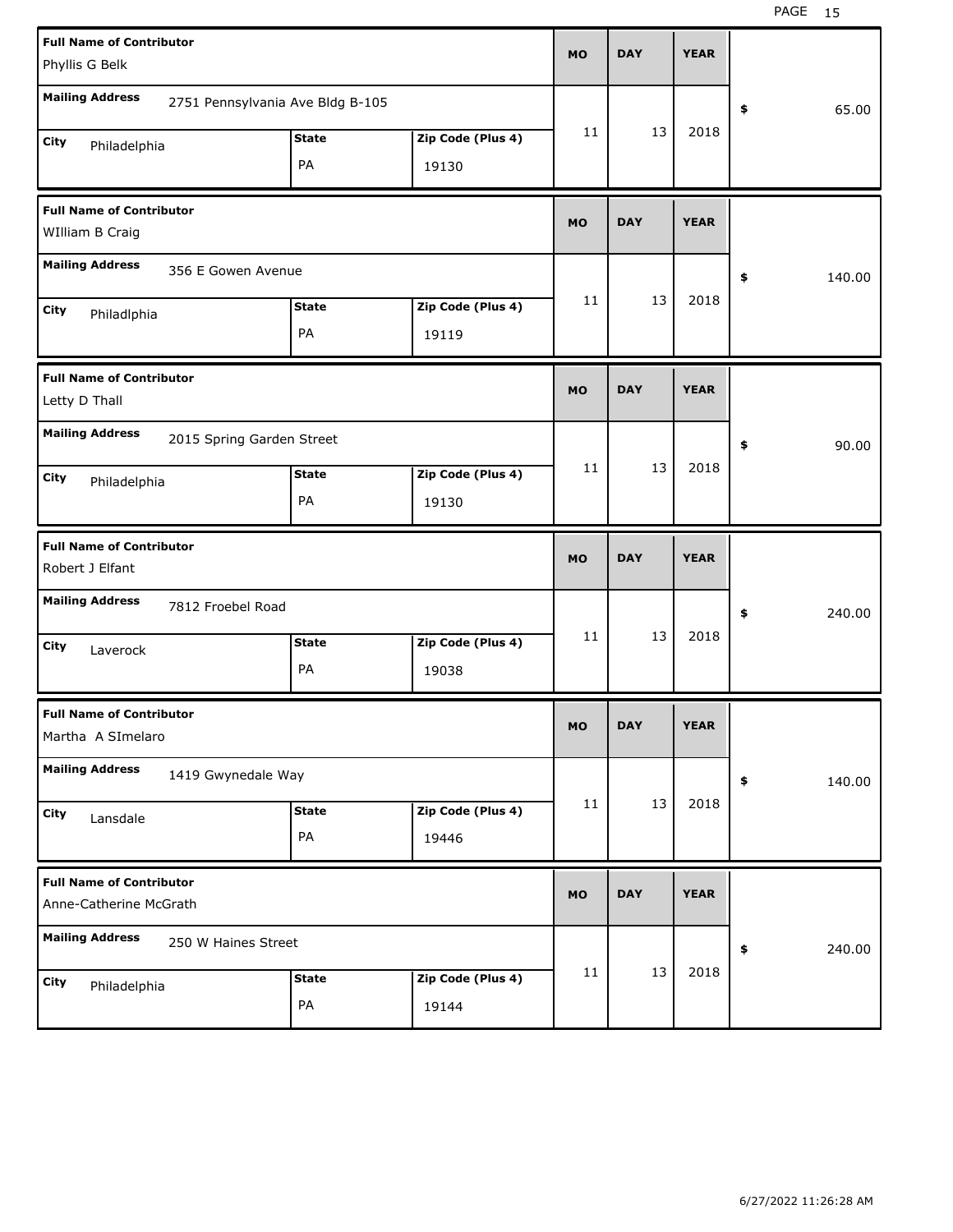| <b>Full Name of Contributor</b>                        |                            |              |                   | <b>MO</b> | <b>DAY</b> | <b>YEAR</b> |              |
|--------------------------------------------------------|----------------------------|--------------|-------------------|-----------|------------|-------------|--------------|
| Lauren Lambrugo                                        |                            |              |                   |           |            |             |              |
| <b>Mailing Address</b>                                 | 315 Poplar Avenue APt P570 |              |                   |           |            |             | \$<br>65.00  |
| City<br>Devon                                          |                            | <b>State</b> | Zip Code (Plus 4) | 11        | 13         | 2018        |              |
|                                                        |                            | PA           | 19333             |           |            |             |              |
| <b>Full Name of Contributor</b>                        |                            |              |                   | <b>MO</b> | <b>DAY</b> | <b>YEAR</b> |              |
| Michele Walsh                                          |                            |              |                   |           |            |             |              |
| <b>Mailing Address</b>                                 | 130 Evergreen Court        |              |                   |           |            |             | \$<br>90.00  |
| City<br><b>Blue Bell</b>                               |                            | <b>State</b> | Zip Code (Plus 4) | 11        | 13         | 2018        |              |
|                                                        |                            | PA           | 19422             |           |            |             |              |
| <b>Full Name of Contributor</b>                        |                            |              |                   | <b>MO</b> | <b>DAY</b> | <b>YEAR</b> |              |
| Virginia B Rice                                        |                            |              |                   |           |            |             |              |
| <b>Mailing Address</b>                                 | 331 West School House Lane |              |                   |           |            |             | \$<br>240.00 |
| City<br>Philadelphia                                   |                            | <b>State</b> | Zip Code (Plus 4) | 11        | 13         | 2018        |              |
|                                                        |                            | PA           | 19144             |           |            |             |              |
|                                                        |                            |              |                   |           |            |             |              |
| <b>Full Name of Contributor</b>                        |                            |              |                   | <b>MO</b> | <b>DAY</b> | <b>YEAR</b> |              |
| Maura McInerney                                        |                            |              |                   |           |            |             |              |
| <b>Mailing Address</b>                                 | 615 Argyle Road            |              |                   |           |            |             | \$<br>240.00 |
| City<br>Wynnewood                                      |                            | <b>State</b> | Zip Code (Plus 4) | 11        | 13         | 2018        |              |
|                                                        |                            | PA           | 19096             |           |            |             |              |
| <b>Full Name of Contributor</b><br>Eileen Engle        |                            |              |                   | МO        | <b>DAY</b> | <b>YEAR</b> |              |
| <b>Mailing Address</b>                                 | 55 Woodard Ct              |              |                   |           |            |             | \$<br>90.00  |
| City                                                   |                            | <b>State</b> | Zip Code (Plus 4) | 11        | 13         | 2018        |              |
| Doylestown                                             |                            | PA           | 18901             |           |            |             |              |
| <b>Full Name of Contributor</b><br>Margaret B Anderson |                            |              |                   | <b>MO</b> | <b>DAY</b> | <b>YEAR</b> |              |
| <b>Mailing Address</b>                                 | Unknown                    |              |                   |           |            |             | \$<br>140.00 |
| City<br>unknown                                        |                            | <b>State</b> | Zip Code (Plus 4) | 11        | 13         | 2018        |              |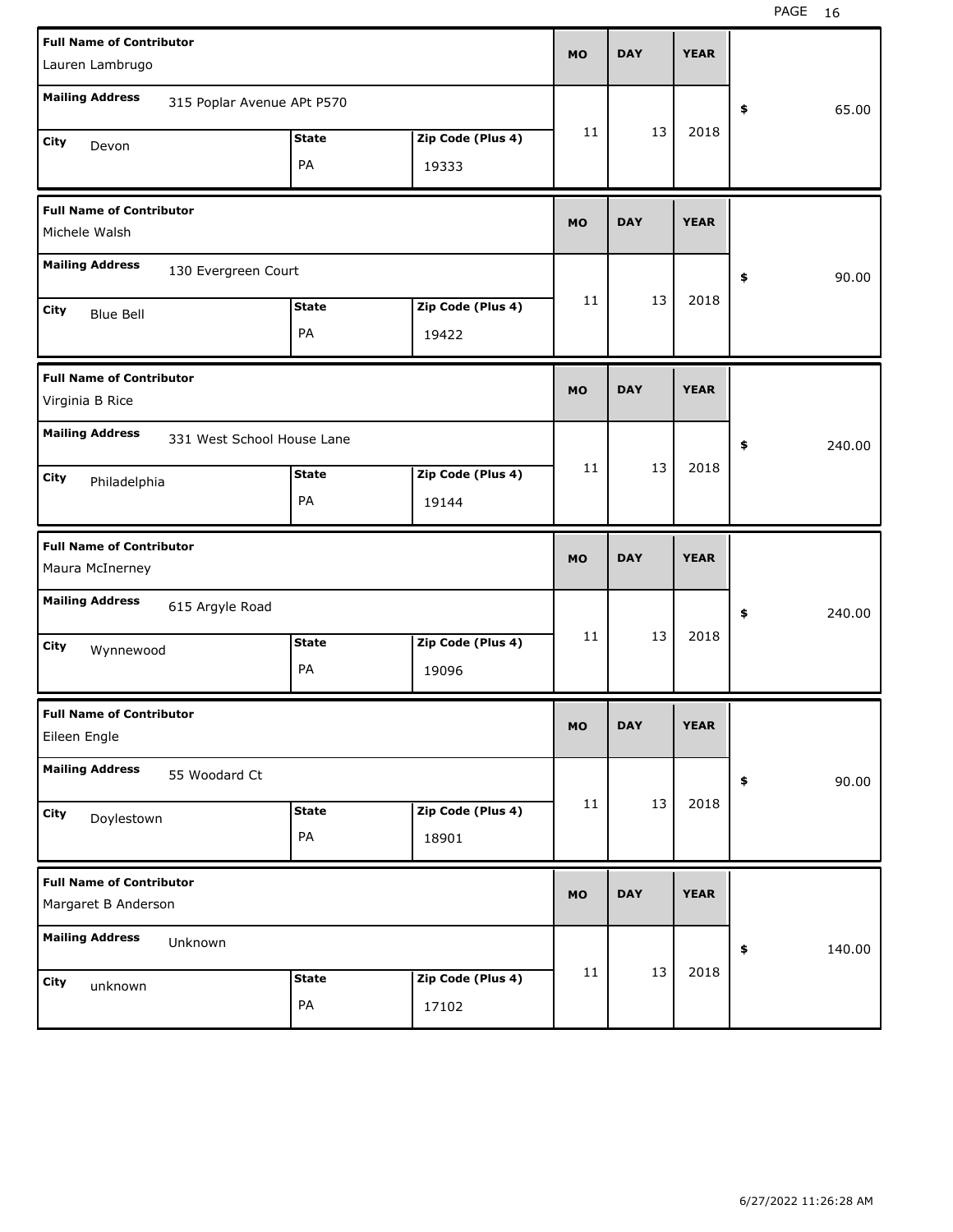| <b>Full Name of Contributor</b> |                  |              |                   | <b>MO</b> | <b>DAY</b> | <b>YEAR</b> |              |
|---------------------------------|------------------|--------------|-------------------|-----------|------------|-------------|--------------|
| Mark R Semisch                  |                  |              |                   |           |            |             |              |
| <b>Mailing Address</b>          | 254 Green Street |              |                   |           |            |             | \$<br>65.00  |
| City<br>Doylestown              |                  | <b>State</b> | Zip Code (Plus 4) | 11        | 13         | 2018        |              |
|                                 |                  | PA           | 18901             |           |            |             |              |
| <b>Full Name of Contributor</b> |                  |              |                   | <b>MO</b> | <b>DAY</b> | <b>YEAR</b> |              |
| WIlliam Gaboda                  |                  |              |                   |           |            |             |              |
| <b>Mailing Address</b>          | 1230 Ash Lane    |              |                   |           |            |             | \$<br>90.00  |
| City<br>Yardley                 |                  | <b>State</b> | Zip Code (Plus 4) | 11        | 13         | 2018        |              |
|                                 |                  | PA           | 19067             |           |            |             |              |
| <b>Full Name of Contributor</b> |                  |              |                   | <b>MO</b> | <b>DAY</b> | <b>YEAR</b> |              |
| Patricia R Miller               |                  |              |                   |           |            |             |              |
| <b>Mailing Address</b>          | 11 Irving Street |              |                   |           |            |             | \$<br>90.00  |
| City<br>Yardley                 |                  | <b>State</b> | Zip Code (Plus 4) | 11        | 13         | 2018        |              |
|                                 |                  | PA           | 19067             |           |            |             |              |
|                                 |                  |              |                   |           |            |             |              |
| <b>Full Name of Contributor</b> |                  |              |                   | <b>MO</b> | <b>DAY</b> | <b>YEAR</b> |              |
| <b>Bruce Swan</b>               |                  |              |                   |           |            |             |              |
| <b>Mailing Address</b>          | 1865 Caryn Drive |              |                   |           |            |             | \$<br>90.00  |
| City<br>Hellertown              |                  | <b>State</b> | Zip Code (Plus 4) | 11        | 13         | 2018        |              |
|                                 |                  | PA           | 18055             |           |            |             |              |
| <b>Full Name of Contributor</b> |                  |              |                   | МO        | <b>DAY</b> | <b>YEAR</b> |              |
| John W Larsen                   |                  |              |                   |           |            |             |              |
| <b>Mailing Address</b>          | 146 Green Street |              |                   |           |            |             | \$<br>115.00 |
| City<br>Sellersville            |                  | <b>State</b> | Zip Code (Plus 4) | 11        | 13         | 2018        |              |
|                                 |                  | PA           | 18960             |           |            |             |              |
| <b>Full Name of Contributor</b> |                  |              |                   | <b>MO</b> | <b>DAY</b> | <b>YEAR</b> |              |
| Maryann Edwards                 |                  |              |                   |           |            |             |              |
| <b>Mailing Address</b>          | 775 River Road   |              |                   |           |            |             | \$<br>190.00 |
| City<br>Yardley                 |                  | <b>State</b> | Zip Code (Plus 4) | 11        | 13         | 2018        |              |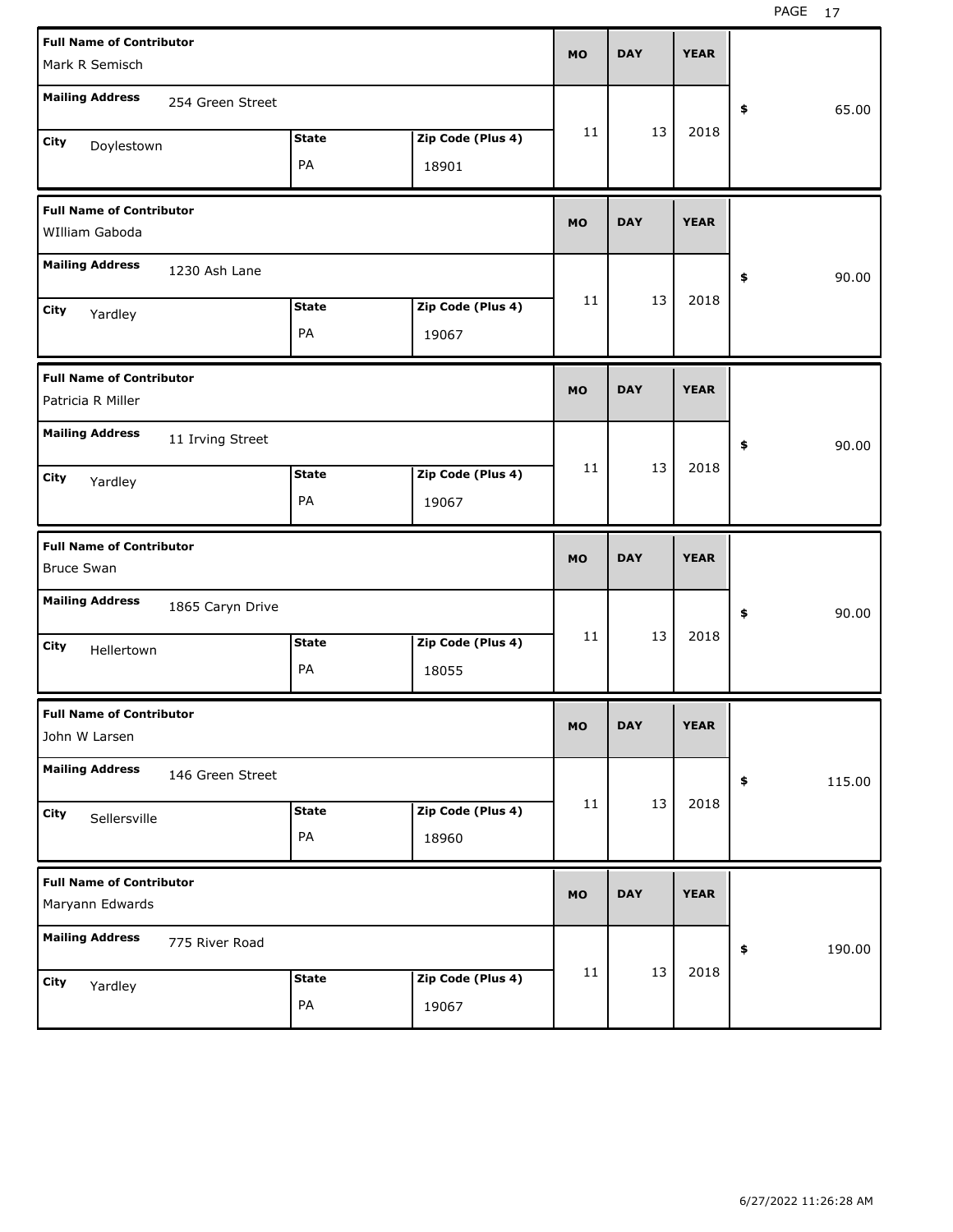| <b>Full Name of Contributor</b>                  |                       |              |                   | <b>MO</b> | <b>DAY</b> | <b>YEAR</b> |              |
|--------------------------------------------------|-----------------------|--------------|-------------------|-----------|------------|-------------|--------------|
| ELizabeth D Nover                                |                       |              |                   |           |            |             |              |
| <b>Mailing Address</b>                           | 970 Almshouse Road    |              |                   |           |            |             | \$<br>90.00  |
| City<br>Warrington                               |                       | <b>State</b> | Zip Code (Plus 4) | 11        | 13         | 2018        |              |
|                                                  |                       | PA           | 18976             |           |            |             |              |
| <b>Full Name of Contributor</b>                  |                       |              |                   | <b>MO</b> | <b>DAY</b> | <b>YEAR</b> |              |
| Marjorie Curtis=Cohen                            |                       |              |                   |           |            |             |              |
| <b>Mailing Address</b>                           | 1445 Huntingdon Road  |              |                   |           |            |             | \$<br>90.00  |
| City<br>Abington                                 |                       | <b>State</b> | Zip Code (Plus 4) | 11        | 13         | 2018        |              |
|                                                  |                       | PA           | 19001             |           |            |             |              |
| <b>Full Name of Contributor</b>                  |                       |              |                   | <b>MO</b> | <b>DAY</b> | <b>YEAR</b> |              |
| Jeffrey R Clark                                  |                       |              |                   |           |            |             |              |
| <b>Mailing Address</b>                           | 610 Wyndmoor Avenue   |              |                   |           |            |             | \$<br>65.00  |
| City<br>Wyndmoor                                 |                       | <b>State</b> | Zip Code (Plus 4) | 11        | 13         | 2018        |              |
|                                                  |                       | PA           | 19038             |           |            |             |              |
|                                                  |                       |              |                   |           |            |             |              |
| <b>Full Name of Contributor</b>                  |                       |              |                   | <b>MO</b> | <b>DAY</b> | <b>YEAR</b> |              |
| Ian M Turner                                     |                       |              |                   |           |            |             |              |
| <b>Mailing Address</b>                           | 800 Monteith Drive    |              |                   |           |            |             | \$<br>90.00  |
| City<br>Wayne                                    |                       | <b>State</b> | Zip Code (Plus 4) | 11        | 13         | 2018        |              |
|                                                  |                       | PA           | 19087             |           |            |             |              |
| <b>Full Name of Contributor</b><br>Robin H Allen |                       |              |                   | <b>MO</b> | <b>DAY</b> | <b>YEAR</b> |              |
| <b>Mailing Address</b>                           | 4109 Gardenlake Drive |              |                   |           |            |             | \$<br>240.00 |
|                                                  |                       | <b>State</b> | Zip Code (Plus 4) | 11        | 13         | 2018        |              |
| City<br>Raleigh                                  |                       | $NC$         | 27612             |           |            |             |              |
| <b>Full Name of Contributor</b>                  |                       |              |                   |           | <b>DAY</b> | <b>YEAR</b> |              |
| Steven Petchon                                   |                       |              |                   | <b>MO</b> |            |             |              |
| <b>Mailing Address</b>                           | 8 Chowning Drive      |              |                   |           |            |             | \$<br>240.00 |
| City<br>Malvern                                  |                       | <b>State</b> | Zip Code (Plus 4) | 11        | 13         | 2018        |              |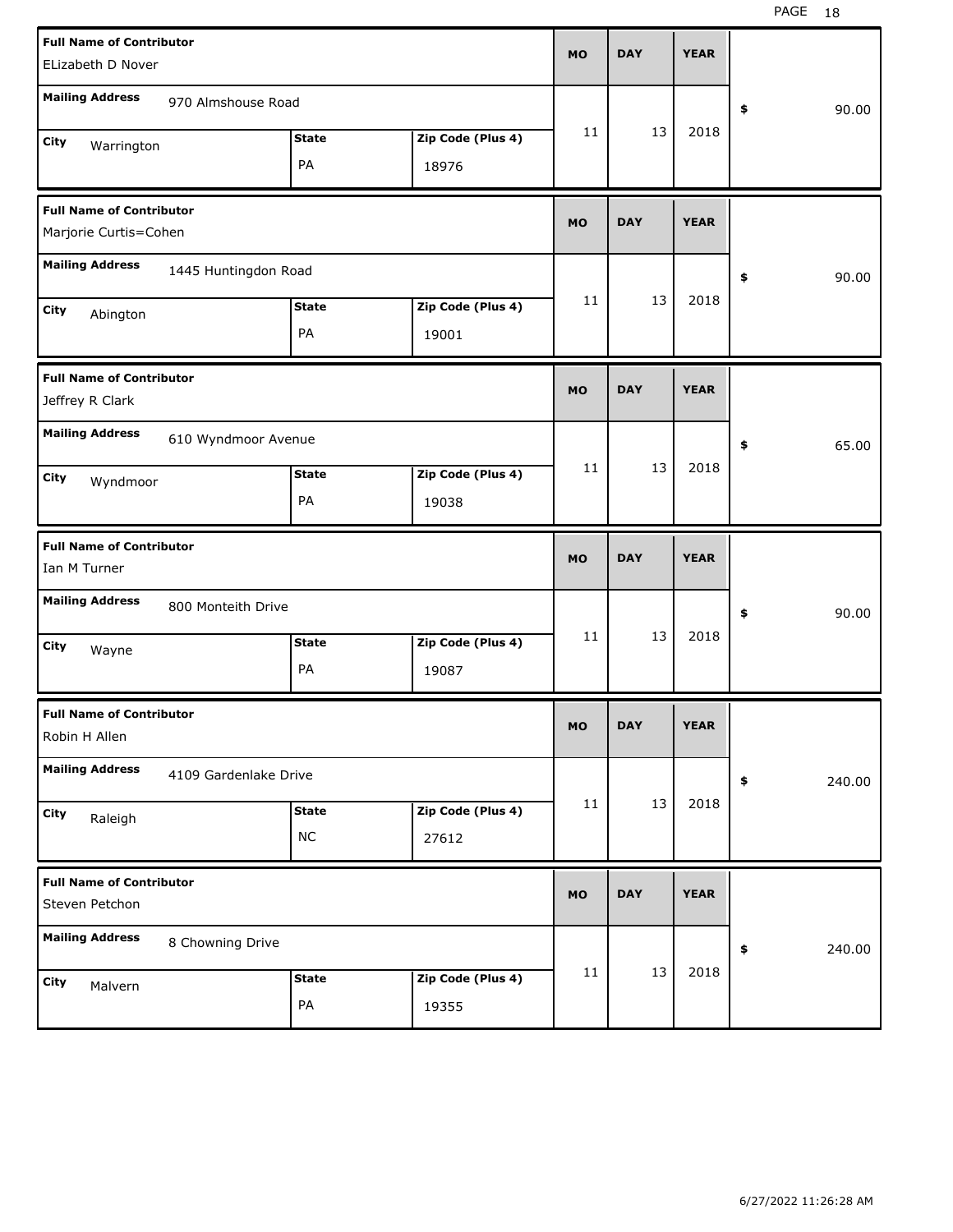| <b>Full Name of Contributor</b><br>R.L. Weinstein      |                      |                    |                            | <b>MO</b> | <b>DAY</b> | <b>YEAR</b> |              |
|--------------------------------------------------------|----------------------|--------------------|----------------------------|-----------|------------|-------------|--------------|
| <b>Mailing Address</b>                                 | Unknown              |                    |                            |           |            |             | 90.00<br>\$  |
| City<br>Unknown                                        |                      | <b>State</b><br>PA | Zip Code (Plus 4)<br>17102 | 11        | 13         | 2018        |              |
| <b>Full Name of Contributor</b><br>Michael A Schiffman |                      |                    |                            | <b>MO</b> | <b>DAY</b> | <b>YEAR</b> |              |
| <b>Mailing Address</b>                                 | 229 South 5th Street |                    |                            |           |            |             | 90.00<br>\$  |
| City<br>Reading                                        |                      | <b>State</b><br>PA | Zip Code (Plus 4)<br>19602 | 11        | 13         | 2018        |              |
| <b>Full Name of Contributor</b><br>C.E. Johnson        |                      |                    |                            | <b>MO</b> | <b>DAY</b> | <b>YEAR</b> |              |
| <b>Mailing Address</b>                                 | 2320 Midland Road    |                    |                            |           |            |             | \$<br>190.00 |
| City<br>Harrisburg                                     |                      | <b>State</b><br>PA | Zip Code (Plus 4)<br>17104 | 11        | 13         | 2018        |              |
|                                                        |                      |                    |                            |           |            |             |              |
| <b>Full Name of Contributor</b><br>Gillian G Facher    |                      |                    |                            | <b>MO</b> | <b>DAY</b> | <b>YEAR</b> |              |
| <b>Mailing Address</b>                                 | 889 N 22nd STreet    |                    |                            |           |            |             | \$<br>190.00 |
| City<br>Philadelphia                                   |                      | <b>State</b><br>PA | Zip Code (Plus 4)<br>19130 | 11        | 13         | 2018        |              |
| <b>Full Name of Contributor</b><br>Richard P Goldman   |                      |                    |                            | <b>MO</b> | <b>DAY</b> | <b>YEAR</b> |              |
| <b>Mailing Address</b>                                 | 107 W Allens Lane    |                    |                            |           |            |             | 90.00<br>\$  |
| City<br>Philadelphia                                   |                      | <b>State</b><br>PA | Zip Code (Plus 4)<br>19119 | 11        | 13         | 2018        |              |
| <b>Full Name of Contributor</b><br>Ludwig F Schlecht   |                      |                    |                            | <b>MO</b> | <b>DAY</b> | <b>YEAR</b> |              |
| <b>Mailing Address</b>                                 | 2501 Liberty Street  |                    |                            | 11        | 13         | 2018        | 240.00<br>\$ |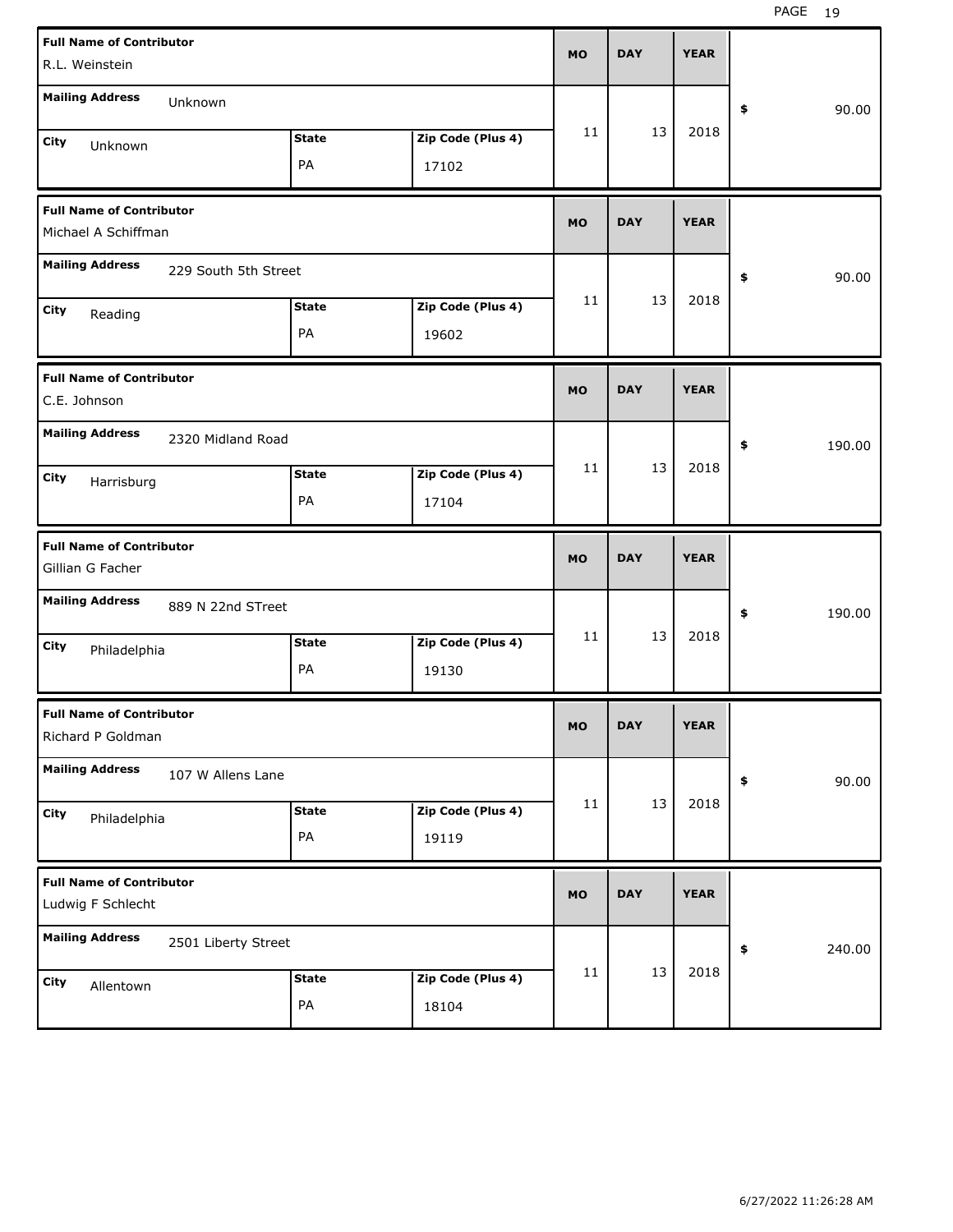| <b>Full Name of Contributor</b><br>Nancy ELkin           |                            | <b>MO</b> | <b>DAY</b> | <b>YEAR</b> |              |
|----------------------------------------------------------|----------------------------|-----------|------------|-------------|--------------|
| <b>Mailing Address</b><br>86 Farmview Lane               |                            |           |            |             | 90.00<br>\$  |
| <b>State</b><br>City<br>Lititz<br>PA                     | Zip Code (Plus 4)<br>17543 | 11        | 13         | 2018        |              |
| <b>Full Name of Contributor</b><br>Nancy W Ross          |                            | <b>MO</b> | <b>DAY</b> | <b>YEAR</b> |              |
| <b>Mailing Address</b><br>4416 Bunnell Farm Road         |                            |           |            |             | 90.00<br>\$  |
| <b>State</b><br>City<br>Union Dale<br>PA                 | Zip Code (Plus 4)<br>18470 | 11        | 13         | 2018        |              |
| <b>Full Name of Contributor</b><br>Laura B Scheithauer   |                            | <b>MO</b> | <b>DAY</b> | <b>YEAR</b> |              |
| <b>Mailing Address</b><br>363 Brownsburg Road            |                            |           |            |             | 90.00<br>\$  |
| <b>State</b><br>City<br>Newtown<br>PA                    | Zip Code (Plus 4)<br>18940 | 11        | 13         | 2018        |              |
|                                                          |                            |           |            |             |              |
| <b>Full Name of Contributor</b><br>Marilyn R Leonard     |                            | <b>MO</b> | <b>DAY</b> | <b>YEAR</b> |              |
| <b>Mailing Address</b><br>1708 Holmes ROad               |                            |           |            |             | \$<br>90.00  |
| <b>State</b><br>City<br>Maple GLen<br>PA                 | Zip Code (Plus 4)<br>19002 | 11        | 13         | 2018        |              |
| <b>Full Name of Contributor</b><br>Nanette M Bohren      |                            | <b>MO</b> | <b>DAY</b> | <b>YEAR</b> |              |
| <b>Mailing Address</b><br>PO Box 887                     |                            |           |            |             | 190.00<br>\$ |
| <b>State</b><br>City<br>Boalsburg<br>$\mathsf{PA}$       | Zip Code (Plus 4)<br>16827 | 11        | 13         | 2018        |              |
| <b>Full Name of Contributor</b><br><b>ELaine P Frost</b> |                            | <b>MO</b> | <b>DAY</b> | <b>YEAR</b> |              |
| <b>Mailing Address</b><br>416 Crosslands Drive           |                            | 11        | 13         | 2018        | 65.00<br>\$  |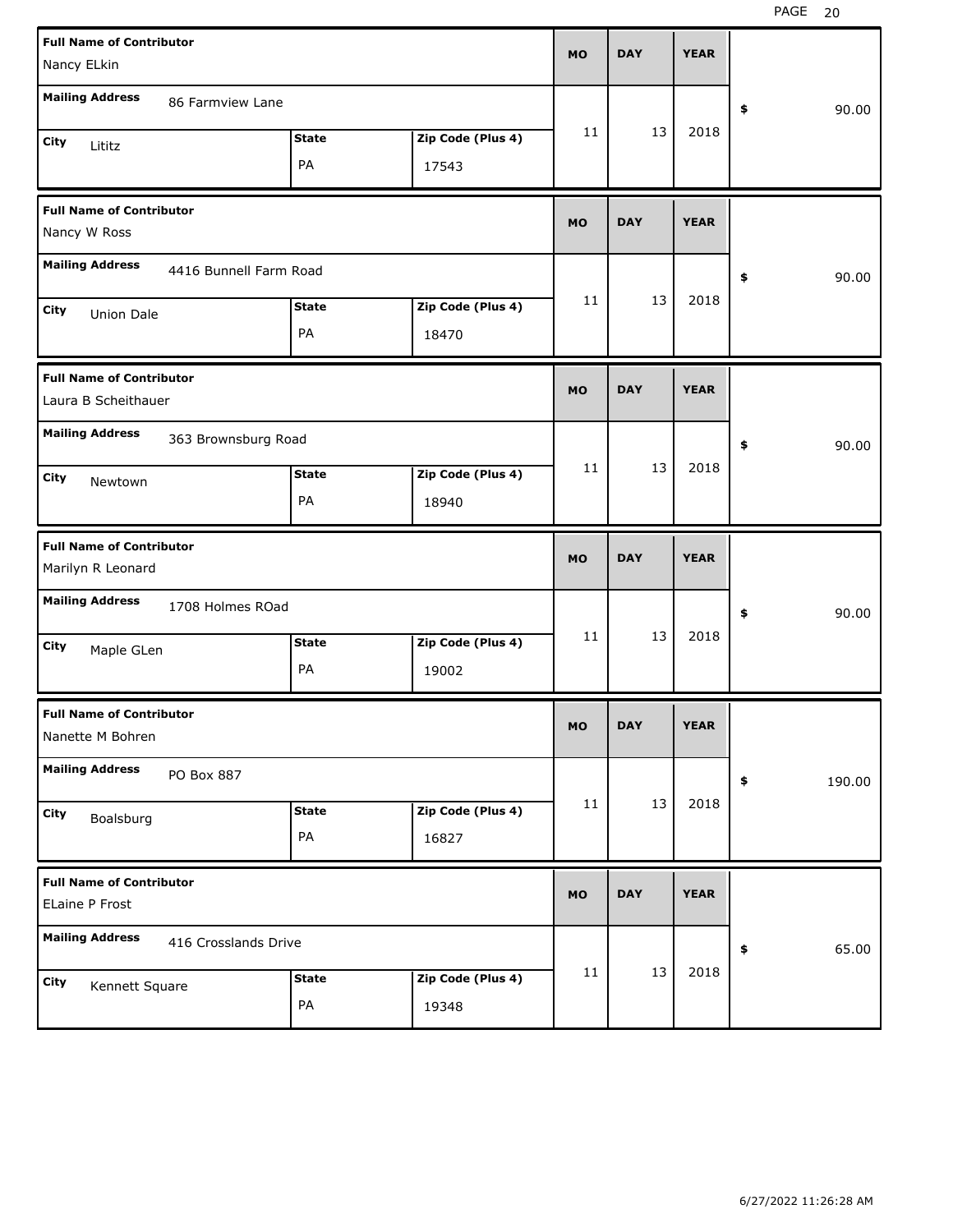| <b>Full Name of Contributor</b><br>Katherine A Otto |              |                   | <b>MO</b> | <b>DAY</b> | <b>YEAR</b> |              |
|-----------------------------------------------------|--------------|-------------------|-----------|------------|-------------|--------------|
|                                                     |              |                   |           |            |             |              |
| <b>Mailing Address</b><br>1651 S Lawrence Street    |              |                   |           |            |             | \$<br>90.00  |
| City<br>Philadelphia                                | <b>State</b> | Zip Code (Plus 4) | 11        | 13         | 2018        |              |
|                                                     | PA           | 19148             |           |            |             |              |
| <b>Full Name of Contributor</b>                     |              |                   | <b>MO</b> | <b>DAY</b> | <b>YEAR</b> |              |
| Marion Faber                                        |              |                   |           |            |             |              |
| <b>Mailing Address</b><br>234 Benjamin West Avenue  |              |                   |           |            |             | \$<br>90.00  |
| City<br>Swarthmore                                  | <b>State</b> | Zip Code (Plus 4) | 11        | 13         | 2018        |              |
|                                                     | PA           | 19081             |           |            |             |              |
| <b>Full Name of Contributor</b>                     |              |                   | <b>MO</b> | <b>DAY</b> | <b>YEAR</b> |              |
| Herman Richey                                       |              |                   |           |            |             |              |
| <b>Mailing Address</b><br>500 E Marylyn Avenue      |              |                   |           |            |             | \$<br>90.00  |
| City<br>State College                               | <b>State</b> | Zip Code (Plus 4) | 11        | 13         | 2018        |              |
|                                                     | PA           | 16801             |           |            |             |              |
|                                                     |              |                   |           |            |             |              |
| <b>Full Name of Contributor</b>                     |              |                   | <b>MO</b> | <b>DAY</b> | <b>YEAR</b> |              |
| Catherine J Becker                                  |              |                   |           |            |             |              |
| <b>Mailing Address</b><br>2276 Forest Hills Drive   |              |                   |           |            |             | \$<br>90.00  |
| City<br>Harrisburg                                  | <b>State</b> | Zip Code (Plus 4) | 11        | 13         | 2018        |              |
|                                                     | PA           | 17112             |           |            |             |              |
| <b>Full Name of Contributor</b>                     |              |                   | МO        | <b>DAY</b> | <b>YEAR</b> |              |
| SUe Barrett                                         |              |                   |           |            |             |              |
| <b>Mailing Address</b><br>453 W Bristol Road        |              |                   |           |            |             | \$<br>190.00 |
| City<br>Feasterville Trevose                        | <b>State</b> | Zip Code (Plus 4) | 11        | 13         | 2018        |              |
|                                                     | PA           | 19053             |           |            |             |              |
| <b>Full Name of Contributor</b>                     |              |                   |           |            |             |              |
| Holly Wolff                                         |              |                   | <b>MO</b> | <b>DAY</b> | <b>YEAR</b> |              |
| <b>Mailing Address</b><br>1066 Kiwassa Lake Road    |              |                   |           |            |             | \$<br>240.00 |
| City<br>Saranac Lake                                | <b>State</b> | Zip Code (Plus 4) | 11        | 13         | 2018        |              |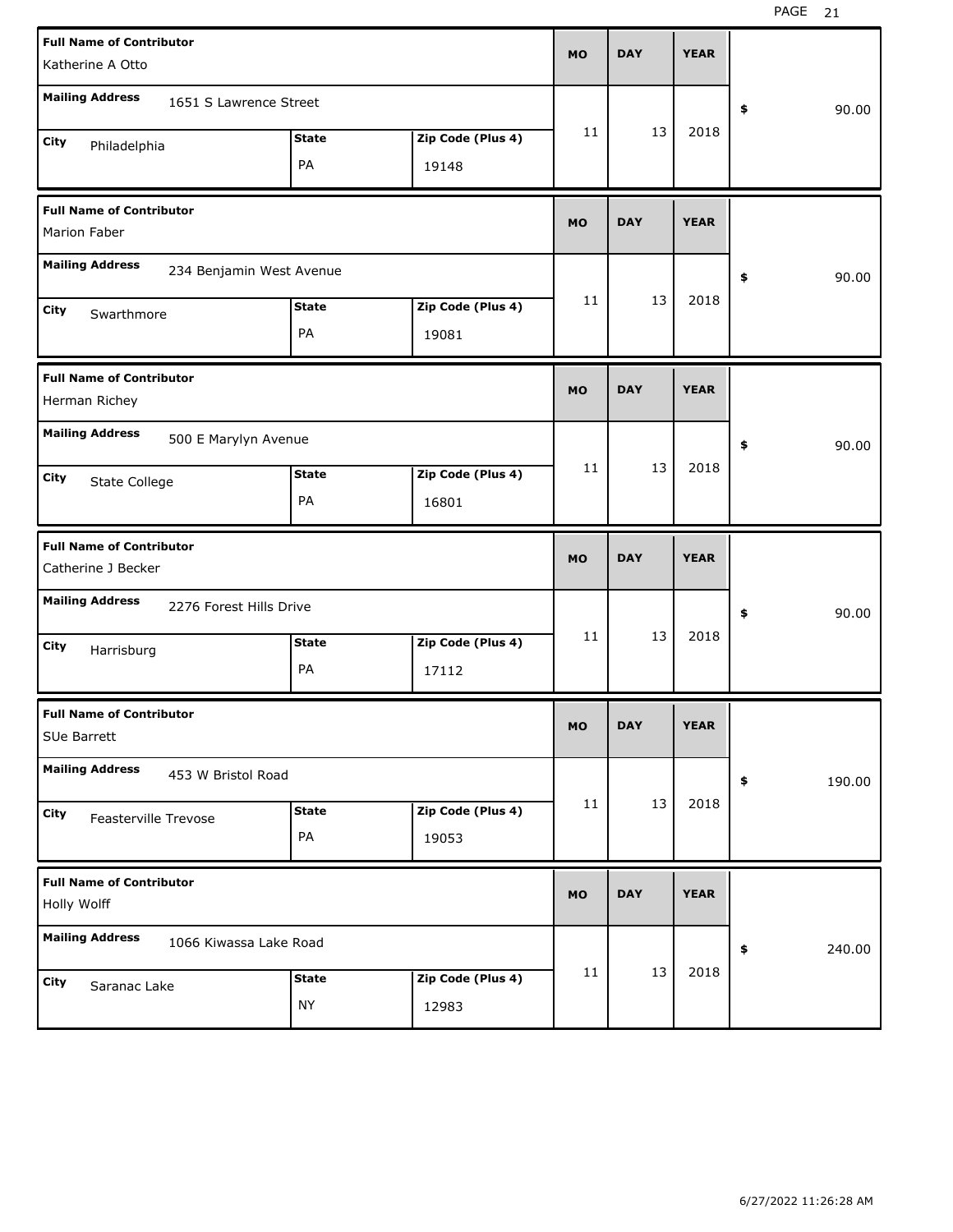| <b>Full Name of Contributor</b><br>Stuart Taylor    | <b>MO</b>                  |    | <b>DAY</b> | <b>YEAR</b> |              |
|-----------------------------------------------------|----------------------------|----|------------|-------------|--------------|
| <b>Mailing Address</b><br>937 Hereford Drive        |                            |    |            |             | \$<br>240.00 |
| <b>State</b><br>City<br>Berwyn<br>PA                | Zip Code (Plus 4)<br>19312 | 11 | 13         | 2018        |              |
| <b>Full Name of Contributor</b><br>Victoria Lipoff  | <b>MO</b>                  |    | <b>DAY</b> | <b>YEAR</b> |              |
| <b>Mailing Address</b><br>220 Ford Street           |                            |    |            |             | \$<br>90.00  |
| <b>State</b><br>City<br>Conshohocken<br>PA          | Zip Code (Plus 4)<br>19428 | 11 | 13         | 2018        |              |
| <b>Full Name of Contributor</b><br>Jo Seibel        | <b>MO</b>                  |    | <b>DAY</b> | <b>YEAR</b> |              |
| <b>Mailing Address</b><br>55 COuntry COrners        |                            |    |            |             | \$<br>190.00 |
| <b>State</b><br>City<br>Wayland<br>МA               | Zip Code (Plus 4)<br>01778 | 11 | 13         | 2018        |              |
|                                                     |                            |    |            |             |              |
| <b>Full Name of Contributor</b><br>Jessica Brittain | <b>MO</b>                  |    | <b>DAY</b> | <b>YEAR</b> |              |
| <b>Mailing Address</b><br>6805 Old Berwick Road     |                            |    |            |             | \$<br>90.00  |
| <b>State</b><br>City<br>Bloomsburg<br>PA            | Zip Code (Plus 4)<br>17815 | 11 | 13         | 2018        |              |
| <b>Full Name of Contributor</b><br>Helen Bosley     | <b>MO</b>                  |    | <b>DAY</b> | <b>YEAR</b> |              |
| <b>Mailing Address</b><br>546 Palmer Farm Drive     |                            |    |            |             | 90.00<br>\$  |
| <b>State</b><br>City<br>Yardley<br>PA               | Zip Code (Plus 4)<br>19067 | 11 | 13         | 2018        |              |
| <b>Full Name of Contributor</b><br>MOrgan Plant     | <b>MO</b>                  |    | <b>DAY</b> | <b>YEAR</b> |              |
| <b>Mailing Address</b><br>322 S West Street         |                            | 11 | 13         | 2018        | 90.00<br>\$  |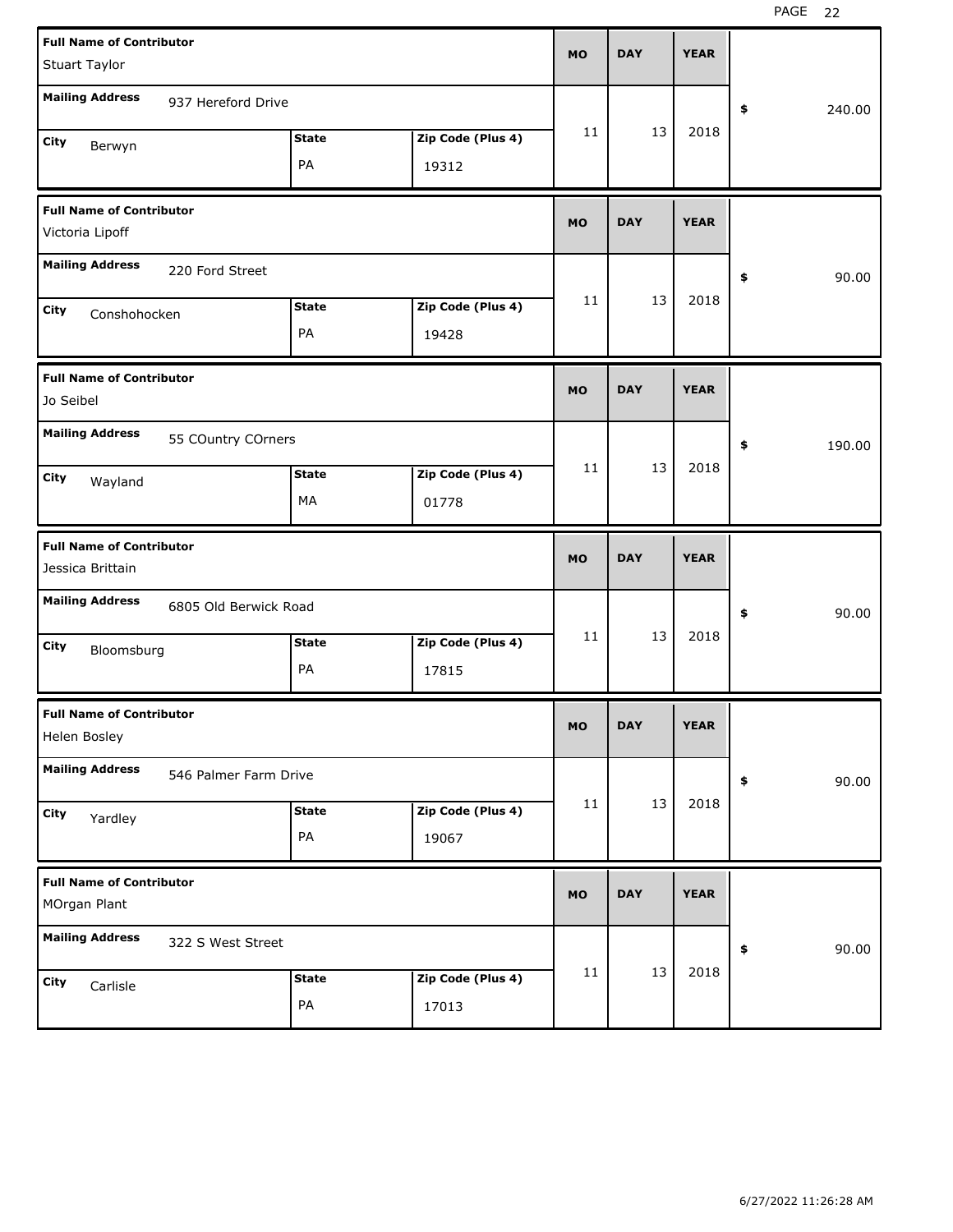| <b>Full Name of Contributor</b><br>Mimli Roychoudhury |         |              |                   | <b>MO</b> | <b>DAY</b> | <b>YEAR</b> |            |        |
|-------------------------------------------------------|---------|--------------|-------------------|-----------|------------|-------------|------------|--------|
| <b>Mailing Address</b>                                | unknown |              |                   |           |            |             |            |        |
|                                                       |         |              |                   | 10        | 26         | 2018        | \$         | 210.00 |
| City<br>unknown                                       |         | <b>State</b> | Zip Code (Plus 4) |           |            |             |            |        |
|                                                       |         | PA           | 17102             |           |            |             |            |        |
| <b>Full Name of Contributor</b><br>Richrad Parksakian |         |              |                   | <b>MO</b> | <b>DAY</b> | <b>YEAR</b> |            |        |
| <b>Mailing Address</b>                                | Unknown |              |                   |           |            |             | \$         | 210.00 |
| City                                                  |         | <b>State</b> | Zip Code (Plus 4) | 10        | 26         | 2018        |            |        |
| Unknown                                               |         | PA           | 17102             |           |            |             |            |        |
| <b>Full Name of Contributor</b><br>Deborah Olszewski  |         |              |                   | <b>MO</b> | <b>DAY</b> | <b>YEAR</b> |            |        |
| <b>Mailing Address</b>                                | Unknown |              |                   |           |            |             | \$         | 150.00 |
| City<br>Unknown                                       |         | <b>State</b> | Zip Code (Plus 4) | 10        | 26         | 2018        |            |        |
|                                                       |         | PA           | 17102             |           |            |             |            |        |
|                                                       |         |              |                   |           |            |             |            |        |
| <b>Full Name of Contributor</b><br>Dawn Kelly         |         |              |                   | <b>MO</b> | <b>DAY</b> | <b>YEAR</b> |            |        |
| <b>Mailing Address</b>                                | Unknown |              |                   |           |            |             | \$         | 120.00 |
| City                                                  |         | <b>State</b> | Zip Code (Plus 4) | 10        | 26         | 2018        |            |        |
| Unknown                                               |         | PA           | 17102             |           |            |             |            |        |
| <b>Full Name of Contributor</b><br>Melissa Doughtery  |         |              |                   | <b>MO</b> | <b>DAY</b> | <b>YEAR</b> |            |        |
| <b>Mailing Address</b>                                | Unknown |              |                   |           |            |             | $\pmb{\$}$ | 215.00 |
| City                                                  |         | <b>State</b> | Zip Code (Plus 4) | 10        | 26         | 2018        |            |        |
| Unknown                                               |         | PA           | 17102             |           |            |             |            |        |
| <b>Full Name of Contributor</b><br>Jody Figas         |         |              |                   | <b>MO</b> | <b>DAY</b> | <b>YEAR</b> |            |        |
| <b>Mailing Address</b>                                | Unknown |              |                   |           |            |             | \$         | 155.00 |
| City<br>Unknown                                       |         | <b>State</b> | Zip Code (Plus 4) | 10        | 26         | 2018        |            |        |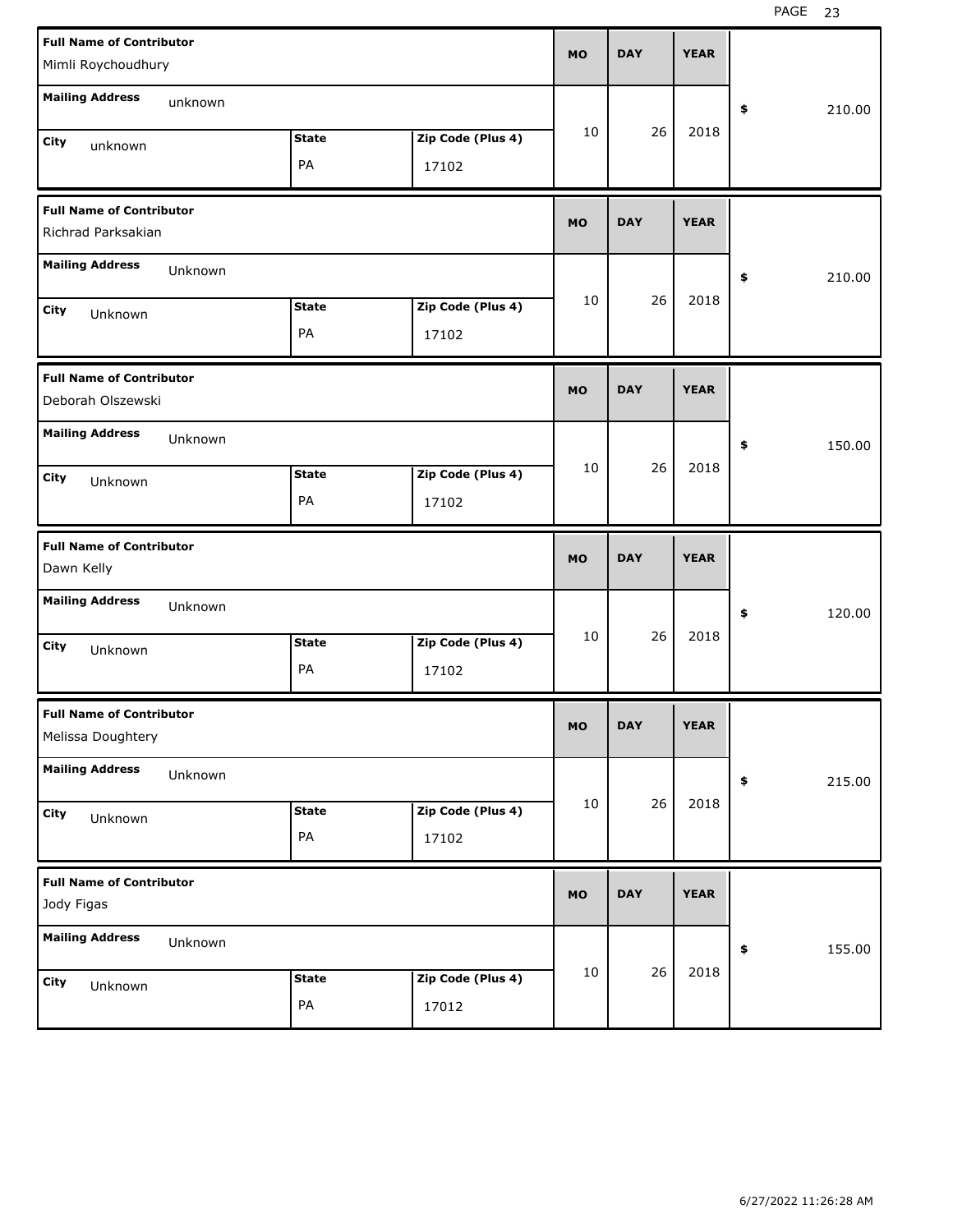| <b>Full Name of Contributor</b><br>Christine FOley  |                        |              |                   | <b>MO</b> | <b>DAY</b> | <b>YEAR</b> |              |  |
|-----------------------------------------------------|------------------------|--------------|-------------------|-----------|------------|-------------|--------------|--|
|                                                     |                        |              |                   |           |            |             |              |  |
| <b>Mailing Address</b>                              | Unknown                |              |                   |           |            |             | \$<br>60.00  |  |
| City<br>Unknown                                     |                        | <b>State</b> | Zip Code (Plus 4) | 10        | 26         | 2018        |              |  |
|                                                     |                        | PA           | 17102             |           |            |             |              |  |
| <b>Full Name of Contributor</b><br>Jody FIgas       |                        |              |                   | <b>MO</b> | <b>DAY</b> | <b>YEAR</b> |              |  |
| <b>Mailing Address</b>                              | Unknown                |              |                   |           |            |             | \$<br>170.00 |  |
| City<br>Unknown                                     |                        | <b>State</b> | Zip Code (Plus 4) | 10        | 26         | 2018        |              |  |
|                                                     |                        | PA           | 17102             |           |            |             |              |  |
| <b>Full Name of Contributor</b>                     |                        |              |                   | <b>MO</b> | <b>DAY</b> | <b>YEAR</b> |              |  |
| Morton Seltman                                      |                        |              |                   |           |            |             |              |  |
| <b>Mailing Address</b>                              | 307 S Dithridge Street |              |                   |           |            |             | \$<br>90.00  |  |
| City<br>Pittsburgh                                  |                        | <b>State</b> | Zip Code (Plus 4) | 11        | 13         | 2018        |              |  |
|                                                     |                        | PA           | 15213             |           |            |             |              |  |
|                                                     |                        |              |                   |           |            |             |              |  |
| <b>Full Name of Contributor</b><br>Rebecca Berquist |                        |              |                   | <b>MO</b> | <b>DAY</b> | <b>YEAR</b> |              |  |
| <b>Mailing Address</b>                              | 101 Saratoga Drive     |              |                   |           |            |             | \$<br>90.00  |  |
|                                                     |                        | <b>State</b> | Zip Code (Plus 4) | 11        | 13         | 2018        |              |  |
| City<br>McMurray                                    |                        | PA           | 15317             |           |            |             |              |  |
| <b>Full Name of Contributor</b><br>Nancy Kelley     |                        |              |                   | МO        | <b>DAY</b> | <b>YEAR</b> |              |  |
| <b>Mailing Address</b>                              | 114 Emerson Avenue     |              |                   |           |            |             | 90.00<br>\$  |  |
|                                                     |                        | <b>State</b> | Zip Code (Plus 4) | 11        | 13         | 2018        |              |  |
| City<br>Pittsburgh                                  |                        | PA           | 15215             |           |            |             |              |  |
| <b>Full Name of Contributor</b><br>Claire Vatz      |                        |              |                   | <b>MO</b> | <b>DAY</b> | <b>YEAR</b> |              |  |
| <b>Mailing Address</b>                              | 1374 Terrace Drive     |              |                   |           |            |             | 90.00<br>\$  |  |
|                                                     |                        | <b>State</b> | Zip Code (Plus 4) | 11        | 13         | 2018        |              |  |
| City<br>Pittsburgh                                  |                        | PA           | 15228             |           |            |             |              |  |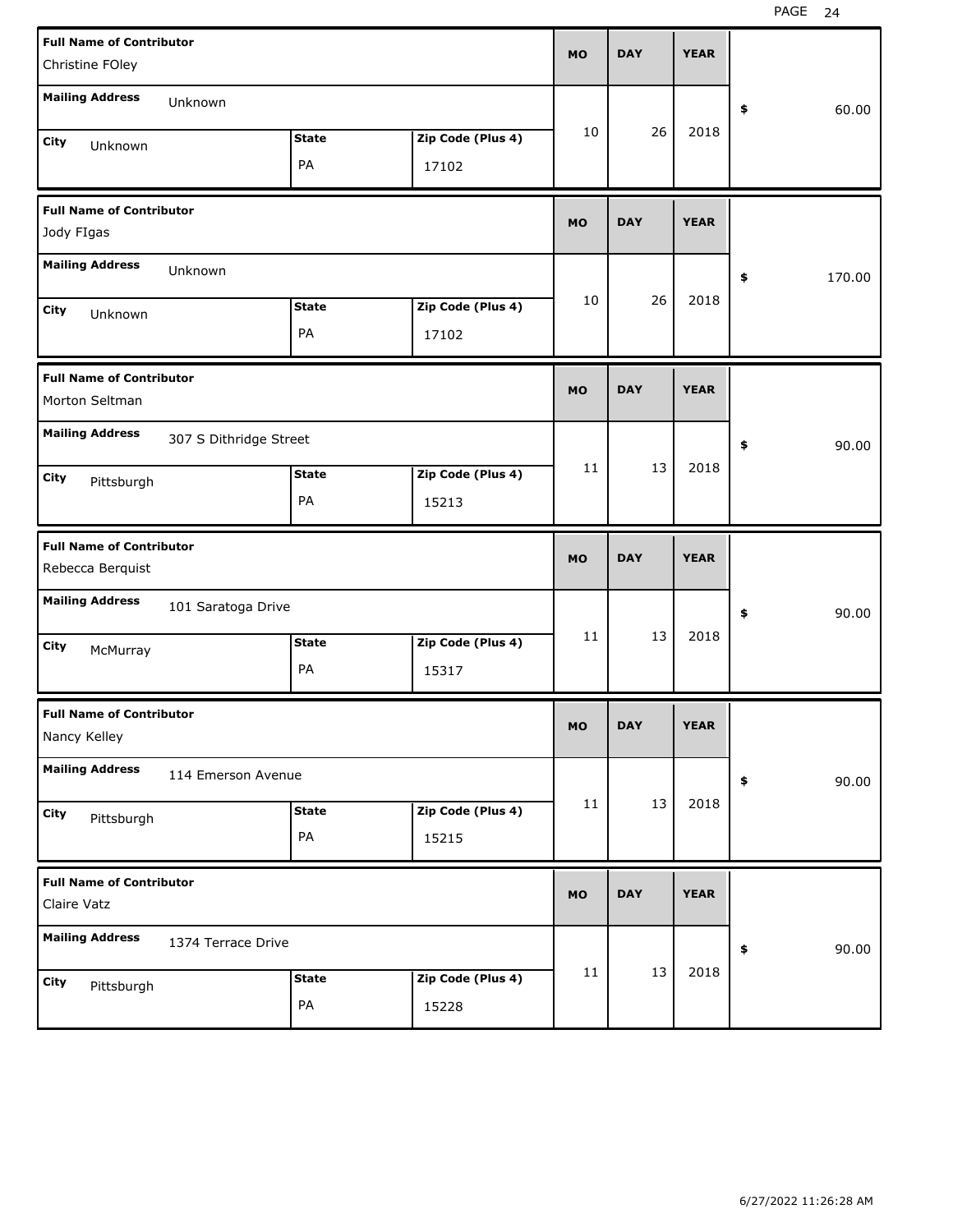| <b>Full Name of Contributor</b><br>Rebecca Foster        |                      |                    |                            | <b>MO</b>   | <b>DAY</b> | <b>YEAR</b> |              |
|----------------------------------------------------------|----------------------|--------------------|----------------------------|-------------|------------|-------------|--------------|
| <b>Mailing Address</b>                                   | 1233 Shady Avenue    |                    |                            |             |            |             | \$<br>240.00 |
| City<br>Pittsburgh                                       |                      | <b>State</b><br>PA | Zip Code (Plus 4)<br>15232 | 11          | 13         | 2018        |              |
| <b>Full Name of Contributor</b><br><b>Brittany Manns</b> |                      |                    |                            |             | <b>DAY</b> | <b>YEAR</b> |              |
| <b>Mailing Address</b>                                   |                      |                    |                            | \$<br>90.00 |            |             |              |
| City<br>Pittsburgh                                       |                      | <b>State</b><br>PA | Zip Code (Plus 4)<br>15232 | 11          | 13         | 2018        |              |
| <b>Full Name of Contributor</b><br>Gina Sequeira         |                      |                    |                            | <b>MO</b>   | <b>DAY</b> | <b>YEAR</b> |              |
| <b>Mailing Address</b>                                   | 4525 Liberty Avenue  |                    |                            |             |            |             | \$<br>90.00  |
| City<br>Pittsburgh                                       |                      | <b>State</b><br>PA | Zip Code (Plus 4)<br>15224 | 11          | 13         | 2018        |              |
|                                                          |                      |                    |                            |             |            |             |              |
| <b>Full Name of Contributor</b><br>Ellen Kight           |                      |                    |                            | <b>MO</b>   | <b>DAY</b> | <b>YEAR</b> |              |
| <b>Mailing Address</b>                                   | 100 Rawlins Run Road |                    |                            |             |            |             | \$<br>115.00 |
| City<br>Pittsburgh                                       |                      | <b>State</b><br>PA | Zip Code (Plus 4)<br>15238 | 11          | 13         | 2018        |              |
| <b>Full Name of Contributor</b><br>Jane Robertson        |                      |                    |                            | MO          | <b>DAY</b> | <b>YEAR</b> |              |
| <b>Mailing Address</b>                                   | 9 Beechwood Lane     |                    |                            |             |            |             | 90.00<br>\$  |
| City<br>Hershey                                          |                      | <b>State</b><br>PA | Zip Code (Plus 4)<br>17033 | 11          | 13         | 2018        |              |
| <b>Full Name of Contributor</b><br>Diana Velott          |                      |                    |                            | <b>MO</b>   | <b>DAY</b> | <b>YEAR</b> |              |
| <b>Mailing Address</b>                                   | 2413 Melbourne Drive |                    |                            |             | 13         | 2018        | 90.00<br>\$  |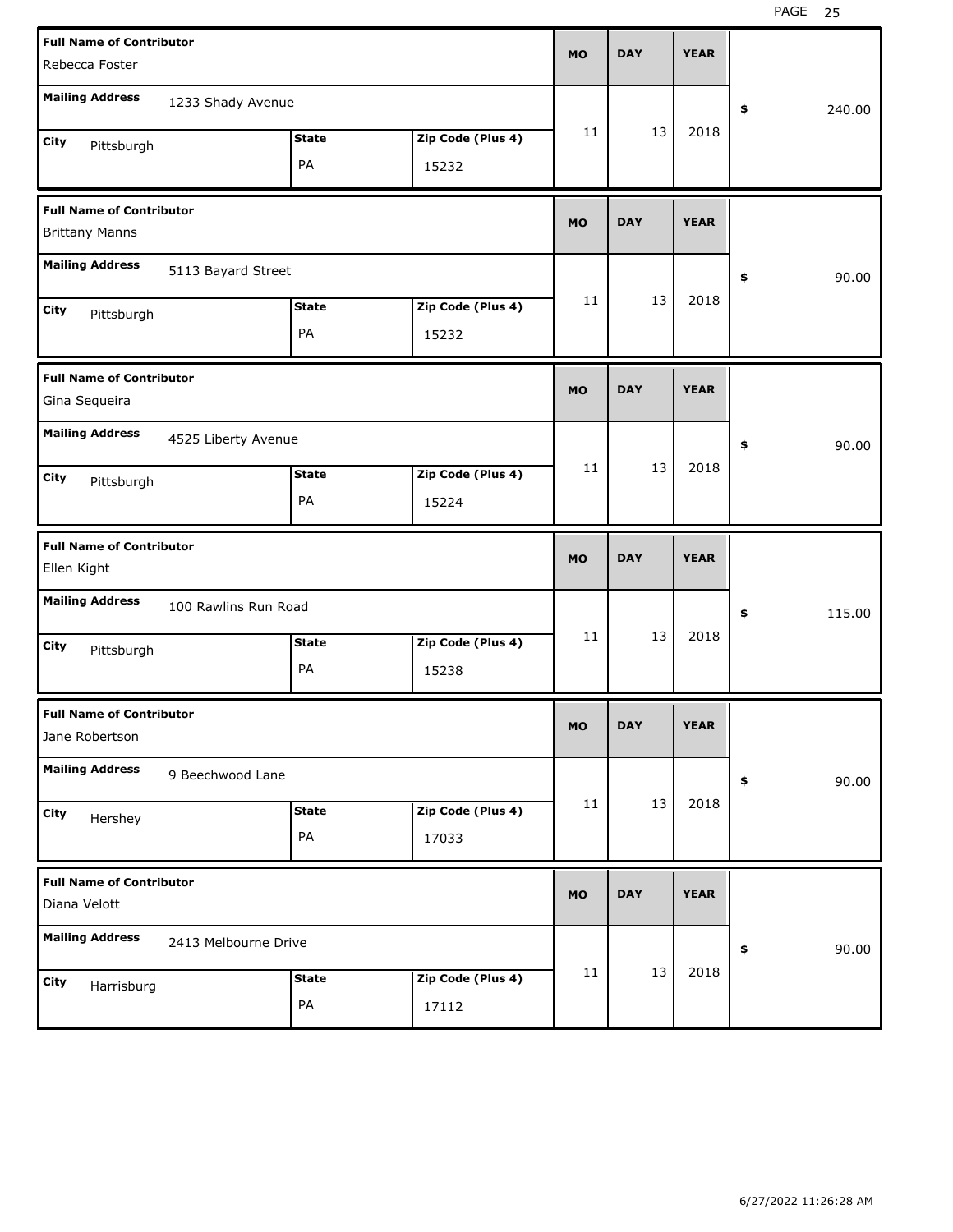| <b>Full Name of Contributor</b><br>Daniel Shapiro                        | <b>MO</b> | <b>DAY</b> |    | <b>YEAR</b> |              |
|--------------------------------------------------------------------------|-----------|------------|----|-------------|--------------|
| <b>Mailing Address</b><br>450 Beech Avenue                               |           |            |    |             | \$<br>239.00 |
| Zip Code (Plus 4)<br><b>State</b><br>City<br>Hershey<br>PA<br>17033      | 11        |            | 13 | 2018        |              |
| <b>Full Name of Contributor</b><br>David Leader                          | <b>MO</b> | <b>DAY</b> |    | <b>YEAR</b> |              |
| <b>Mailing Address</b><br>70 Hillymede Drive                             |           |            |    |             | \$<br>180.00 |
| Zip Code (Plus 4)<br><b>State</b><br>City<br>Hummelstown<br>PA<br>17036  | 11        |            | 13 | 2018        |              |
| <b>Full Name of Contributor</b><br>William G Forgang                     | <b>MO</b> | <b>DAY</b> |    | <b>YEAR</b> |              |
| <b>Mailing Address</b><br>735 Sweet Pea Lane                             |           |            |    |             | \$<br>90.00  |
| Zip Code (Plus 4)<br><b>State</b><br>City<br>Hanover<br>PA<br>17331      | 11        |            | 13 | 2018        |              |
|                                                                          |           |            |    |             |              |
| <b>Full Name of Contributor</b><br>RIchard S Legro                       | <b>MO</b> | <b>DAY</b> |    | <b>YEAR</b> |              |
| <b>Mailing Address</b><br>601 Bachmanville Road                          |           |            |    |             | \$<br>190.00 |
| Zip Code (Plus 4)<br><b>State</b><br>City<br>Hershey<br>PA<br>17033      | 11        |            | 13 | 2018        |              |
| <b>Full Name of Contributor</b><br>Dale P Levy ten Ent                   | <b>MO</b> | <b>DAY</b> |    | <b>YEAR</b> |              |
| <b>Mailing Address</b><br>2038 Pine Street                               |           |            |    |             | \$<br>90.00  |
| Zip Code (Plus 4)<br><b>State</b><br>City<br>Philadelphia<br>PA<br>19103 | 11        |            | 13 | 2018        |              |
| <b>Full Name of Contributor</b><br>L E Rosencrans                        | <b>MO</b> | <b>DAY</b> |    | <b>YEAR</b> |              |
| <b>Mailing Address</b><br>328 Sugartown                                  |           |            | 13 | 2018        | \$<br>90.00  |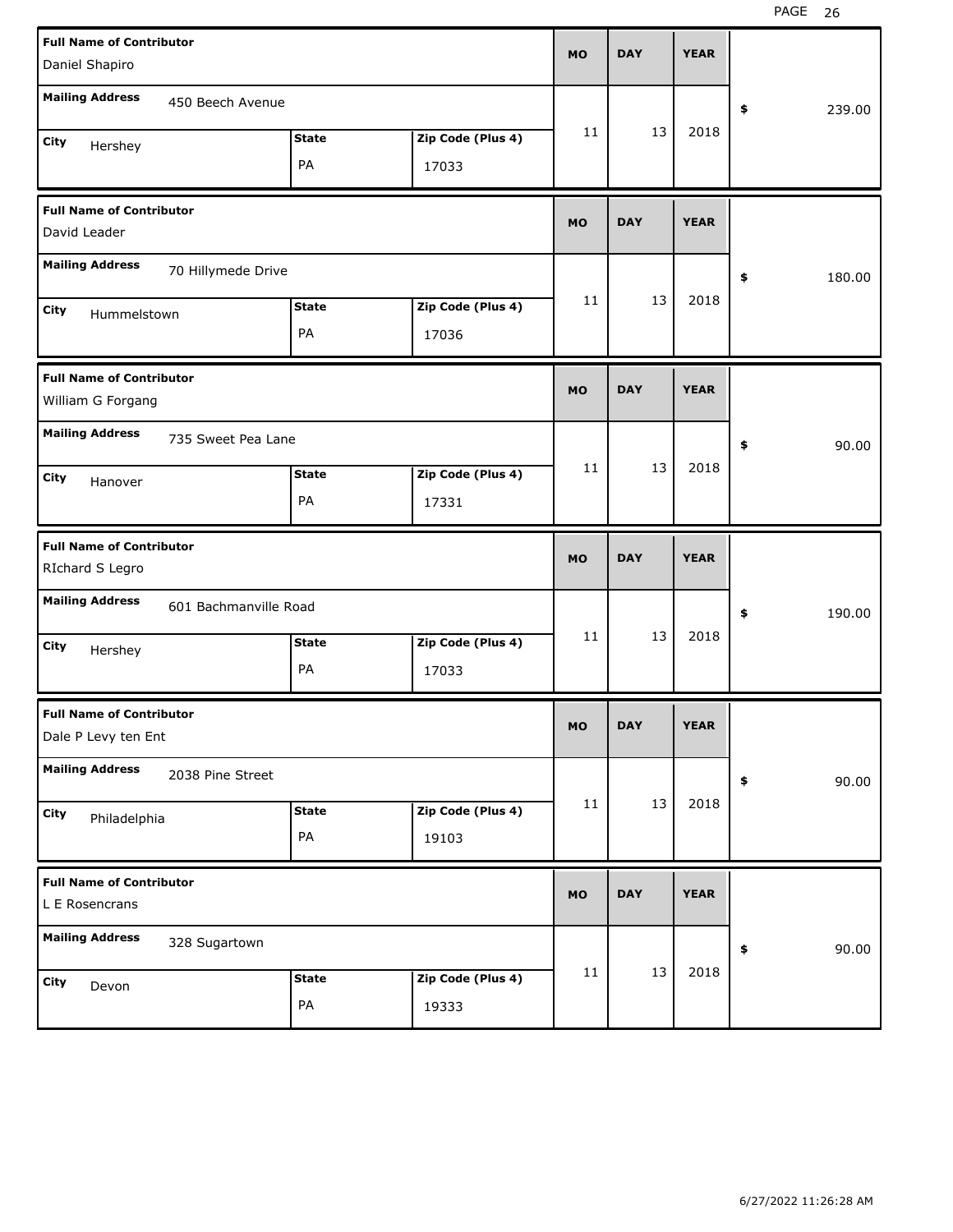| <b>Full Name of Contributor</b><br>David L Hewitt                          | <b>MO</b> | <b>DAY</b> | <b>YEAR</b> |              |
|----------------------------------------------------------------------------|-----------|------------|-------------|--------------|
| <b>Mailing Address</b><br>446 Kendal Drive                                 |           |            |             | 90.00<br>\$  |
| <b>State</b><br>Zip Code (Plus 4)<br>City<br>Kennett Square<br>PA<br>19348 | 11        | 13         | 2018        |              |
| <b>Full Name of Contributor</b><br>David S Rasner                          | <b>MO</b> | <b>DAY</b> | <b>YEAR</b> |              |
| <b>Mailing Address</b><br>2000 Market Street FI 20                         |           |            |             | 90.00<br>\$  |
| Zip Code (Plus 4)<br><b>State</b><br>City<br>Philadelphia<br>PA<br>19103   | 11        | 13         | 2018        |              |
| <b>Full Name of Contributor</b><br>Jane Colman Lamotte                     | <b>MO</b> | <b>DAY</b> | <b>YEAR</b> |              |
| <b>Mailing Address</b><br>228 Dorset Road                                  |           |            |             | 90.00<br>\$  |
| <b>State</b><br>Zip Code (Plus 4)<br>City<br>Devon<br>PA<br>19333          | 11        | 13         | 2018        |              |
|                                                                            |           |            |             |              |
| <b>Full Name of Contributor</b><br>David S Kaplan                          | <b>MO</b> | <b>DAY</b> | <b>YEAR</b> |              |
| <b>Mailing Address</b><br>2320 Penns Walk                                  |           |            |             | 90.00<br>\$  |
| <b>State</b><br>Zip Code (Plus 4)<br>City<br>Pottstown<br>PA<br>19465      | 11        | 13         | 2018        |              |
| <b>Full Name of Contributor</b><br>Richard Fritzson                        | МO        | <b>DAY</b> | <b>YEAR</b> |              |
| <b>Mailing Address</b><br>2 Sunset Drive                                   |           |            |             | 140.00<br>\$ |
| Zip Code (Plus 4)<br><b>State</b><br>City<br>Paoli<br>PA<br>19301          | 11        | 13         | 2018        |              |
| <b>Full Name of Contributor</b><br>Debora Dunbar                           | <b>MO</b> | <b>DAY</b> | <b>YEAR</b> |              |
| <b>Mailing Address</b><br>3 Blackthorn Road                                |           |            |             | 90.00<br>\$  |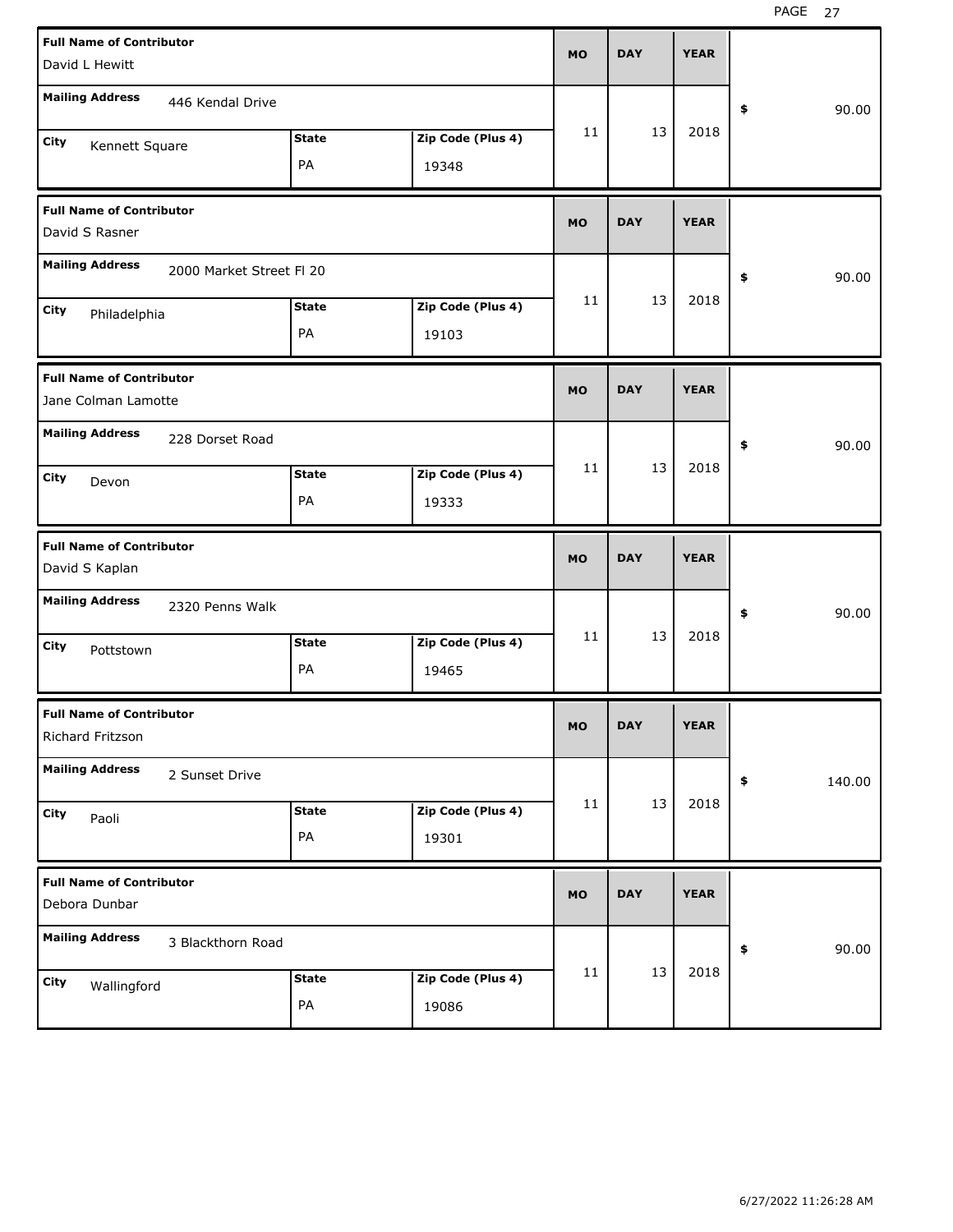| <b>Full Name of Contributor</b><br>Margaret D Campolo |                      |                    |                            | <b>MO</b> | <b>DAY</b> | <b>YEAR</b> |              |
|-------------------------------------------------------|----------------------|--------------------|----------------------------|-----------|------------|-------------|--------------|
|                                                       |                      |                    |                            |           |            |             |              |
| <b>Mailing Address</b>                                | 77 Middle Road #163  |                    |                            |           |            |             | \$<br>90.00  |
| City<br>Bryn Mawr                                     |                      | <b>State</b>       | Zip Code (Plus 4)          | 11        | 13         | 2018        |              |
|                                                       |                      | PA                 | 19010                      |           |            |             |              |
| <b>Full Name of Contributor</b>                       |                      |                    |                            |           | <b>DAY</b> | <b>YEAR</b> |              |
| Amy S Brenner                                         |                      |                    |                            |           |            |             |              |
| <b>Mailing Address</b><br>674 Limehouse Road          |                      |                    |                            |           |            |             | \$<br>90.00  |
| City<br>Radnor                                        |                      | <b>State</b>       | Zip Code (Plus 4)          | 11        | 13         | 2018        |              |
|                                                       |                      | PA                 | 19087                      |           |            |             |              |
| <b>Full Name of Contributor</b>                       |                      |                    |                            |           |            |             |              |
| Eileen S Andrews                                      |                      |                    |                            | <b>MO</b> | <b>DAY</b> | <b>YEAR</b> |              |
| <b>Mailing Address</b>                                | 421 Norwick Pl       |                    |                            |           |            |             | \$<br>90.00  |
| City<br><b>Blue Bell</b>                              |                      | <b>State</b>       | Zip Code (Plus 4)          | 11        | 13         | 2018        |              |
|                                                       |                      | PA                 | 19422                      |           |            |             |              |
|                                                       |                      |                    |                            |           |            |             |              |
| <b>Full Name of Contributor</b>                       |                      |                    |                            |           |            |             |              |
| Sally Ann Wood                                        |                      |                    |                            | <b>MO</b> | <b>DAY</b> | <b>YEAR</b> |              |
| <b>Mailing Address</b>                                | 10 Sugar Knoll Drive |                    |                            |           |            |             | \$<br>90.00  |
| City<br>Devon                                         |                      | <b>State</b>       | Zip Code (Plus 4)          | 11        | 13         | 2018        |              |
|                                                       |                      | PA                 | 19333                      |           |            |             |              |
| <b>Full Name of Contributor</b>                       |                      |                    |                            |           |            |             |              |
| Nancy B Wambach                                       |                      |                    |                            | <b>MO</b> | <b>DAY</b> | <b>YEAR</b> |              |
| <b>Mailing Address</b>                                | 9 Langton Lane       |                    |                            |           |            |             | \$<br>90.00  |
| City<br>Newtown Sq                                    |                      | <b>State</b>       | Zip Code (Plus 4)          | 11        | 13         | 2018        |              |
|                                                       |                      | PA                 | 19073                      |           |            |             |              |
| <b>Full Name of Contributor</b><br>Susan Tachau       |                      |                    |                            | MO        | <b>DAY</b> | <b>YEAR</b> |              |
| <b>Mailing Address</b>                                |                      |                    |                            |           |            |             |              |
|                                                       | 83 Academy Road      |                    |                            |           |            |             | \$<br>190.00 |
| City<br>Bala Cynwyd                                   |                      | <b>State</b><br>PA | Zip Code (Plus 4)<br>19004 | 11        | 13         | 2018        |              |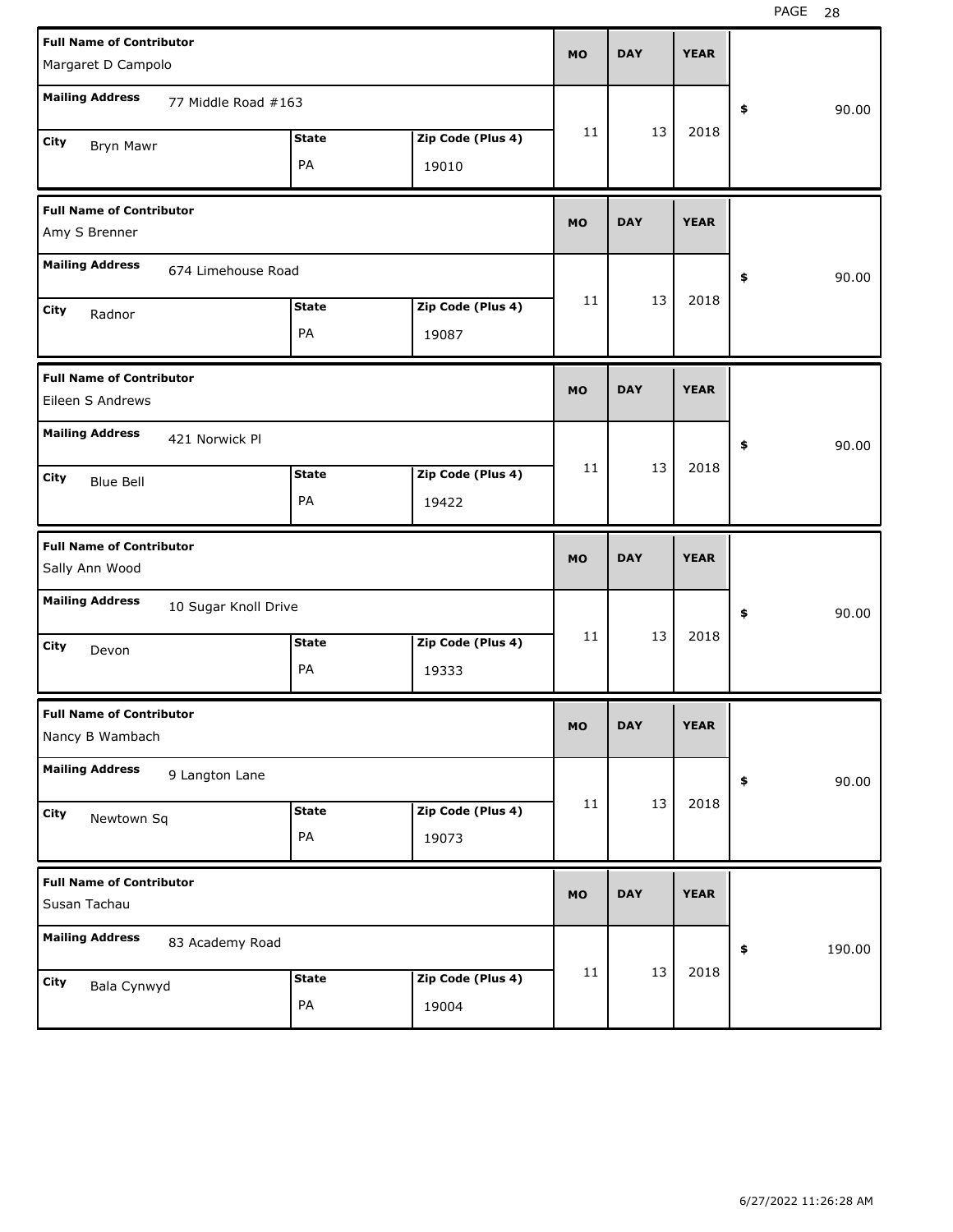| <b>Full Name of Contributor</b>                         |              |                   |             |             |             |             |
|---------------------------------------------------------|--------------|-------------------|-------------|-------------|-------------|-------------|
| Laura Alden                                             |              |                   | <b>MO</b>   | <b>DAY</b>  | <b>YEAR</b> |             |
| <b>Mailing Address</b><br>373 Briarwood Drive           |              |                   |             |             |             | 90.00<br>\$ |
| City                                                    | <b>State</b> | Zip Code (Plus 4) | 11          | 13          | 2018        |             |
| Elverson                                                | PA           | 19520             |             |             |             |             |
| <b>Full Name of Contributor</b><br>Priscilla G Osgood   | <b>MO</b>    | <b>DAY</b>        | <b>YEAR</b> |             |             |             |
| <b>Mailing Address</b><br>30 Sugar Knoll Drive          |              |                   |             | 90.00<br>\$ |             |             |
| City<br>Devon                                           | <b>State</b> | Zip Code (Plus 4) | 11          | 13          | 2018        |             |
|                                                         | PA           | 19333             |             |             |             |             |
| <b>Full Name of Contributor</b><br>Audrone V Meskauskas |              |                   | <b>MO</b>   | <b>DAY</b>  | <b>YEAR</b> |             |
| <b>Mailing Address</b><br>20229 Valley Forge Cir        |              |                   |             |             |             | 90.00<br>\$ |
| City<br>King of Prussia                                 | <b>State</b> | Zip Code (Plus 4) | 11          | 13          | 2018        |             |
|                                                         | PA           | 19406             |             |             |             |             |
|                                                         |              |                   |             |             |             |             |
| <b>Full Name of Contributor</b><br>Marvin A Marsh       |              |                   | <b>MO</b>   | <b>DAY</b>  | <b>YEAR</b> |             |
| <b>Mailing Address</b><br>20232 Valley Forge Circle     |              |                   |             |             |             | 90.00<br>\$ |
| City                                                    | <b>State</b> | Zip Code (Plus 4) | 11          | 13          | 2018        |             |
| King of Prussia                                         | PA           | 19406             |             |             |             |             |
| <b>Full Name of Contributor</b><br>Reynelle Staley      |              |                   | <b>MO</b>   | <b>DAY</b>  | <b>YEAR</b> |             |
| <b>Mailing Address</b><br>407 Gaskill Street            |              |                   |             |             |             | 90.00<br>\$ |
| City                                                    | State        | Zip Code (Plus 4) | 11          | 13          | 2018        |             |
| Philadelphia                                            | PA           | 19147             |             |             |             |             |
| <b>Full Name of Contributor</b><br>Jessica Michael      |              |                   | <b>MO</b>   | <b>DAY</b>  | <b>YEAR</b> |             |
| <b>Mailing Address</b><br>18 Clover Lane                |              |                   |             |             |             | 90.00<br>\$ |
| City<br>Wayne                                           | <b>State</b> | Zip Code (Plus 4) | 11          | 13          | 2018        |             |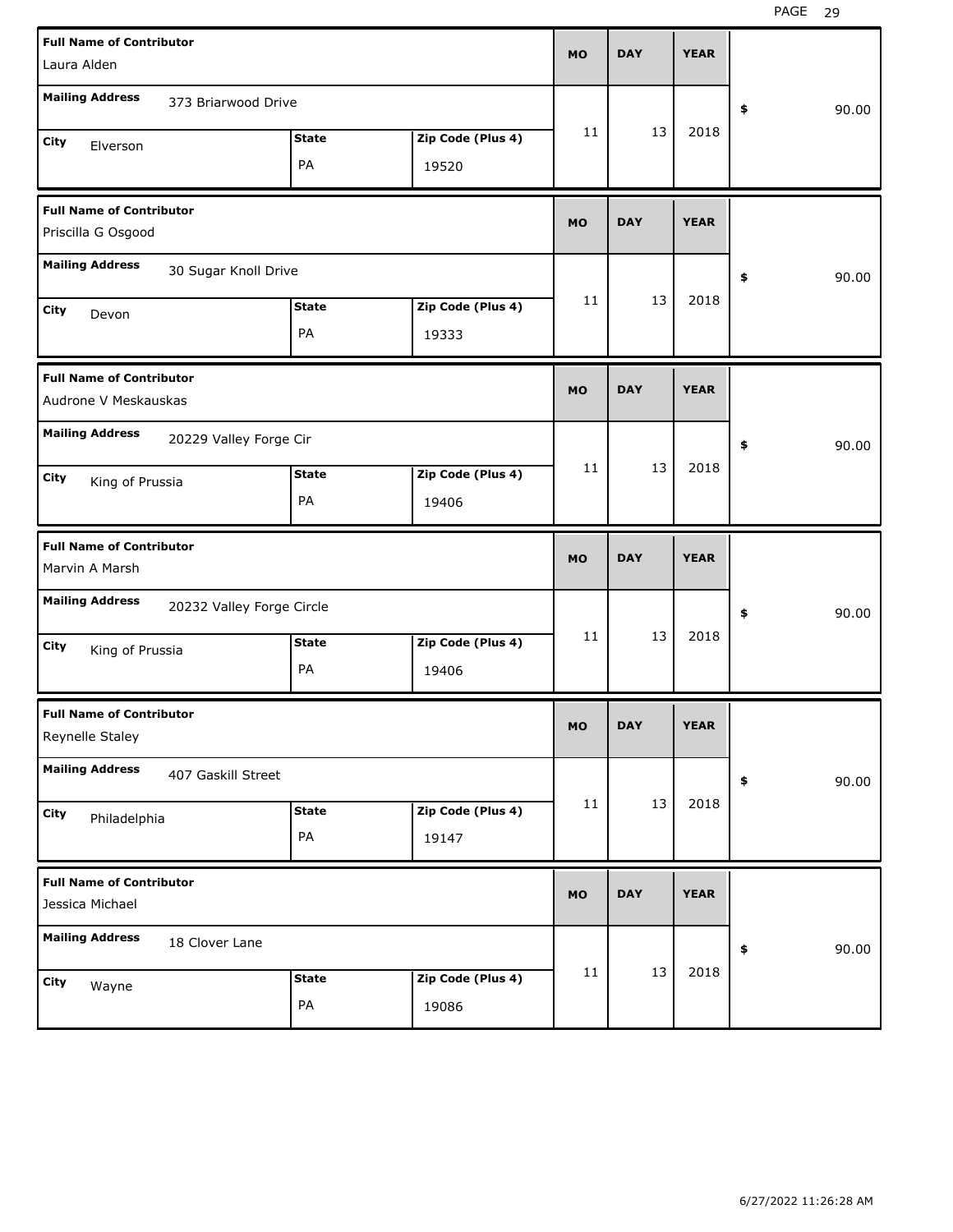| <b>Full Name of Contributor</b> |                        |              |                   | <b>MO</b> | <b>DAY</b> | <b>YEAR</b> |              |
|---------------------------------|------------------------|--------------|-------------------|-----------|------------|-------------|--------------|
| David Hucker                    |                        |              |                   |           |            |             |              |
| <b>Mailing Address</b>          | 2225 White Horse Road  |              |                   |           |            |             | \$<br>190.00 |
| City<br>Berwyn                  |                        | <b>State</b> | Zip Code (Plus 4) | 11        | 13         | 2018        |              |
|                                 |                        | PA           | 19312             |           |            |             |              |
| <b>Full Name of Contributor</b> |                        |              |                   | <b>MO</b> | <b>DAY</b> | <b>YEAR</b> |              |
| Jodi Schatz                     |                        |              |                   |           |            |             |              |
| <b>Mailing Address</b>          | 10 Norman Lane         |              |                   |           |            |             | 90.00<br>\$  |
| City<br>Philadelphia            |                        | <b>State</b> | Zip Code (Plus 4) | 11        | 13         | 2018        |              |
|                                 |                        | PA           | 19118             |           |            |             |              |
| <b>Full Name of Contributor</b> |                        |              |                   | <b>MO</b> | <b>DAY</b> | <b>YEAR</b> |              |
| Meghann L Connor                |                        |              |                   |           |            |             |              |
| <b>Mailing Address</b>          | 3971 Green Street      |              |                   |           |            |             | 125.00<br>\$ |
| City<br>Harrisburg              |                        | <b>State</b> | Zip Code (Plus 4) | 11        | 13         | 2018        |              |
|                                 |                        | PA           | 17110             |           |            |             |              |
|                                 |                        |              |                   |           |            |             |              |
| <b>Full Name of Contributor</b> |                        |              |                   |           |            |             |              |
| Robert C Lomison                |                        |              |                   | <b>MO</b> | <b>DAY</b> | <b>YEAR</b> |              |
| <b>Mailing Address</b>          | 6121 Fern Avenue 6     |              |                   |           |            |             | \$<br>240.00 |
| City                            |                        | <b>State</b> | Zip Code (Plus 4) | 11        | 13         | 2018        |              |
| Shreveport                      |                        | LA           | 71105             |           |            |             |              |
| <b>Full Name of Contributor</b> |                        |              |                   | <b>MO</b> | <b>DAY</b> | <b>YEAR</b> |              |
| Barbara T Kohutiak              |                        |              |                   |           |            |             |              |
| <b>Mailing Address</b>          | 261 W Baltimore Street |              |                   |           |            |             | 90.00<br>\$  |
| City<br>Carlisle                |                        | <b>State</b> | Zip Code (Plus 4) | 11        | 13         | 2018        |              |
|                                 |                        | PA           | 17013             |           |            |             |              |
| <b>Full Name of Contributor</b> |                        |              |                   |           |            |             |              |
| Henry W Rhoads                  |                        |              |                   | <b>MO</b> | <b>DAY</b> | <b>YEAR</b> |              |
| <b>Mailing Address</b>          | 814 McCormick Road     |              |                   |           |            |             | 125.00<br>\$ |
| City                            |                        | <b>State</b> | Zip Code (Plus 4) | 11        | 13         | 2018        |              |
| Mechanicsburg                   |                        | PA           | 17055             |           |            |             |              |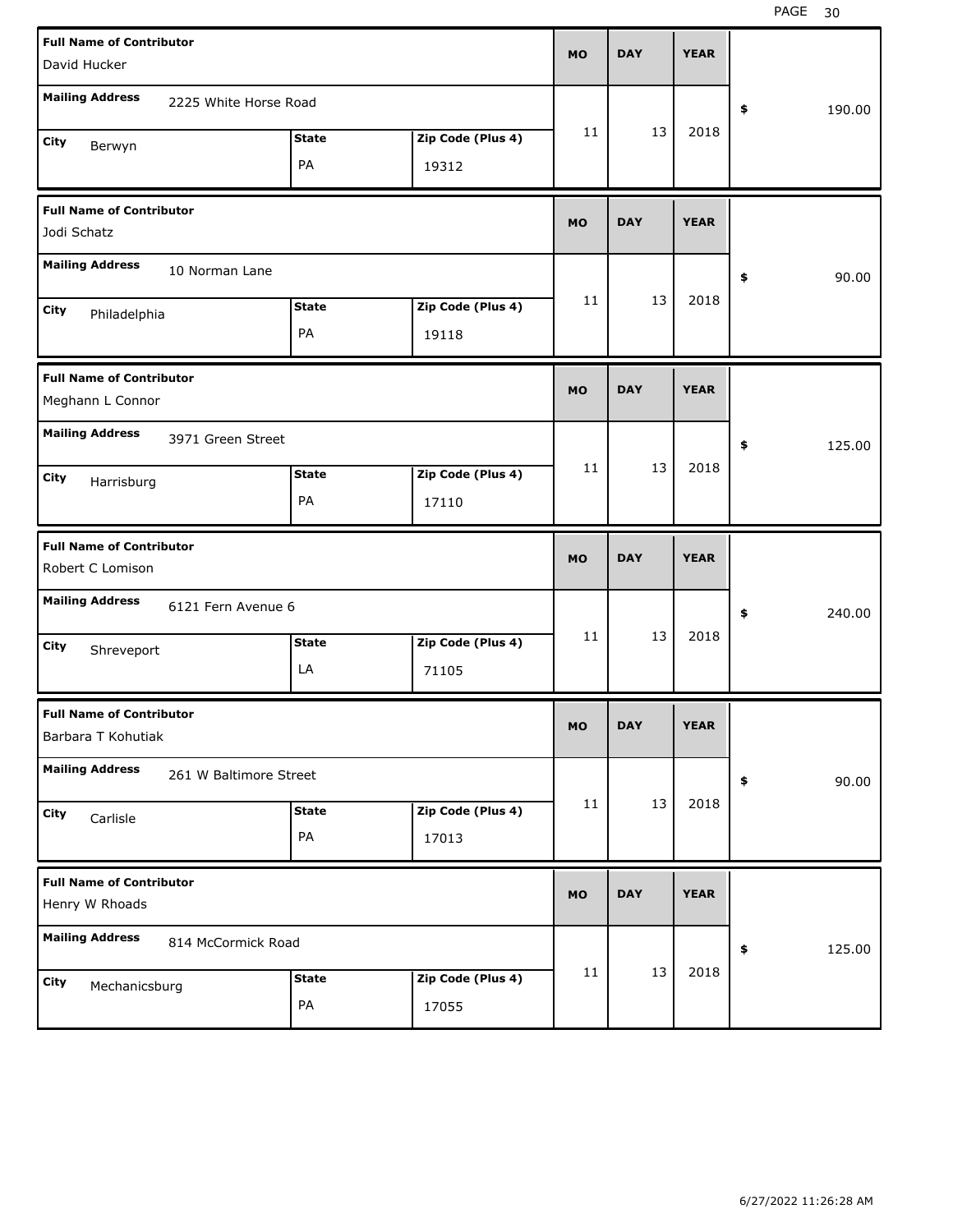| <b>Full Name of Contributor</b><br>Anne E Menard            |              |                   | <b>MO</b>   | <b>DAY</b> | <b>YEAR</b> |              |
|-------------------------------------------------------------|--------------|-------------------|-------------|------------|-------------|--------------|
|                                                             |              |                   |             |            |             |              |
| <b>Mailing Address</b><br>225 W Baltimore Street            |              |                   |             |            |             | \$<br>140.00 |
| City<br>Carlisle                                            | <b>State</b> | Zip Code (Plus 4) | 11          | 13         | 2018        |              |
|                                                             | PA           | 17013             |             |            |             |              |
| <b>Full Name of Contributor</b><br>Fern Zlotoff             | <b>MO</b>    | <b>DAY</b>        | <b>YEAR</b> |            |             |              |
| <b>Mailing Address</b><br>PO Box 90                         |              |                   |             |            |             | \$<br>90.00  |
| City<br>Grantham                                            | <b>State</b> | Zip Code (Plus 4) | 11          | 13         | 2018        |              |
|                                                             | PA           | 17027             |             |            |             |              |
| <b>Full Name of Contributor</b><br>Elizabeth B Strawbridge  |              |                   | <b>MO</b>   | <b>DAY</b> | <b>YEAR</b> |              |
| <b>Mailing Address</b><br>8002 Goshen Road                  |              |                   |             |            |             | \$<br>190.00 |
| City                                                        | <b>State</b> | Zip Code (Plus 4) | 11          | 13         | 2018        |              |
| Newtown Square                                              | PA           | 19073             |             |            |             |              |
|                                                             |              |                   |             |            |             |              |
| <b>Full Name of Contributor</b><br>Suzanne O'Brien          |              |                   | <b>MO</b>   | <b>DAY</b> | <b>YEAR</b> |              |
| <b>Mailing Address</b><br>1315 Morris                       |              |                   |             |            |             | \$<br>90.00  |
| City                                                        | <b>State</b> | Zip Code (Plus 4) | 11          | 13         | 2018        |              |
| Philadelphia                                                | PA           | 19106             |             |            |             |              |
| <b>Full Name of Contributor</b><br>Carrie Ann Rishko Cusack |              |                   | МO          | <b>DAY</b> | <b>YEAR</b> |              |
| <b>Mailing Address</b><br>306 S 2nd Street                  |              |                   |             |            |             | 90.00<br>\$  |
| City                                                        | <b>State</b> | Zip Code (Plus 4) | 11          | 13         | 2018        |              |
| Philadelphia                                                | PA           | 19106             |             |            |             |              |
| <b>Full Name of Contributor</b><br>Gage Johnston            |              |                   | <b>MO</b>   | <b>DAY</b> | <b>YEAR</b> |              |
| <b>Mailing Address</b><br>2238 Mt Vernon Street             |              |                   |             |            |             | 93.00<br>\$  |
| City<br>Philadelphia                                        | <b>State</b> | Zip Code (Plus 4) | 11          | 13         | 2018        |              |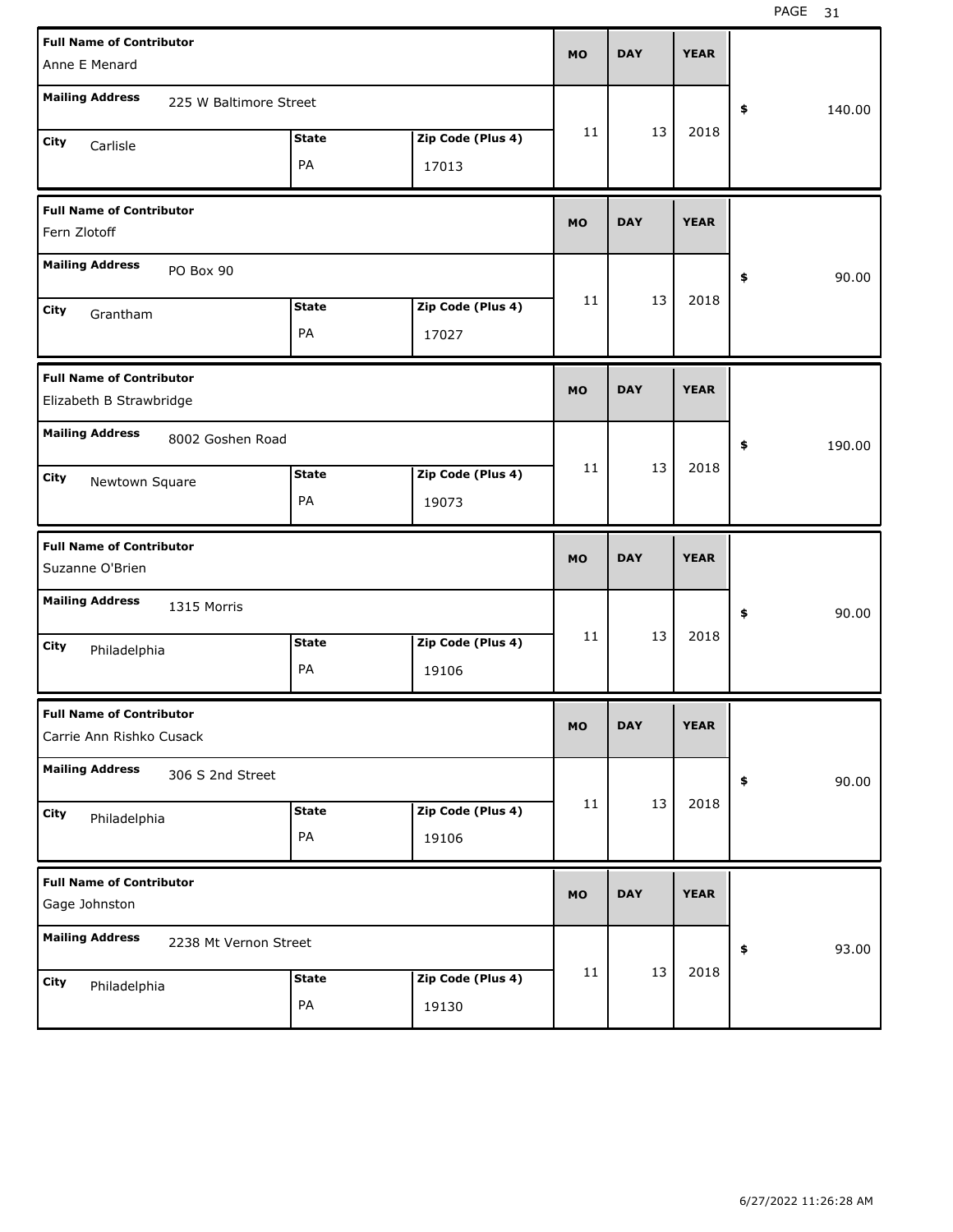| <b>Full Name of Contributor</b><br>Lori THornton     | <b>MO</b>               | <b>DAY</b> | <b>YEAR</b> |             |
|------------------------------------------------------|-------------------------|------------|-------------|-------------|
| <b>Mailing Address</b><br>439 Fernhill Road          |                         |            |             | \$<br>93.00 |
| <b>State</b><br>City<br>West Chester<br>PA<br>19380  | 11<br>Zip Code (Plus 4) | 13         | 2018        |             |
| <b>Full Name of Contributor</b><br>Stephanie Moleski | <b>MO</b>               | <b>DAY</b> | <b>YEAR</b> |             |
| <b>Mailing Address</b><br>774 S 6th STreet           |                         |            |             | \$<br>93.00 |
| <b>State</b><br>City<br>Philadelphia<br>PA<br>19147  | 11<br>Zip Code (Plus 4) | 13         | 2018        |             |
| <b>Full Name of Contributor</b><br>Andrew Genetta    | <b>MO</b>               | <b>DAY</b> | <b>YEAR</b> |             |
| <b>Mailing Address</b><br>835 Edge Park Drive        |                         |            |             | \$<br>90.00 |
| <b>State</b><br>City<br>Haddonfield<br>NJ<br>08033   | 11<br>Zip Code (Plus 4) | 13         | 2018        |             |
|                                                      |                         |            |             |             |
| <b>Full Name of Contributor</b><br>Lynda Barness     | <b>MO</b>               | <b>DAY</b> | <b>YEAR</b> |             |
| <b>Mailing Address</b><br>250 S 18th Street          |                         |            |             | \$<br>90.00 |
| <b>State</b><br>City<br>Philadelphia<br>PA<br>19103  | 11<br>Zip Code (Plus 4) | 13         | 2018        |             |
| <b>Full Name of Contributor</b><br>Christin Phillips | <b>MO</b>               | <b>DAY</b> | <b>YEAR</b> |             |
| <b>Mailing Address</b><br>617 S 10th Street          |                         |            |             | 93.00<br>\$ |
| <b>State</b><br>City<br>Philadelphia<br>PA<br>19147  | 11<br>Zip Code (Plus 4) | 13         | 2018        |             |
| <b>Full Name of Contributor</b><br>Arthur M Cohn     | <b>MO</b>               | <b>DAY</b> | <b>YEAR</b> |             |
| <b>Mailing Address</b><br>7906 Spruce Mill Drive     |                         | 13         | 2018        | 90.00<br>\$ |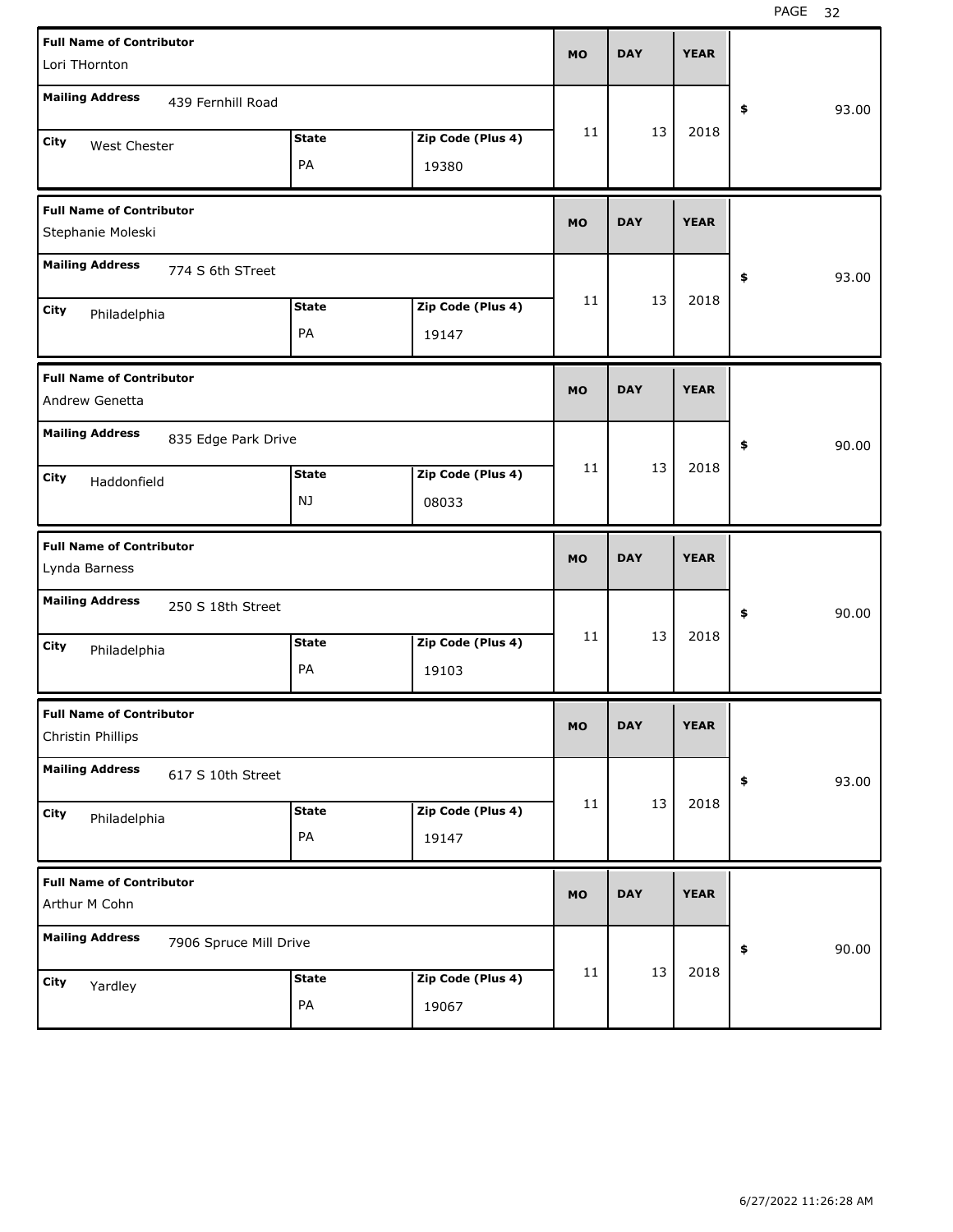| <b>Full Name of Contributor</b>                          |                              |              |                   |           |            |             |              |  |
|----------------------------------------------------------|------------------------------|--------------|-------------------|-----------|------------|-------------|--------------|--|
| Rebecca Marshall                                         |                              |              |                   | <b>MO</b> | <b>DAY</b> | <b>YEAR</b> |              |  |
| <b>Mailing Address</b>                                   | 398 Washington Crossing Road |              |                   |           |            |             | 90.00<br>\$  |  |
| City<br>Newtown                                          |                              | <b>State</b> | Zip Code (Plus 4) | 11        | 13         | 2018        |              |  |
|                                                          |                              | PA           | 18940             |           |            |             |              |  |
| <b>Full Name of Contributor</b>                          |                              |              |                   | <b>MO</b> | <b>DAY</b> | <b>YEAR</b> |              |  |
| Eva Kohegyi Csordasne                                    |                              |              |                   |           |            |             |              |  |
| <b>Mailing Address</b>                                   | 534 Old Mill Drive           |              |                   |           |            |             | 240.00<br>\$ |  |
| City<br>Langhorne                                        |                              | <b>State</b> | Zip Code (Plus 4) | 11        | 13         | 2018        |              |  |
|                                                          |                              | PA           | 19047             |           |            |             |              |  |
| <b>Full Name of Contributor</b><br>Eva Samachson         |                              |              |                   | <b>MO</b> | <b>DAY</b> | <b>YEAR</b> |              |  |
| <b>Mailing Address</b>                                   | 1760 Ashbourne Drive         |              |                   |           |            |             | 190.00<br>\$ |  |
| City<br>Yardley                                          |                              | <b>State</b> | Zip Code (Plus 4) | 11        | 13         | 2018        |              |  |
|                                                          |                              | PA           | 19067             |           |            |             |              |  |
|                                                          |                              |              |                   |           |            |             |              |  |
| <b>Full Name of Contributor</b><br>Friends of Tina Davis |                              |              |                   | <b>MO</b> | <b>DAY</b> | <b>YEAR</b> |              |  |
| <b>Mailing Address</b>                                   | 102 Kingfield Road           |              |                   |           |            |             | 240.00<br>\$ |  |
| City                                                     |                              | <b>State</b> | Zip Code (Plus 4) | 11        | 13         | 2018        |              |  |
| Philadelphia                                             |                              | PA           | 19115             |           |            |             |              |  |
| <b>Full Name of Contributor</b><br>Ann B Reece           |                              |              |                   | МO        | <b>DAY</b> | <b>YEAR</b> |              |  |
| <b>Mailing Address</b>                                   | 1875 Quarry Road             |              |                   |           |            |             | 90.00<br>\$  |  |
| City                                                     |                              | <b>State</b> | Zip Code (Plus 4) | 11        | 13         | 2018        |              |  |
| Yardley                                                  |                              | PA           | 19067             |           |            |             |              |  |
| <b>Full Name of Contributor</b><br>Scott A Reines        |                              |              |                   | <b>MO</b> | <b>DAY</b> | <b>YEAR</b> |              |  |
| <b>Mailing Address</b>                                   | 11 W Bridlewood Drive        |              |                   |           |            |             | 240.00<br>\$ |  |
| City<br>New HOpe                                         |                              | <b>State</b> | Zip Code (Plus 4) | 11        | 13         | 2018        |              |  |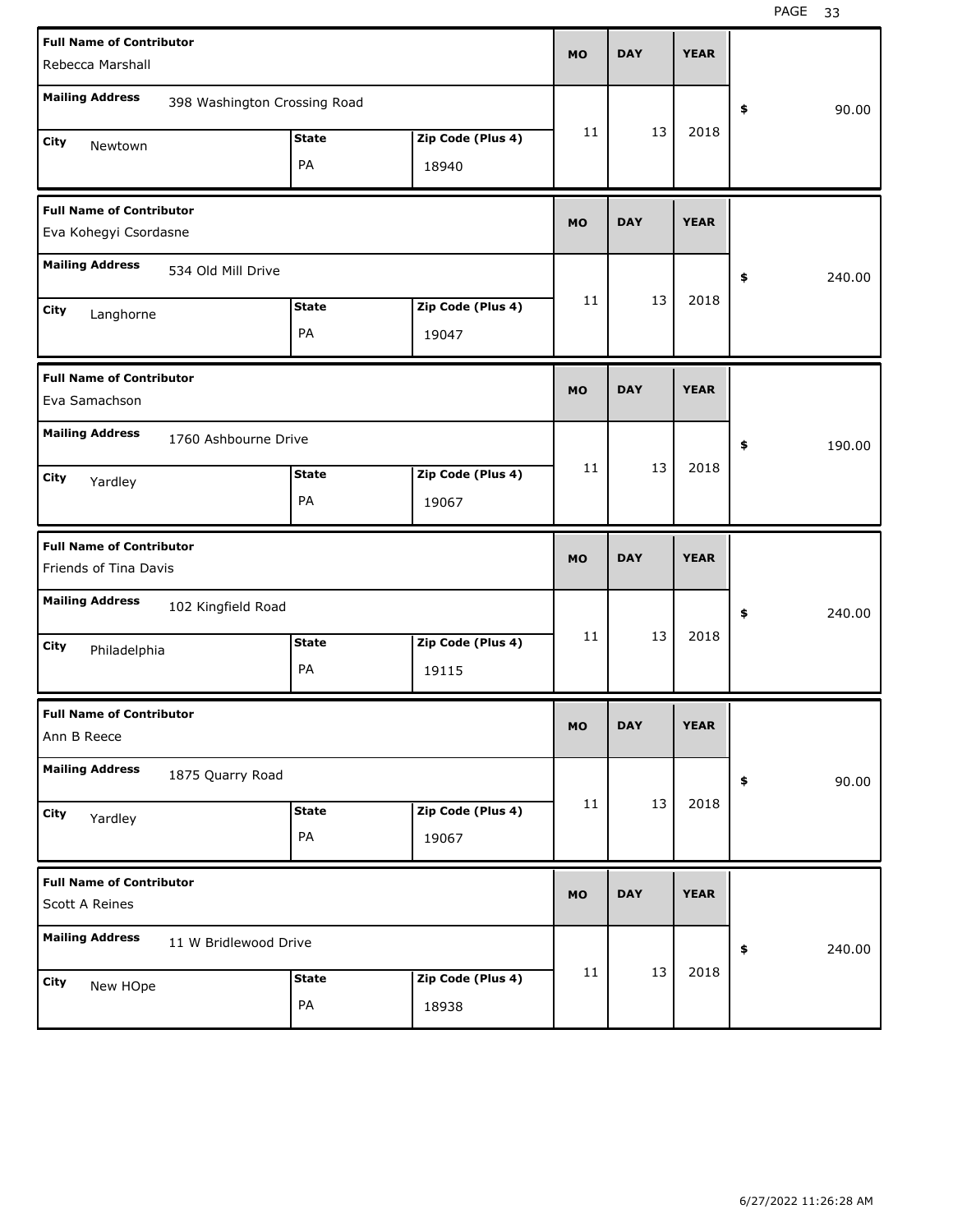| <b>Full Name of Contributor</b>                       |                   |              |                   | <b>MO</b> | <b>DAY</b> | <b>YEAR</b> |              |
|-------------------------------------------------------|-------------------|--------------|-------------------|-----------|------------|-------------|--------------|
| Bonnie Amter Benz                                     |                   |              |                   |           |            |             |              |
| <b>Mailing Address</b>                                | 16 Dispatch Drive |              |                   |           |            |             | \$<br>170.00 |
| City<br><b>Washington Crossing</b>                    |                   | <b>State</b> | Zip Code (Plus 4) | 11        | 13         | 2018        |              |
|                                                       |                   | PA           | 18977             |           |            |             |              |
| <b>Full Name of Contributor</b><br>Julie Fass         |                   |              |                   | <b>MO</b> | <b>DAY</b> | <b>YEAR</b> |              |
| <b>Mailing Address</b>                                | Unknown           |              |                   |           |            |             | \$<br>210.00 |
| City<br>Unknown                                       |                   | <b>State</b> | Zip Code (Plus 4) | 10        | 26         | 2018        |              |
|                                                       |                   | PA           | 17102             |           |            |             |              |
| <b>Full Name of Contributor</b><br>Christine Foley    |                   |              |                   | <b>MO</b> | <b>DAY</b> | <b>YEAR</b> |              |
| <b>Mailing Address</b>                                | Unknown           |              |                   |           |            |             | \$<br>85.00  |
| City<br>Unknown                                       |                   | <b>State</b> | Zip Code (Plus 4) | 10        | 26         | 2018        |              |
|                                                       |                   | PA           | 17102             |           |            |             |              |
|                                                       |                   |              |                   |           |            |             |              |
| <b>Full Name of Contributor</b><br>Priya Dhar         |                   |              |                   | <b>MO</b> | <b>DAY</b> | <b>YEAR</b> |              |
| <b>Mailing Address</b>                                | Unknown           |              |                   |           |            |             | \$<br>160.00 |
| City<br>Unknown                                       |                   | <b>State</b> | Zip Code (Plus 4) | 10        | 26         | 2018        |              |
|                                                       |                   | PA           | 17102             |           |            |             |              |
| <b>Full Name of Contributor</b><br>Mary ELlen Johnson |                   |              |                   | МO        | <b>DAY</b> | <b>YEAR</b> |              |
| <b>Mailing Address</b>                                | Unknown           |              |                   |           |            |             | \$<br>220.00 |
| City<br>Unknown                                       |                   | <b>State</b> | Zip Code (Plus 4) | 10        | 26         | 2018        |              |
|                                                       |                   | PA           | 17102             |           |            |             |              |
| <b>Full Name of Contributor</b><br>Piyush Seth        |                   |              |                   | <b>MO</b> | <b>DAY</b> | <b>YEAR</b> |              |
| <b>Mailing Address</b>                                | Unknown           |              |                   |           |            |             | \$<br>220.00 |
| City<br>Unknown                                       |                   | <b>State</b> | Zip Code (Plus 4) | 10        | 26         | 2018        |              |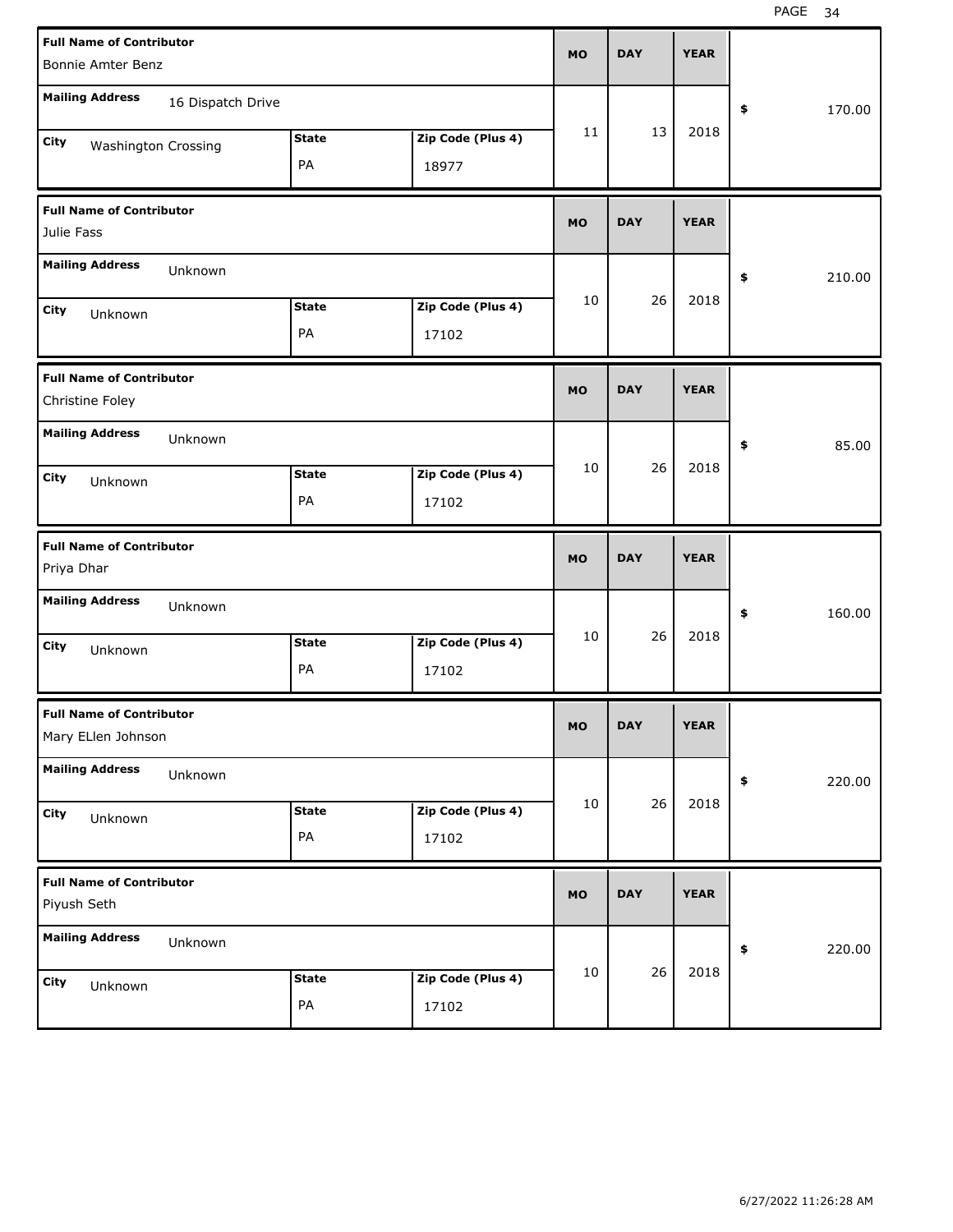| <b>Full Name of Contributor</b><br>Annie Homan                               |             |                            | <b>MO</b> | <b>DAY</b> | <b>YEAR</b> |                                      |
|------------------------------------------------------------------------------|-------------|----------------------------|-----------|------------|-------------|--------------------------------------|
| <b>Mailing Address</b><br>Unknown                                            |             |                            |           |            |             | \$<br>150.00                         |
| City<br>Unknown                                                              | State<br>PA | Zip Code (Plus 4)<br>17102 | 10        | 26         | 2018        |                                      |
| Enter Grand Total of Part A on Schedule I, Detailed Summary Page, Section 2. |             |                            |           |            |             | \$<br><b>PAGE TOTAL</b><br>24,476.00 |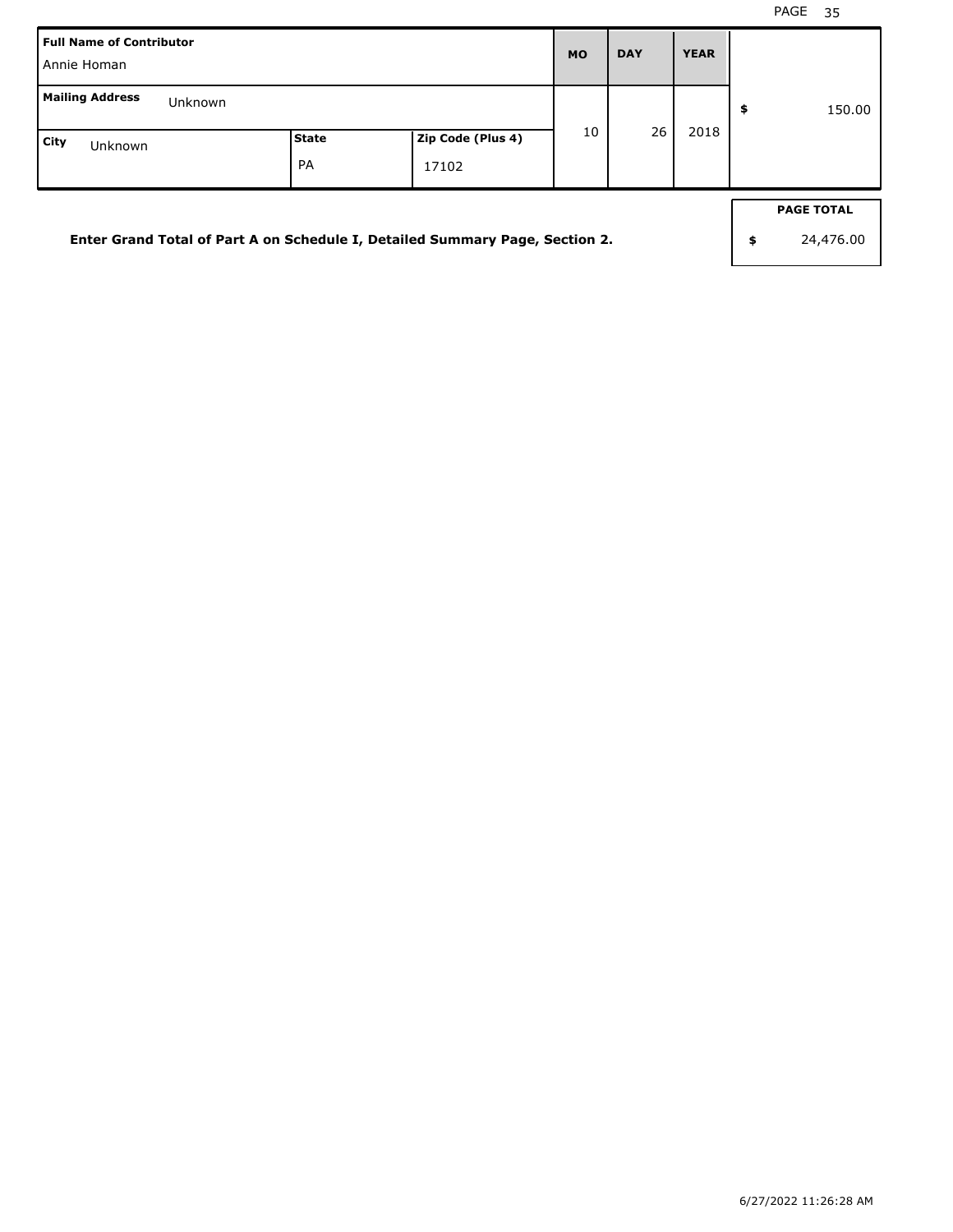# **PART C Contributions Received From Political Committees**

**OVER \$250.00**

 **Use this Part to itemize only contributions received from Political committees with an aggregate value from Over \$250.00 in the reporting period.**

| Name of Filing Committee or Candidate                                        |              |  | <b>Reporting Period</b> |             |            |             |    |                   |
|------------------------------------------------------------------------------|--------------|--|-------------------------|-------------|------------|-------------|----|-------------------|
|                                                                              |              |  | From:                   |             |            | To:         |    |                   |
|                                                                              |              |  |                         | <b>DATE</b> |            |             |    | <b>AMOUNT</b>     |
| <b>Full Name of Contributing Committee</b>                                   |              |  |                         | <b>MO</b>   | <b>DAY</b> | <b>YEAR</b> |    |                   |
| <b>Mailing Address</b>                                                       |              |  |                         |             |            |             | \$ | 0.00              |
| City                                                                         | <b>State</b> |  | Zip Code (Plus 4)       |             |            |             |    |                   |
|                                                                              |              |  |                         |             |            |             |    | <b>PAGE TOTAL</b> |
| Enter Grand Total of Part C on Schedule I, Detailed Summary Page, Section 3. |              |  |                         |             |            |             | \$ | 0.00              |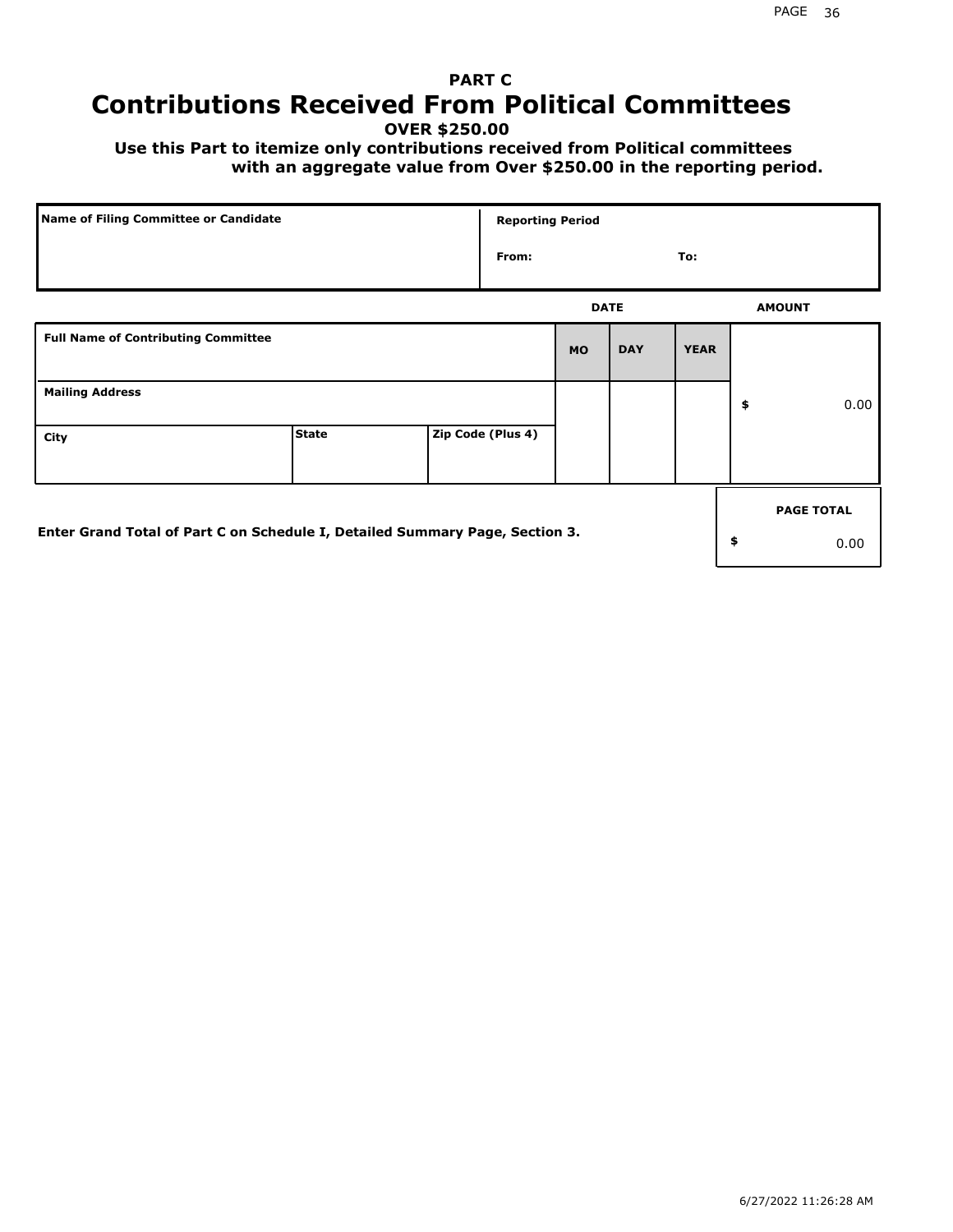# **PART D ALL OTHER CONTRIBUTIONS**

#### **OVER \$250.00**

#### **Use this Part to itemize all other contributions with an aggregate value of**

 **over \$250.00 in the reporting period.**

 **(Exclude contributions from political committees reported in Part C.)** 

| Name of Filing Committee or Candidate<br>PLANNED PARENTHOOD PA INC |                                                    |              |  |                   |       | <b>Reporting Period</b> |                  |             |            |                   |        |
|--------------------------------------------------------------------|----------------------------------------------------|--------------|--|-------------------|-------|-------------------------|------------------|-------------|------------|-------------------|--------|
|                                                                    |                                                    |              |  |                   | From: |                         | $10/23/2018$ To: |             | 11/26/2018 |                   |        |
|                                                                    |                                                    |              |  |                   |       |                         | <b>DATE</b>      |             |            | <b>AMOUNT</b>     |        |
| <b>Full Name of Contributor</b><br>Ron Wilkin                      |                                                    |              |  |                   |       | <b>MO</b>               | <b>DAY</b>       | <b>YEAR</b> |            |                   |        |
| <b>Mailing</b><br><b>Address</b>                                   | Unknown                                            |              |  |                   |       |                         |                  |             | \$         |                   | 500.00 |
| City<br>Unknown                                                    |                                                    | <b>State</b> |  | Zip Code (Plus 4) |       | 10                      | 26               | 2018        |            |                   |        |
|                                                                    |                                                    | PA           |  | 17102             |       |                         |                  |             |            |                   |        |
| <b>Employer Name</b>                                               | Unknown                                            |              |  |                   |       | <b>Occupation</b>       |                  | Unknown     |            |                   |        |
| <b>Business</b>                                                    | <b>Employer Mailing Address/Principal Place of</b> |              |  | City              |       |                         | <b>State</b>     |             |            | Zip Code (Plus 4) |        |
| Unknown                                                            |                                                    |              |  | Unknown           |       |                         | PA               |             |            | 17102             |        |
| <b>Full Name of Contributor</b>                                    |                                                    |              |  |                   |       | <b>MO</b>               | <b>DAY</b>       | <b>YEAR</b> |            |                   |        |
| Jodi McClelland                                                    |                                                    |              |  |                   |       |                         |                  |             |            |                   |        |
| <b>Mailing</b><br><b>Address</b>                                   | Unknown                                            |              |  |                   |       |                         |                  |             | \$         |                   | 300.00 |
| City<br>Unknown                                                    |                                                    | <b>State</b> |  | Zip Code (Plus 4) |       | 10                      | 26               | 2018        |            |                   |        |
|                                                                    |                                                    | PA           |  | 17102             |       |                         |                  |             |            |                   |        |
| <b>Employer Name</b>                                               | Unknown                                            |              |  |                   |       | <b>Occupation</b>       |                  | Unknown     |            |                   |        |
| <b>Business</b>                                                    | <b>Employer Mailing Address/Principal Place of</b> |              |  | City              |       |                         | <b>State</b>     |             |            | Zip Code (Plus 4) |        |
| Unknown                                                            |                                                    |              |  | Unknown           |       |                         | PA               |             |            | 17102             |        |
| <b>Full Name of Contributor</b><br>Donna Bauman                    |                                                    |              |  |                   |       | <b>MO</b>               | <b>DAY</b>       | <b>YEAR</b> |            |                   |        |
| <b>Mailing</b><br><b>Address</b>                                   | Unknown                                            |              |  |                   |       |                         |                  |             | \$         |                   | 390.00 |
| <b>City</b><br>Unknown                                             |                                                    | <b>State</b> |  | Zip Code (Plus 4) |       | 10                      | 26               | 2018        |            |                   |        |
|                                                                    |                                                    | PA           |  | 17102             |       |                         |                  |             |            |                   |        |
| <b>Employer Name</b>                                               | Unknown                                            |              |  |                   |       | <b>Occupation</b>       |                  | Unknown     |            |                   |        |
| <b>Business</b>                                                    | <b>Employer Mailing Address/Principal Place of</b> |              |  | <b>City</b>       |       |                         | <b>State</b>     |             |            | Zip Code (Plus 4) |        |
| Unknown                                                            |                                                    |              |  | Unknown           |       |                         | PA               |             |            | 17102             |        |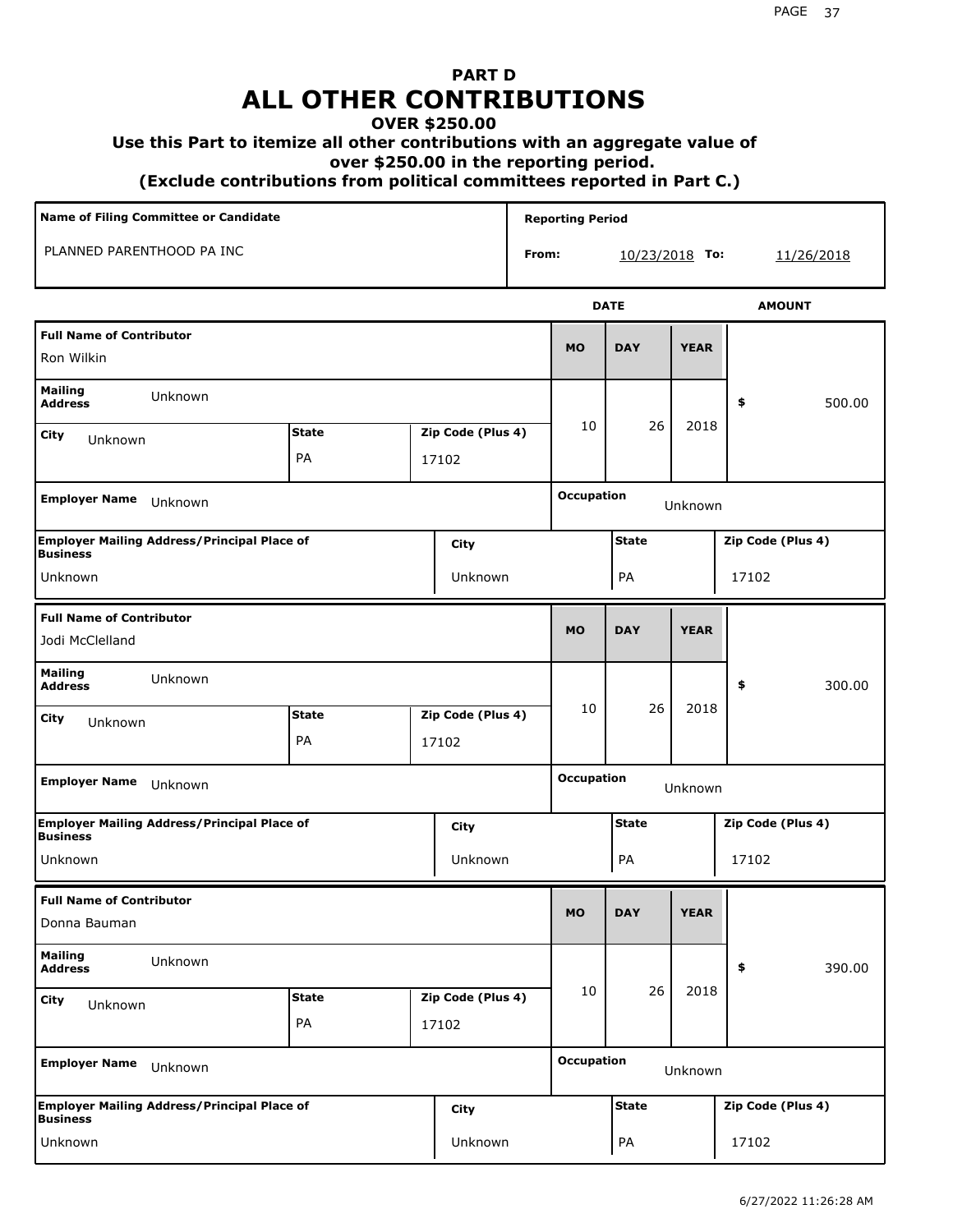| <b>Full Name of Contributor</b>                 |                                                    |              |                   | <b>MO</b>         | <b>DAY</b>   | <b>YEAR</b> |                   |          |
|-------------------------------------------------|----------------------------------------------------|--------------|-------------------|-------------------|--------------|-------------|-------------------|----------|
| Susan Wood                                      |                                                    |              |                   |                   |              |             |                   |          |
| <b>Mailing</b><br><b>Address</b>                | Unknown                                            |              |                   |                   |              |             | \$                | 500.00   |
| City<br>Unknown                                 |                                                    | <b>State</b> | Zip Code (Plus 4) | 10                | 26           | 2018        |                   |          |
|                                                 |                                                    | PA           | 17102             |                   |              |             |                   |          |
| <b>Employer Name</b>                            | Unknown                                            |              |                   | <b>Occupation</b> |              | Unknown     |                   |          |
| <b>Business</b>                                 | <b>Employer Mailing Address/Principal Place of</b> |              | City              |                   | <b>State</b> |             | Zip Code (Plus 4) |          |
| Unknown                                         |                                                    |              | Unknown           |                   | PA           |             | 17102             |          |
| <b>Full Name of Contributor</b>                 |                                                    |              |                   |                   |              |             |                   |          |
| Susie Wean                                      |                                                    |              |                   | <b>MO</b>         | <b>DAY</b>   | <b>YEAR</b> |                   |          |
| <b>Mailing</b><br><b>Address</b>                | Unknown                                            |              |                   |                   |              |             | \$                | 335.00   |
| City<br>Unknown                                 |                                                    | <b>State</b> | Zip Code (Plus 4) | 10                | 26           | 2018        |                   |          |
|                                                 |                                                    | PA           | 17102             |                   |              |             |                   |          |
| <b>Employer Name</b>                            | Unknown                                            |              |                   | <b>Occupation</b> |              | Unknown     |                   |          |
|                                                 | <b>Employer Mailing Address/Principal Place of</b> |              | City              |                   | <b>State</b> |             | Zip Code (Plus 4) |          |
| <b>Business</b>                                 |                                                    |              |                   |                   |              |             |                   |          |
| Unknown                                         |                                                    |              | Unknown           |                   | PA           |             | 17102             |          |
|                                                 |                                                    |              |                   |                   |              |             |                   |          |
| <b>Full Name of Contributor</b><br>Charles Kent |                                                    |              |                   | <b>MO</b>         | <b>DAY</b>   | <b>YEAR</b> |                   |          |
| <b>Mailing</b><br><b>Address</b>                | Unknown                                            |              |                   |                   |              |             | \$                | 1,000.00 |
| City                                            |                                                    | <b>State</b> | Zip Code (Plus 4) | 10                | 26           | 2018        |                   |          |
| Unknown                                         |                                                    | PA           | 17102             |                   |              |             |                   |          |
| <b>Employer Name</b>                            | Unknown                                            |              |                   | <b>Occupation</b> |              | Unknown     |                   |          |
|                                                 | <b>Employer Mailing Address/Principal Place of</b> |              | City              |                   | <b>State</b> |             | Zip Code (Plus 4) |          |
| <b>Business</b><br>Unknown                      |                                                    |              | Unknonw           |                   | PA           |             | 17102             |          |
| <b>Full Name of Contributor</b>                 |                                                    |              |                   | <b>MO</b>         | <b>DAY</b>   | <b>YEAR</b> |                   |          |
| Dan COnnolly                                    |                                                    |              |                   |                   |              |             |                   |          |
| <b>Mailing</b><br><b>Address</b>                | Unknown                                            |              |                   |                   |              |             | \$                | 510.00   |
| City<br>Unknown                                 |                                                    | <b>State</b> | Zip Code (Plus 4) | 10                | 26           | 2018        |                   |          |
|                                                 |                                                    | PA           | 17102             |                   |              |             |                   |          |
| <b>Employer Name</b>                            | Unknown                                            |              |                   | <b>Occupation</b> |              | Unknown     |                   |          |
| <b>Business</b>                                 | <b>Employer Mailing Address/Principal Place of</b> |              | City              |                   | <b>State</b> |             | Zip Code (Plus 4) |          |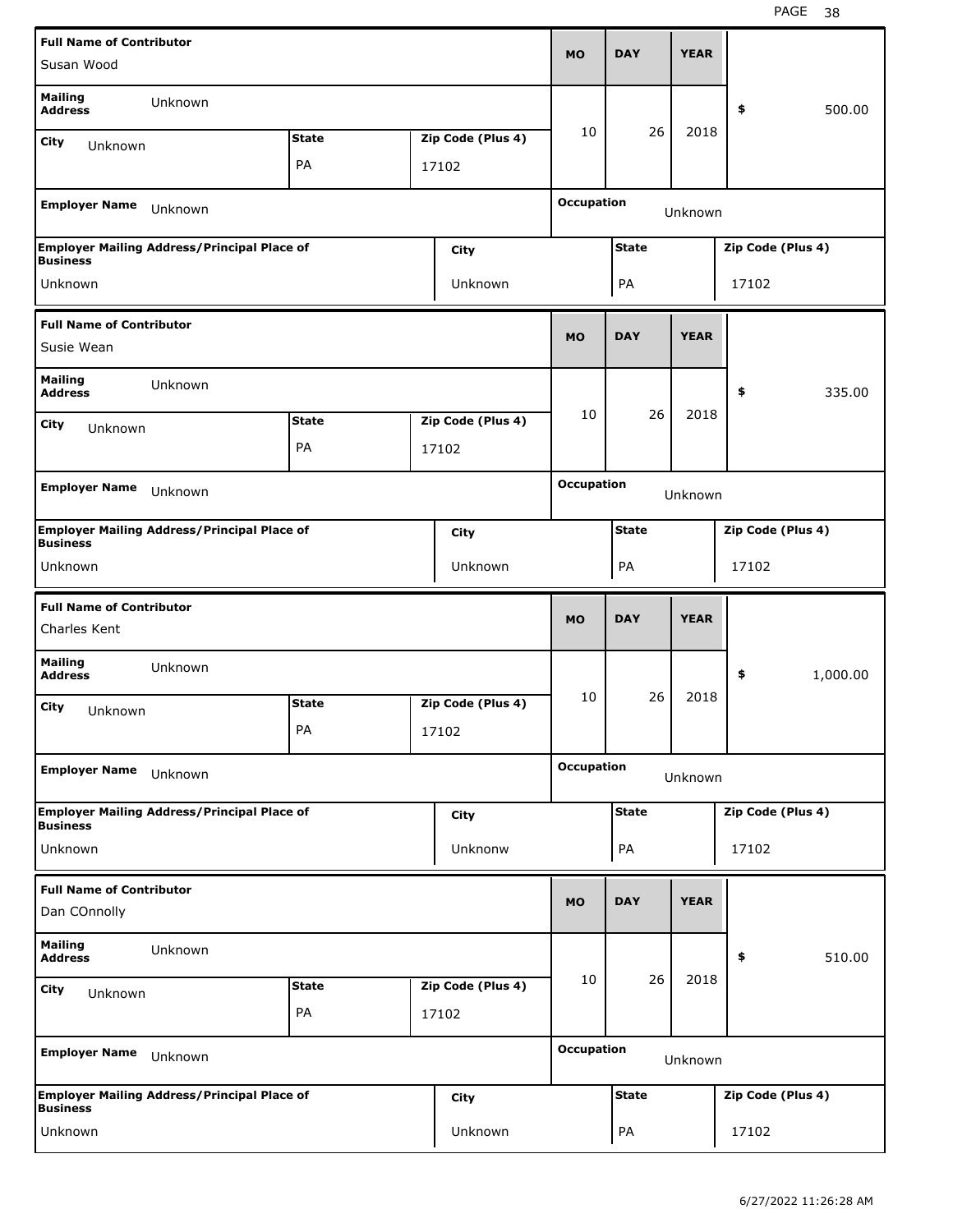| <b>Full Name of Contributor</b>                  |                                                    |              |                   | <b>MO</b>         | <b>DAY</b>   | <b>YEAR</b> |                   |          |
|--------------------------------------------------|----------------------------------------------------|--------------|-------------------|-------------------|--------------|-------------|-------------------|----------|
| Marc Brown                                       |                                                    |              |                   |                   |              |             |                   |          |
| <b>Mailing</b><br><b>Address</b>                 | Unknown                                            |              |                   |                   |              |             | \$                | 380.00   |
| City<br>Unknown                                  |                                                    | <b>State</b> | Zip Code (Plus 4) | 10                | 26           | 2018        |                   |          |
|                                                  |                                                    | PA           | 17102             |                   |              |             |                   |          |
| <b>Employer Name</b>                             | Unknown                                            |              |                   | <b>Occupation</b> |              | Unknown     |                   |          |
| <b>Business</b>                                  | <b>Employer Mailing Address/Principal Place of</b> |              | City              |                   | <b>State</b> |             | Zip Code (Plus 4) |          |
| Unknown                                          |                                                    |              | Unknown           |                   | PA           |             | 17012             |          |
| <b>Full Name of Contributor</b>                  |                                                    |              |                   |                   |              |             |                   |          |
| Andrew Stewart                                   |                                                    |              |                   | <b>MO</b>         | <b>DAY</b>   | <b>YEAR</b> |                   |          |
| <b>Mailing</b><br><b>Address</b>                 | Unknown                                            |              |                   |                   |              |             | \$                | 1,000.00 |
| City<br>Unknown                                  |                                                    | <b>State</b> | Zip Code (Plus 4) | 10                | 26           | 2018        |                   |          |
|                                                  |                                                    | PA           | 17102             |                   |              |             |                   |          |
|                                                  |                                                    |              |                   | <b>Occupation</b> |              |             |                   |          |
| <b>Employer Name</b>                             | Unknown                                            |              |                   |                   |              | Unknown     |                   |          |
|                                                  | <b>Employer Mailing Address/Principal Place of</b> |              | City              |                   | <b>State</b> |             | Zip Code (Plus 4) |          |
| <b>Business</b><br>Unknown                       |                                                    |              | Unknown           |                   | PA           |             | 17102             |          |
|                                                  |                                                    |              |                   |                   |              |             |                   |          |
|                                                  |                                                    |              |                   |                   |              |             |                   |          |
| <b>Full Name of Contributor</b><br>Bill Steen Jr |                                                    |              |                   | <b>MO</b>         | <b>DAY</b>   | <b>YEAR</b> |                   |          |
| <b>Mailing</b><br><b>Address</b>                 | Unknown                                            |              |                   |                   |              |             | \$                | 600.00   |
| City<br>Unknown                                  |                                                    | <b>State</b> | Zip Code (Plus 4) | 10                | 26           | 2018        |                   |          |
|                                                  |                                                    | PА           | 17102             |                   |              |             |                   |          |
| <b>Employer Name</b>                             | Uknown                                             |              |                   | <b>Occupation</b> |              | Unknown     |                   |          |
|                                                  | <b>Employer Mailing Address/Principal Place of</b> |              | City              |                   | <b>State</b> |             | Zip Code (Plus 4) |          |
| <b>Business</b>                                  |                                                    |              |                   |                   |              |             |                   |          |
| Unknown                                          |                                                    |              | Unknown           |                   | PA           |             | 17012             |          |
| <b>Full Name of Contributor</b><br>Dawn Kelly    |                                                    |              |                   | <b>MO</b>         | <b>DAY</b>   | <b>YEAR</b> |                   |          |
| <b>Mailing</b><br><b>Address</b>                 | Unknown                                            |              |                   |                   |              |             | \$                | 330.00   |
| City                                             |                                                    | <b>State</b> | Zip Code (Plus 4) | 10                | 26           | 2018        |                   |          |
| Unknown                                          |                                                    | PA           | 17102             |                   |              |             |                   |          |
| <b>Employer Name</b>                             | Unknown                                            |              |                   | <b>Occupation</b> |              | Unknown     |                   |          |
| <b>Business</b>                                  | <b>Employer Mailing Address/Principal Place of</b> |              | <b>City</b>       |                   | <b>State</b> |             | Zip Code (Plus 4) |          |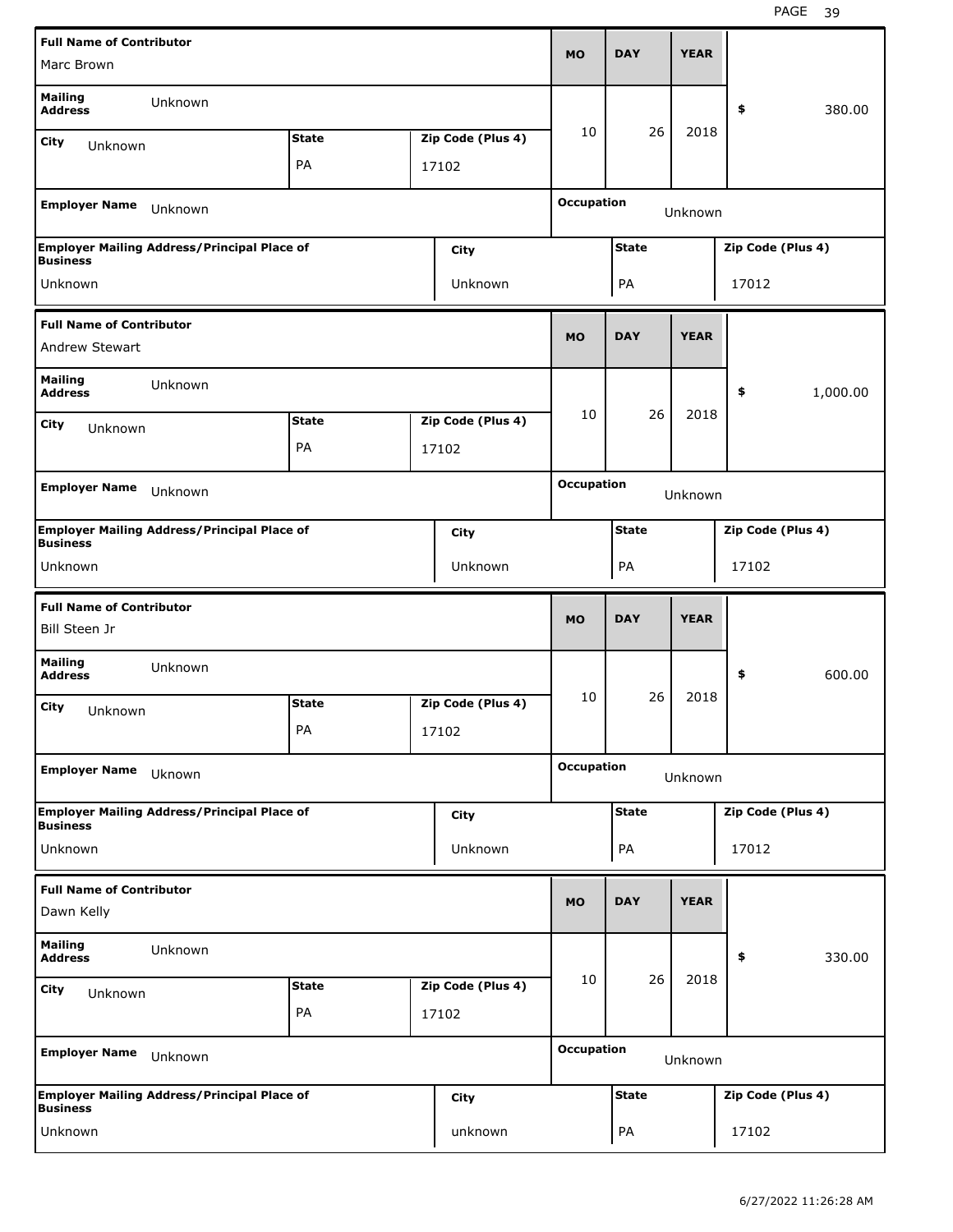| <b>Full Name of Contributor</b>                     |                                                    |              |                   |                   | <b>DAY</b>   | <b>YEAR</b> |                   |        |
|-----------------------------------------------------|----------------------------------------------------|--------------|-------------------|-------------------|--------------|-------------|-------------------|--------|
| Carol Papas                                         |                                                    |              |                   | <b>MO</b>         |              |             |                   |        |
| <b>Mailing</b><br><b>Address</b>                    | Unknown                                            |              |                   |                   |              |             | \$                | 300.00 |
| City<br>Unknown                                     |                                                    | <b>State</b> | Zip Code (Plus 4) | 10                | 26           | 2018        |                   |        |
|                                                     |                                                    | PA           | 17102             |                   |              |             |                   |        |
| <b>Employer Name</b>                                | Unknown                                            |              |                   | <b>Occupation</b> |              | Unknown     |                   |        |
| <b>Business</b>                                     | <b>Employer Mailing Address/Principal Place of</b> |              | City              |                   | <b>State</b> |             | Zip Code (Plus 4) |        |
| Unknown                                             |                                                    |              | Unknown           |                   | PA           |             | 17102             |        |
| <b>Full Name of Contributor</b>                     |                                                    |              |                   | <b>MO</b>         | <b>DAY</b>   | <b>YEAR</b> |                   |        |
| Carl Brockmeyer                                     |                                                    |              |                   |                   |              |             |                   |        |
| <b>Mailing</b><br><b>Address</b>                    | Unknown                                            |              |                   |                   |              |             | \$                | 350.00 |
| City<br>Unknown                                     |                                                    | <b>State</b> | Zip Code (Plus 4) | 10                | 26           | 2018        |                   |        |
|                                                     |                                                    | PA           | 17102             |                   |              |             |                   |        |
| <b>Employer Name</b>                                | Unknown                                            |              |                   | <b>Occupation</b> |              | Unknown     |                   |        |
|                                                     | <b>Employer Mailing Address/Principal Place of</b> |              |                   |                   | <b>State</b> |             | Zip Code (Plus 4) |        |
| <b>Business</b>                                     |                                                    |              | City              |                   |              |             |                   |        |
| Unknown                                             |                                                    |              | Unknown           |                   | PA           |             | 17102             |        |
|                                                     |                                                    |              |                   |                   |              |             |                   |        |
| <b>Full Name of Contributor</b><br>Martiza Mosquera |                                                    |              |                   | <b>MO</b>         | <b>DAY</b>   | <b>YEAR</b> |                   |        |
| <b>Mailing</b><br><b>Address</b>                    | Unknown                                            |              |                   |                   |              |             | \$                | 500.00 |
| City                                                |                                                    | <b>State</b> | Zip Code (Plus 4) | 10                | 26           | 2018        |                   |        |
| Unknown                                             |                                                    | PA           | 17102             |                   |              |             |                   |        |
| <b>Employer Name</b>                                | Unknown                                            |              |                   | <b>Occupation</b> |              | Unknown     |                   |        |
|                                                     | <b>Employer Mailing Address/Principal Place of</b> |              | City              |                   | <b>State</b> |             | Zip Code (Plus 4) |        |
| <b>Business</b><br>Unknown                          |                                                    |              | Unknown           |                   | PA           |             | 17102             |        |
| <b>Full Name of Contributor</b>                     |                                                    |              |                   |                   |              |             |                   |        |
| Robert Massy                                        |                                                    |              |                   | <b>MO</b>         | <b>DAY</b>   | <b>YEAR</b> |                   |        |
| <b>Mailing</b><br><b>Address</b>                    | Unknown                                            |              |                   |                   |              |             | \$                | 850.00 |
| City<br>Unknown                                     |                                                    | <b>State</b> | Zip Code (Plus 4) | 10                | 26           | 2018        |                   |        |
|                                                     |                                                    | PA           | 17102             |                   |              |             |                   |        |
| <b>Employer Name</b>                                | Unknown                                            |              |                   | <b>Occupation</b> |              | Unknown     |                   |        |
| <b>Business</b>                                     | <b>Employer Mailing Address/Principal Place of</b> |              | <b>City</b>       |                   | <b>State</b> |             | Zip Code (Plus 4) |        |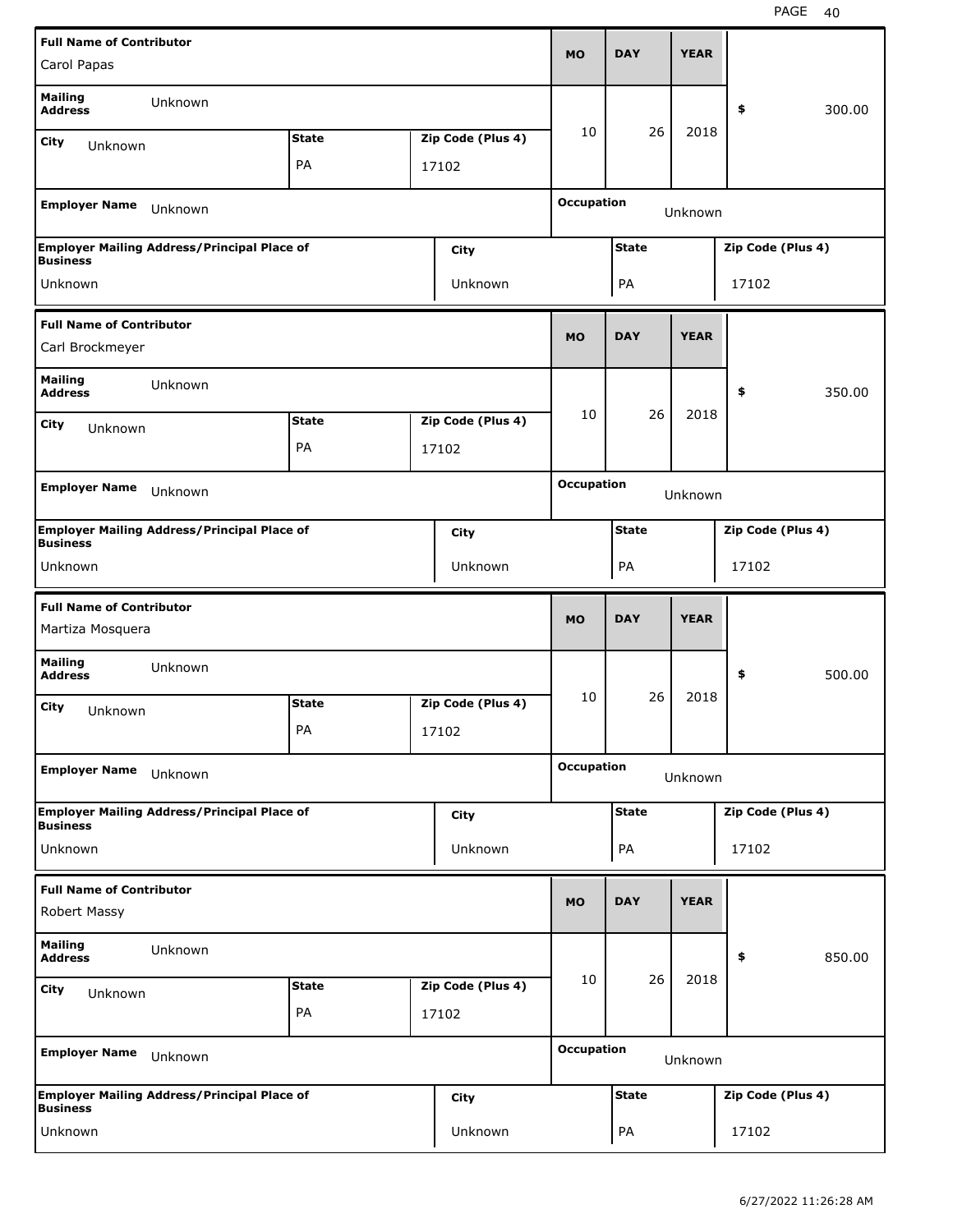| <b>Full Name of Contributor</b>             |                                                    |              |                   | <b>MO</b>         | <b>DAY</b>   | <b>YEAR</b> |                   |        |
|---------------------------------------------|----------------------------------------------------|--------------|-------------------|-------------------|--------------|-------------|-------------------|--------|
| Joe Armbruster                              |                                                    |              |                   |                   |              |             |                   |        |
| <b>Mailing</b><br><b>Address</b>            | Unknown                                            |              |                   |                   |              |             | \$                | 275.00 |
| City<br>Unknown                             |                                                    | <b>State</b> | Zip Code (Plus 4) | 10                | 26           | 2018        |                   |        |
|                                             |                                                    | PA           | 17102             |                   |              |             |                   |        |
| <b>Employer Name</b>                        | Unknown                                            |              |                   | <b>Occupation</b> |              | Unknown     |                   |        |
| <b>Business</b>                             | <b>Employer Mailing Address/Principal Place of</b> |              | City              |                   | <b>State</b> |             | Zip Code (Plus 4) |        |
| Unnown                                      |                                                    |              | Unknown           |                   | PA           |             | 17102             |        |
| <b>Full Name of Contributor</b>             |                                                    |              |                   |                   |              |             |                   |        |
| Ernet Simon                                 |                                                    |              |                   | <b>MO</b>         | <b>DAY</b>   | <b>YEAR</b> |                   |        |
| <b>Mailing</b><br><b>Address</b>            | Unknown                                            |              |                   |                   |              |             | \$                | 300.00 |
| City<br>Unknown                             |                                                    | <b>State</b> | Zip Code (Plus 4) | 10                | 26           | 2018        |                   |        |
|                                             |                                                    | PA           | 17102             |                   |              |             |                   |        |
| <b>Employer Name</b>                        | Unknown                                            |              |                   | <b>Occupation</b> |              |             |                   |        |
|                                             |                                                    |              |                   |                   |              | Unknown     |                   |        |
| <b>Business</b>                             | <b>Employer Mailing Address/Principal Place of</b> |              | City              |                   | <b>State</b> |             | Zip Code (Plus 4) |        |
| Unknown                                     |                                                    |              | Unknown           |                   | PA           |             | 17102             |        |
|                                             |                                                    |              |                   |                   |              |             |                   |        |
| <b>Full Name of Contributor</b><br>Bri Cohe |                                                    |              |                   | <b>MO</b>         | <b>DAY</b>   | <b>YEAR</b> |                   |        |
| <b>Mailing</b><br><b>Address</b>            | Unknown                                            |              |                   |                   |              |             | \$                | 350.00 |
|                                             |                                                    | <b>State</b> | Zip Code (Plus 4) | 10                | 26           | 2018        |                   |        |
| City<br>Unknown                             |                                                    | PА           | 17102             |                   |              |             |                   |        |
| <b>Employer Name</b>                        | Unknown                                            |              |                   | <b>Occupation</b> |              | Unknown     |                   |        |
|                                             | <b>Employer Mailing Address/Principal Place of</b> |              | <b>City</b>       |                   | <b>State</b> |             | Zip Code (Plus 4) |        |
| <b>Business</b><br>Unknown                  |                                                    |              | Unknown           |                   | PA           |             | 17102             |        |
| <b>Full Name of Contributor</b>             |                                                    |              |                   |                   |              |             |                   |        |
| Richard Parsakian                           |                                                    |              |                   | <b>MO</b>         | <b>DAY</b>   | <b>YEAR</b> |                   |        |
| <b>Mailing</b><br><b>Address</b>            | Unknown                                            |              |                   |                   |              |             | \$                | 490.00 |
| City<br>Unknown                             |                                                    | <b>State</b> | Zip Code (Plus 4) | 10                | 26           | 2018        |                   |        |
|                                             |                                                    | PA           | 17102             |                   |              |             |                   |        |
| <b>Employer Name</b>                        | Unknown                                            |              |                   | <b>Occupation</b> |              | Unknown     |                   |        |
| <b>Business</b>                             | <b>Employer Mailing Address/Principal Place of</b> |              | <b>City</b>       |                   | <b>State</b> |             | Zip Code (Plus 4) |        |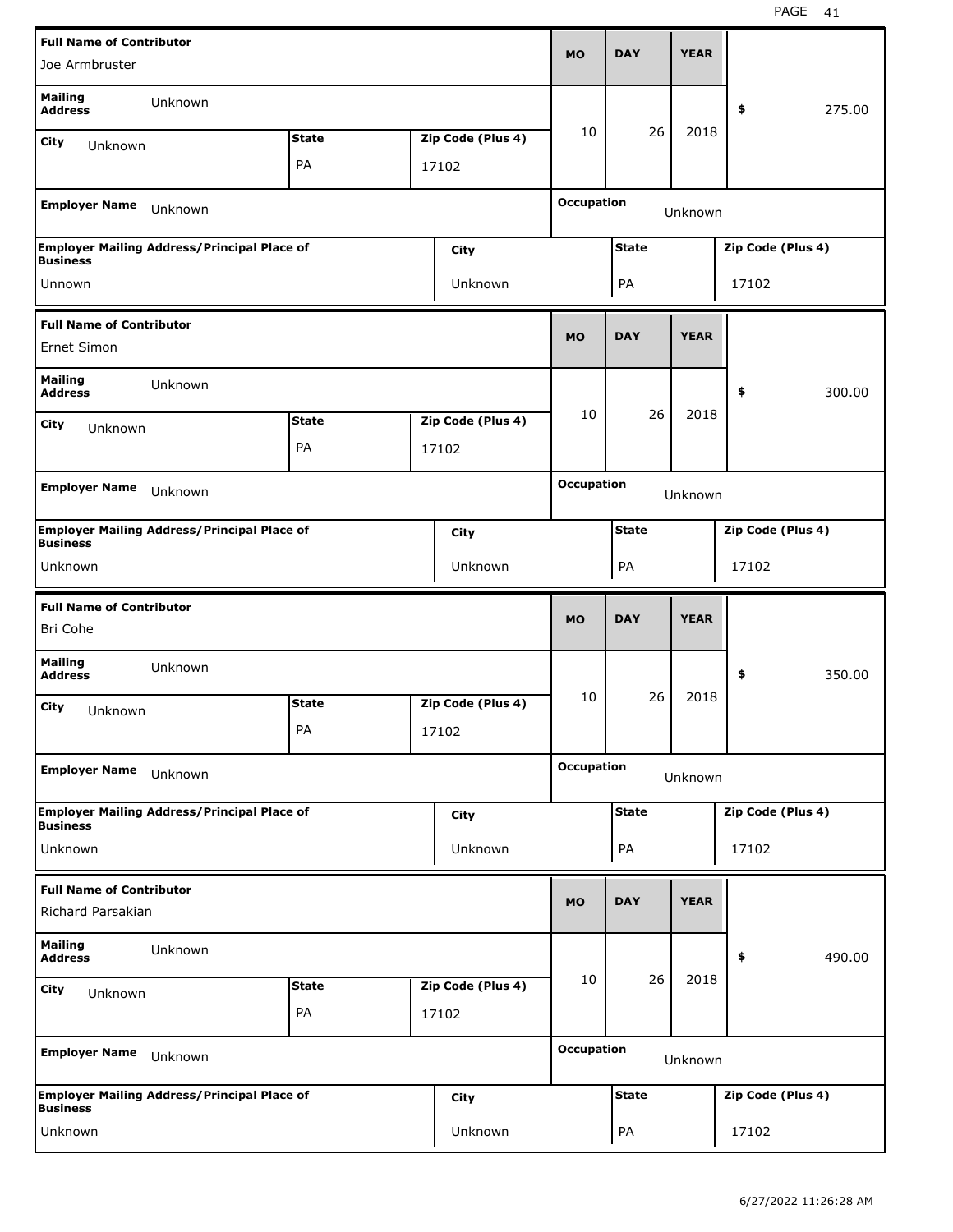| <b>Full Name of Contributor</b><br>Linda Mauro |                                                    |              |  |                   | <b>MO</b>         | <b>DAY</b>   | <b>YEAR</b> |                   |        |
|------------------------------------------------|----------------------------------------------------|--------------|--|-------------------|-------------------|--------------|-------------|-------------------|--------|
|                                                |                                                    |              |  |                   |                   |              |             |                   |        |
| <b>Mailing</b><br><b>Address</b>               | Unknown                                            |              |  |                   |                   |              |             | \$                | 650.00 |
| City<br>unknown                                |                                                    | <b>State</b> |  | Zip Code (Plus 4) | 10                | 26           | 2018        |                   |        |
|                                                |                                                    | PA           |  | 17102             |                   |              |             |                   |        |
|                                                |                                                    |              |  |                   |                   |              |             |                   |        |
| <b>Employer Name</b>                           | Unknown                                            |              |  |                   | <b>Occupation</b> |              | Unknown     |                   |        |
| <b>Business</b>                                | <b>Employer Mailing Address/Principal Place of</b> |              |  | City              |                   | <b>State</b> |             | Zip Code (Plus 4) |        |
| Unknown                                        |                                                    |              |  | Unknown           |                   | PA           |             | 17102             |        |
| <b>Full Name of Contributor</b>                |                                                    |              |  |                   |                   |              |             |                   |        |
| Ron WIlkin                                     |                                                    |              |  |                   | <b>MO</b>         | <b>DAY</b>   | <b>YEAR</b> |                   |        |
| <b>Mailing</b><br><b>Address</b>               | Unknown                                            |              |  |                   |                   |              |             | \$                | 300.00 |
| City<br>Unknown                                |                                                    | <b>State</b> |  | Zip Code (Plus 4) | 10                | 26           | 2018        |                   |        |
|                                                |                                                    | <b>PA</b>    |  | 17102             |                   |              |             |                   |        |
|                                                |                                                    |              |  |                   | <b>Occupation</b> |              |             |                   |        |
| <b>Employer Name</b>                           | Unknown                                            |              |  |                   |                   |              | Unknown     |                   |        |
| <b>Business</b>                                | <b>Employer Mailing Address/Principal Place of</b> |              |  | City              |                   | <b>State</b> |             | Zip Code (Plus 4) |        |
| Unknown                                        |                                                    |              |  | Unknown           |                   | PA           |             | 17102             |        |
|                                                |                                                    |              |  |                   |                   |              |             |                   |        |
|                                                |                                                    |              |  |                   |                   |              |             |                   |        |
| <b>Full Name of Contributor</b>                | THe Nussbaum Family Foundations Inc                |              |  |                   | <b>MO</b>         | <b>DAY</b>   | <b>YEAR</b> |                   |        |
| <b>Mailing</b><br><b>Address</b>               | 500 Fifth Avenue, SUite 2700                       |              |  |                   |                   |              |             | \$                | 490.00 |
| City                                           |                                                    | <b>State</b> |  | Zip Code (Plus 4) | 11                | 13           | 2018        |                   |        |
| New York                                       |                                                    | <b>NY</b>    |  | 10110             |                   |              |             |                   |        |
| <b>Employer Name</b>                           | Unknown                                            |              |  |                   | <b>Occupation</b> |              |             |                   |        |
|                                                |                                                    |              |  |                   |                   |              | Unknown     |                   |        |
| <b>Business</b>                                | <b>Employer Mailing Address/Principal Place of</b> |              |  | <b>City</b>       |                   | <b>State</b> |             | Zip Code (Plus 4) |        |
| Unknown                                        |                                                    |              |  | New York          |                   | <b>NY</b>    |             | 10110             |        |
| <b>Full Name of Contributor</b>                |                                                    |              |  |                   |                   |              |             |                   |        |
| Miriam B Chaloff                               |                                                    |              |  |                   | <b>MO</b>         | <b>DAY</b>   | <b>YEAR</b> |                   |        |
| <b>Mailing</b><br><b>Address</b>               | 17 Timber Knoll Drive                              |              |  |                   |                   |              |             | \$                | 490.00 |
| City                                           |                                                    | <b>State</b> |  | Zip Code (Plus 4) | 11                | 13           | 2018        |                   |        |
|                                                | <b>Washinton Crossing</b>                          | PA           |  | 18977             |                   |              |             |                   |        |
| <b>Employer Name</b>                           | Unkown                                             |              |  |                   | <b>Occupation</b> |              | Unknown     |                   |        |
| <b>Business</b>                                | <b>Employer Mailing Address/Principal Place of</b> |              |  | City              |                   | <b>State</b> |             | Zip Code (Plus 4) |        |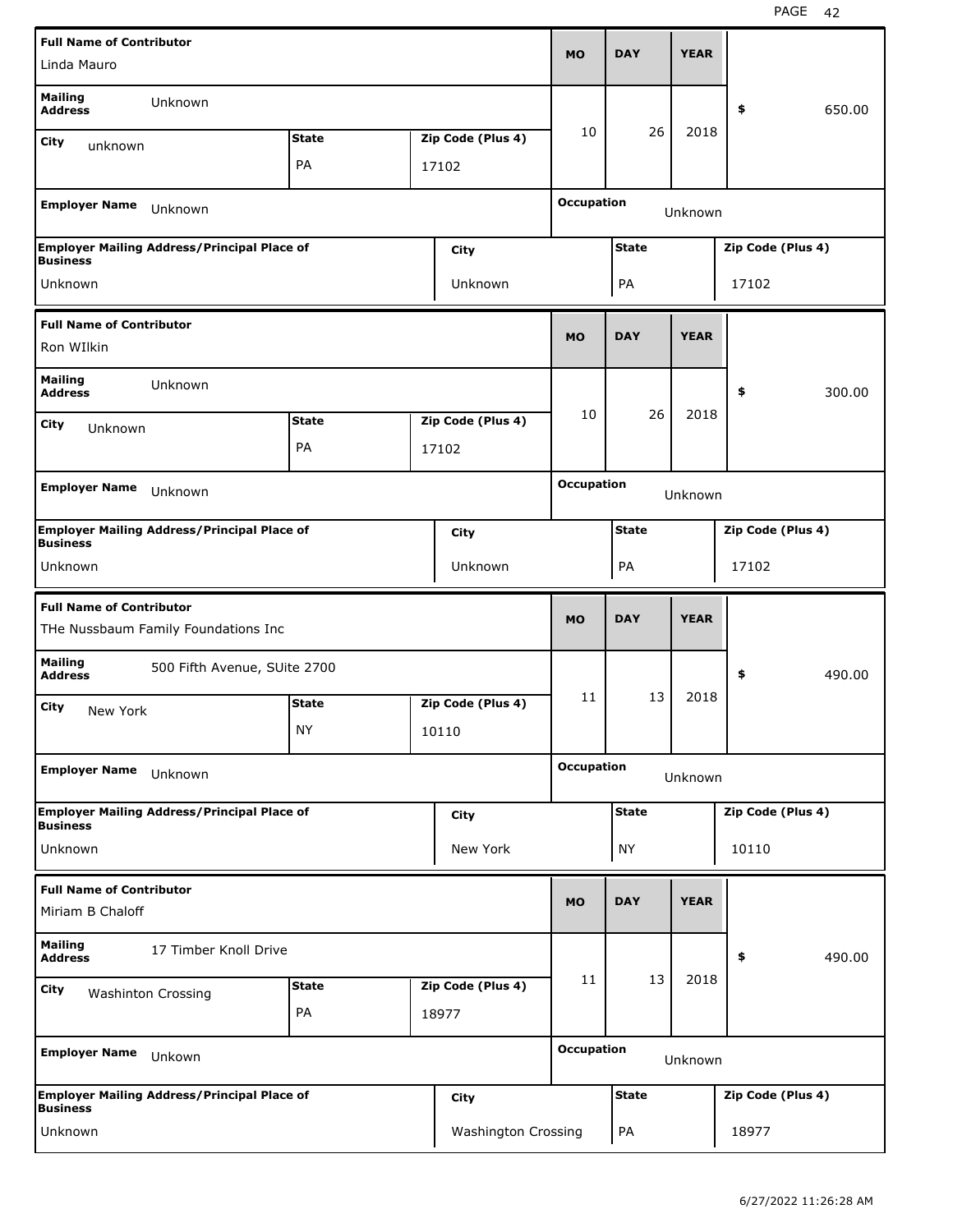| <b>Full Name of Contributor</b>                                       |                       |              |                            | <b>MO</b>         | <b>DAY</b>   | <b>YEAR</b> |                   |          |
|-----------------------------------------------------------------------|-----------------------|--------------|----------------------------|-------------------|--------------|-------------|-------------------|----------|
| Corinne M Strauss                                                     |                       |              |                            |                   |              |             |                   |          |
| <b>Mailing</b><br><b>Address</b>                                      | 40 Timber Knoll Drive |              |                            |                   |              |             | \$                | 490.00   |
| City<br><b>Washington Crossing</b>                                    |                       | <b>State</b> | Zip Code (Plus 4)          | 11                | 13           | 2018        |                   |          |
|                                                                       |                       | PA           | 18977                      |                   |              |             |                   |          |
| <b>Employer Name</b><br>Unknown                                       |                       |              |                            | <b>Occupation</b> |              | Unknown     |                   |          |
| <b>Employer Mailing Address/Principal Place of</b><br><b>Business</b> |                       |              | City                       |                   | <b>State</b> |             | Zip Code (Plus 4) |          |
| Unknown                                                               |                       |              | <b>Washington Crossing</b> |                   | PA           |             | 18977             |          |
| <b>Full Name of Contributor</b><br>Max R Yaffe                        |                       |              |                            | <b>MO</b>         | <b>DAY</b>   | <b>YEAR</b> |                   |          |
| <b>Mailing</b><br><b>Address</b>                                      | 375 Sentinel Avenue   |              |                            |                   |              |             | \$                | 1,490.00 |
|                                                                       |                       |              |                            | 11                | 13           | 2018        |                   |          |
| City<br>Newtown                                                       |                       | <b>State</b> | Zip Code (Plus 4)          |                   |              |             |                   |          |
|                                                                       |                       | PA           | 18940                      |                   |              |             |                   |          |
| <b>Employer Name</b><br>Unknown                                       |                       |              |                            | <b>Occupation</b> |              | Unknown     |                   |          |
| <b>Employer Mailing Address/Principal Place of</b>                    |                       |              | City                       |                   | <b>State</b> |             | Zip Code (Plus 4) |          |
| <b>Business</b><br>Unknown                                            |                       |              | Newtown                    |                   | PA           |             | 18940             |          |
| <b>Full Name of Contributor</b><br>Christina P Greenwood              |                       |              |                            | <b>MO</b>         | <b>DAY</b>   | <b>YEAR</b> |                   |          |
| <b>Mailing</b><br><b>Address</b>                                      | 1516 Pebbletown Drive |              |                            |                   |              |             | \$                | 490.00   |
| City<br>New Hope                                                      |                       | <b>State</b> | Zip Code (Plus 4)          | 11                | 13           | 2018        |                   |          |
|                                                                       |                       | PA           | 18938                      |                   |              |             |                   |          |
| <b>Employer Name</b><br>Unknown                                       |                       |              |                            | <b>Occupation</b> |              | Unknown     |                   |          |
| Employer Mailing Address/Principal Place of<br><b>Business</b>        |                       |              | <b>City</b>                |                   | <b>State</b> |             | Zip Code (Plus 4) |          |
| Unknown                                                               |                       |              | New Hope                   |                   | PA           |             | 18938             |          |
| <b>Full Name of Contributor</b>                                       |                       |              |                            |                   |              |             |                   |          |
| Joan L Benso                                                          |                       |              |                            | <b>MO</b>         | <b>DAY</b>   | <b>YEAR</b> |                   |          |
| <b>Mailing</b><br><b>Address</b>                                      | 309 Founders Way      |              |                            |                   |              |             | \$                | 490.00   |
| City                                                                  |                       |              |                            |                   |              |             |                   |          |
|                                                                       |                       | <b>State</b> | Zip Code (Plus 4)          | 11                | 13           | 2018        |                   |          |
| Mechanicsburg                                                         |                       | PA           | 17050                      |                   |              |             |                   |          |
| <b>Employer Name</b><br>Unknown                                       |                       |              |                            | <b>Occupation</b> |              | Unknown     |                   |          |
| <b>Employer Mailing Address/Principal Place of</b><br><b>Business</b> |                       |              | City                       |                   | <b>State</b> |             | Zip Code (Plus 4) |          |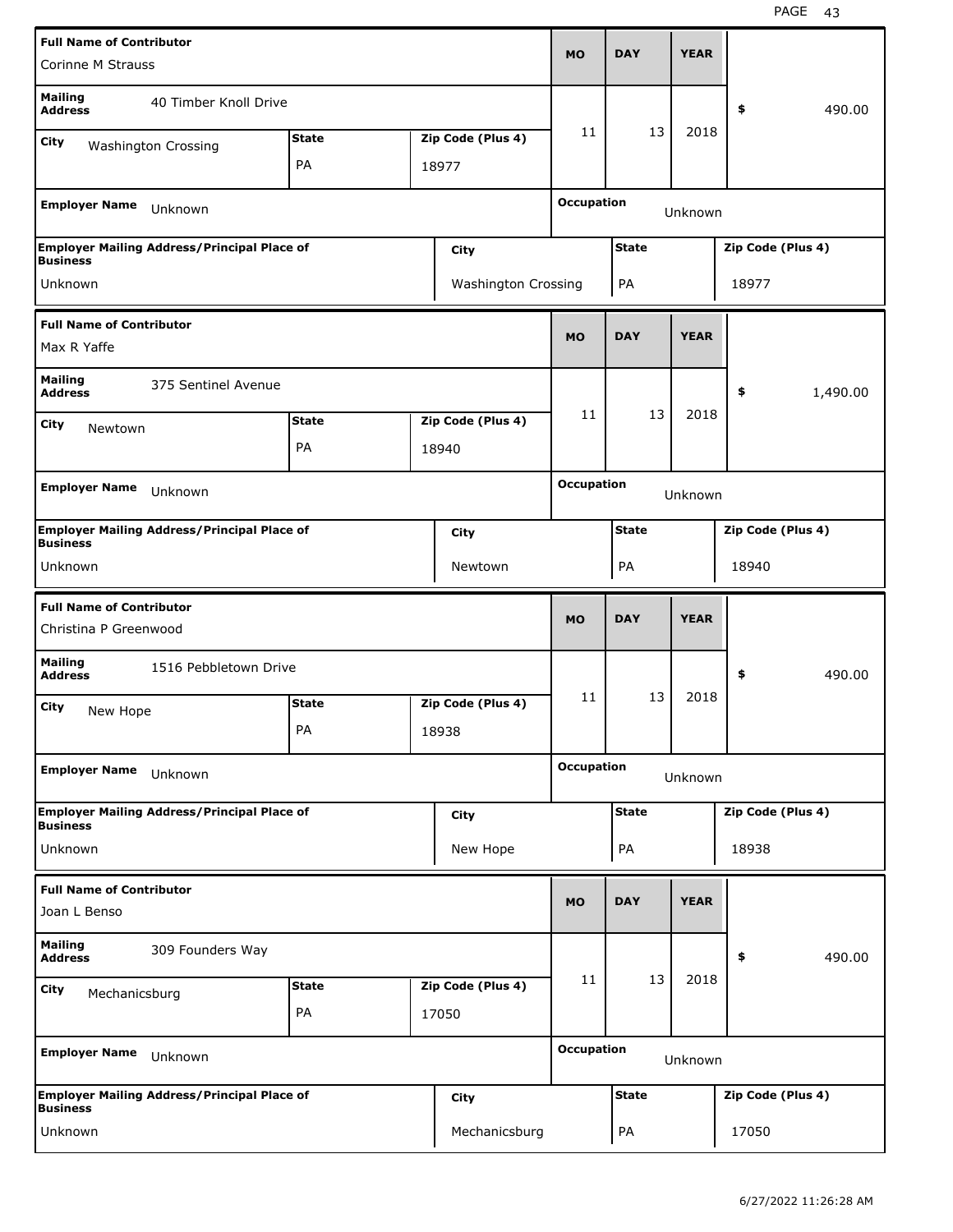| <b>Full Name of Contributor</b>                     |                                                    |              |                   |                   |              |             |                   |          |
|-----------------------------------------------------|----------------------------------------------------|--------------|-------------------|-------------------|--------------|-------------|-------------------|----------|
| Deliver Strategies, LLC                             |                                                    |              |                   | <b>MO</b>         | <b>DAY</b>   | <b>YEAR</b> |                   |          |
| <b>Mailing</b><br><b>Address</b>                    | PO Box 100970                                      |              |                   |                   |              |             | \$                | 990.00   |
| City<br>Arlington                                   |                                                    | <b>State</b> | Zip Code (Plus 4) | 11                | 13           | 2018        |                   |          |
|                                                     |                                                    | VA           | 22210             |                   |              |             |                   |          |
|                                                     |                                                    |              |                   |                   |              |             |                   |          |
| <b>Employer Name</b>                                | <b>Deliver Strategies</b>                          |              |                   | <b>Occupation</b> |              | Printing    |                   |          |
| <b>Business</b>                                     | <b>Employer Mailing Address/Principal Place of</b> |              | City              |                   | <b>State</b> |             | Zip Code (Plus 4) |          |
| PO Box 100970                                       |                                                    |              | Arlington         |                   | VA           |             | 22210             |          |
| <b>Full Name of Contributor</b>                     |                                                    |              |                   |                   |              |             |                   |          |
| Louise H Reed                                       |                                                    |              |                   | <b>MO</b>         | <b>DAY</b>   | <b>YEAR</b> |                   |          |
| <b>Mailing</b><br><b>Address</b>                    | 1317 Wrenfield Way                                 |              |                   |                   |              |             | \$                | 9,990.00 |
| City                                                |                                                    | <b>State</b> | Zip Code (Plus 4) | 11                | 13           | 2018        |                   |          |
| Villanova                                           |                                                    | <b>PA</b>    | 19085             |                   |              |             |                   |          |
|                                                     |                                                    |              |                   |                   |              |             |                   |          |
| <b>Employer Name</b>                                | Unknown                                            |              |                   | <b>Occupation</b> |              | Unknown     |                   |          |
| <b>Business</b>                                     | <b>Employer Mailing Address/Principal Place of</b> |              | City              |                   | <b>State</b> |             | Zip Code (Plus 4) |          |
| Unknown                                             |                                                    |              | VIllanova         |                   | PA           |             | 19085             |          |
|                                                     |                                                    |              |                   |                   |              |             |                   |          |
|                                                     |                                                    |              |                   |                   |              |             |                   |          |
| <b>Full Name of Contributor</b><br>Carol A Williams |                                                    |              |                   | <b>MO</b>         | <b>DAY</b>   | <b>YEAR</b> |                   |          |
| <b>Mailing</b><br><b>Address</b>                    | 108 Catharine Street                               |              |                   |                   |              |             | \$                | 490.00   |
| City                                                |                                                    | <b>State</b> | Zip Code (Plus 4) | 11                | 13           | 2018        |                   |          |
| Philadelphia                                        |                                                    | PA           | 19147             |                   |              |             |                   |          |
| <b>Employer Name</b>                                | Unknown                                            |              |                   | <b>Occupation</b> |              |             |                   |          |
|                                                     |                                                    |              |                   |                   |              | Unknown     |                   |          |
| <b>Business</b>                                     | <b>Employer Mailing Address/Principal Place of</b> |              | City              |                   | <b>State</b> |             | Zip Code (Plus 4) |          |
| Unknown                                             |                                                    |              | Philadelphia      |                   | PA           |             | 19147             |          |
| <b>Full Name of Contributor</b>                     |                                                    |              |                   |                   |              |             |                   |          |
| Sheldon M Bonovitz                                  |                                                    |              |                   | <b>MO</b>         | <b>DAY</b>   | <b>YEAR</b> |                   |          |
| <b>Mailing</b><br><b>Address</b>                    | 1930 Panama Street                                 |              |                   |                   |              |             | \$                | 990.00   |
|                                                     |                                                    | <b>State</b> | Zip Code (Plus 4) | 11                | 13           | 2018        |                   |          |
| <b>City</b><br>Philadelphia                         |                                                    | PA           | 19103             |                   |              |             |                   |          |
|                                                     |                                                    |              |                   |                   |              |             |                   |          |
| <b>Employer Name</b>                                | Unknown                                            |              |                   | <b>Occupation</b> |              | Unknown     |                   |          |
| <b>Business</b>                                     | <b>Employer Mailing Address/Principal Place of</b> |              | City              |                   | <b>State</b> |             | Zip Code (Plus 4) |          |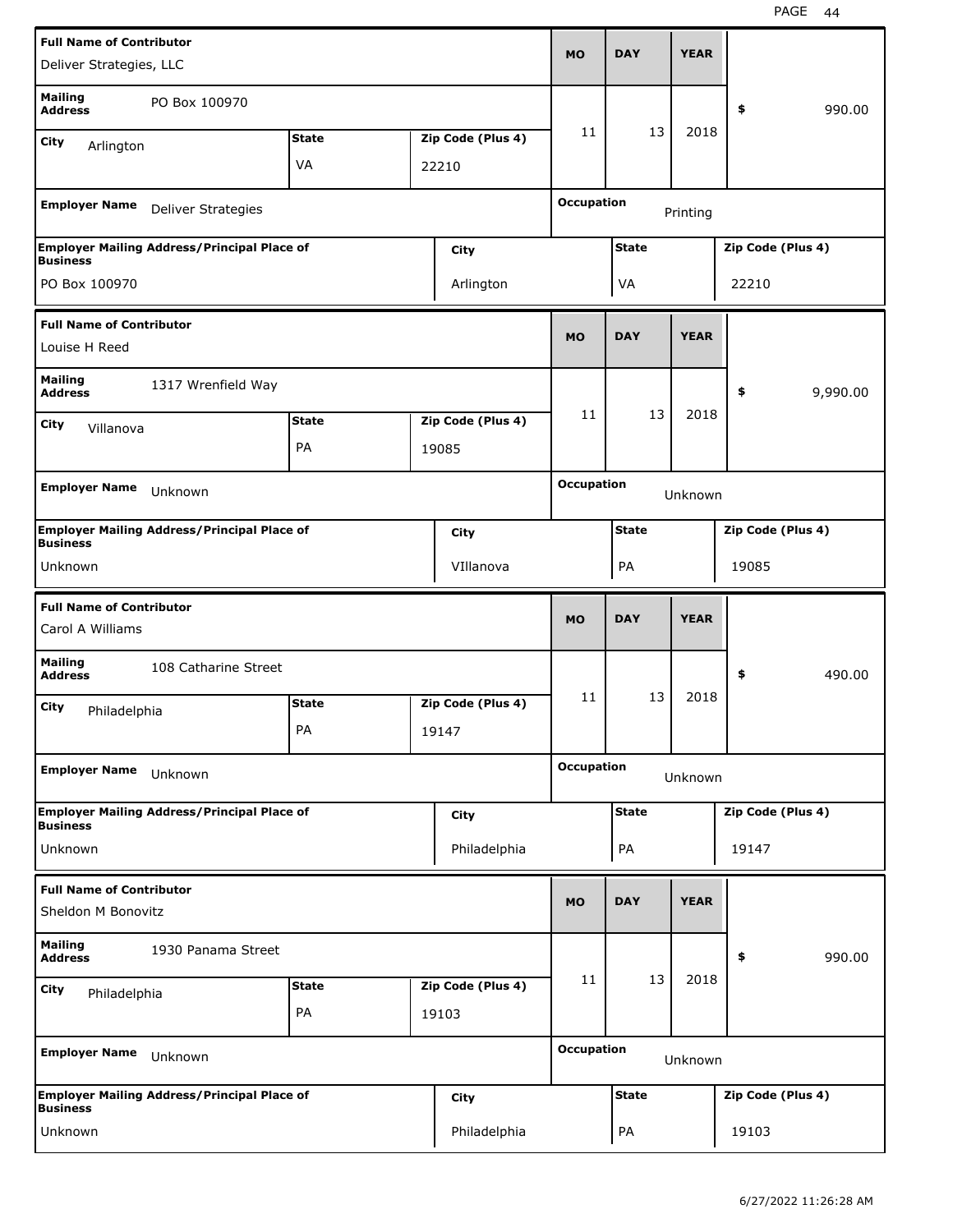| <b>Full Name of Contributor</b>                      |                                                    |              |                   |                   |              |             |                   |        |
|------------------------------------------------------|----------------------------------------------------|--------------|-------------------|-------------------|--------------|-------------|-------------------|--------|
| Ganya ALvarado                                       |                                                    |              |                   | <b>MO</b>         | <b>DAY</b>   | <b>YEAR</b> |                   |        |
| <b>Mailing</b><br><b>Address</b>                     | 6112 Kentucky Avenue                               |              |                   |                   |              |             | \$                | 490.00 |
| City<br>Pittsburgh                                   |                                                    | <b>State</b> | Zip Code (Plus 4) | 11                | 13           | 2018        |                   |        |
|                                                      |                                                    | PA           | 15206             |                   |              |             |                   |        |
| <b>Employer Name</b>                                 | Unknown                                            |              |                   | <b>Occupation</b> |              | Unknown     |                   |        |
|                                                      | <b>Employer Mailing Address/Principal Place of</b> |              | City              |                   | <b>State</b> |             | Zip Code (Plus 4) |        |
| <b>Business</b>                                      |                                                    |              |                   |                   |              |             |                   |        |
| Unknown                                              |                                                    |              | Pittsburgh        |                   | PA           |             | 15206             |        |
| <b>Full Name of Contributor</b><br>Deborah Olszewski |                                                    |              |                   | <b>MO</b>         | <b>DAY</b>   | <b>YEAR</b> |                   |        |
| <b>Mailing</b><br><b>Address</b>                     | 403 Glenshaw Avenue                                |              |                   |                   |              |             | \$                | 990.00 |
|                                                      |                                                    | <b>State</b> | Zip Code (Plus 4) | 11                | 13           | 2018        |                   |        |
| City<br>Glenshaw                                     |                                                    | PA           | 15116             |                   |              |             |                   |        |
|                                                      |                                                    |              |                   |                   |              |             |                   |        |
| <b>Employer Name</b>                                 | Unknown                                            |              |                   | <b>Occupation</b> |              | Uknown      |                   |        |
| <b>Business</b>                                      | <b>Employer Mailing Address/Principal Place of</b> |              | City              |                   | <b>State</b> |             | Zip Code (Plus 4) |        |
| Unknown                                              |                                                    |              | Glenshaw          |                   | PA           |             | 15116             |        |
|                                                      |                                                    |              |                   |                   |              |             |                   |        |
| <b>Full Name of Contributor</b><br>Ann L McGaffey MD |                                                    |              |                   | <b>MO</b>         | <b>DAY</b>   | <b>YEAR</b> |                   |        |
| <b>Mailing</b><br><b>Address</b>                     | 1876 Shaw Avenue                                   |              |                   |                   |              |             | \$                | 490.00 |
| City                                                 |                                                    | <b>State</b> | Zip Code (Plus 4) | 11                | 13           | 2018        |                   |        |
| PIttsburgh                                           |                                                    | PA           | 15217             |                   |              |             |                   |        |
| <b>Employer Name</b>                                 | Unknown                                            |              |                   | <b>Occupation</b> |              | Unknown     |                   |        |
|                                                      | <b>Employer Mailing Address/Principal Place of</b> |              | City              |                   | <b>State</b> |             | Zip Code (Plus 4) |        |
| <b>Business</b><br>Unknown                           |                                                    |              | Pittsburgh        |                   | PA           |             | 15217             |        |
| <b>Full Name of Contributor</b><br>James R Walker    |                                                    |              |                   | <b>MO</b>         | <b>DAY</b>   | <b>YEAR</b> |                   |        |
| <b>Mailing</b><br><b>Address</b>                     | 745 Ninth Street                                   |              |                   |                   |              |             | \$                | 490.00 |
|                                                      |                                                    | <b>State</b> | Zip Code (Plus 4) | 11                | 13           | 2018        |                   |        |
| City<br>Oakmont                                      |                                                    | PA           | 15139             |                   |              |             |                   |        |
| <b>Employer Name</b>                                 | Unknown                                            |              |                   | <b>Occupation</b> |              | Unknown     |                   |        |
| <b>Business</b>                                      | <b>Employer Mailing Address/Principal Place of</b> |              | <b>City</b>       |                   | <b>State</b> |             | Zip Code (Plus 4) |        |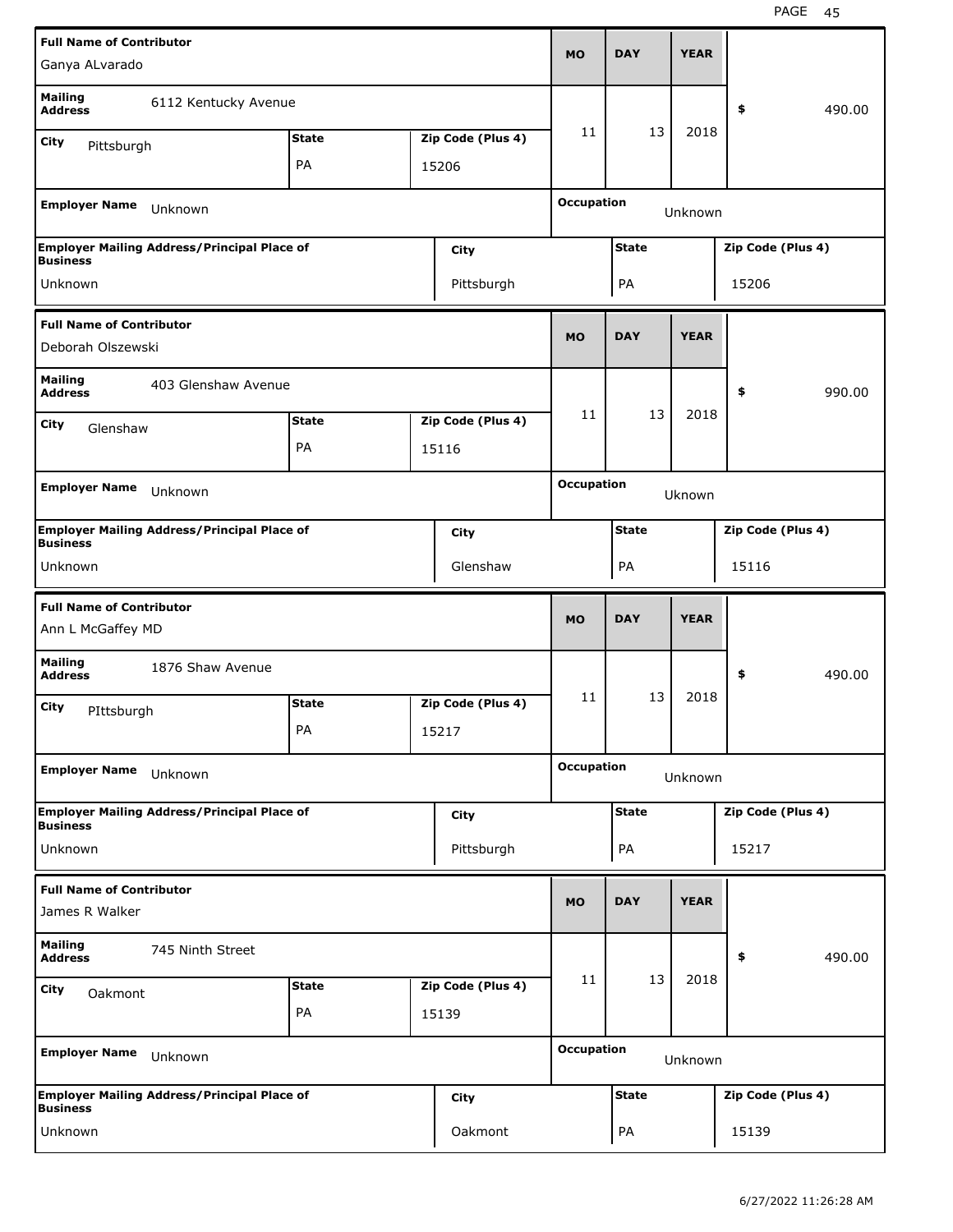| <b>Full Name of Contributor</b>                    |                                                    |                    |                            |                   |              |             |                   |        |
|----------------------------------------------------|----------------------------------------------------|--------------------|----------------------------|-------------------|--------------|-------------|-------------------|--------|
| Carole King                                        |                                                    |                    |                            | <b>MO</b>         | <b>DAY</b>   | <b>YEAR</b> |                   |        |
| <b>Mailing</b><br><b>Address</b>                   | 650 Smithfield Street, Ste 250                     |                    |                            |                   |              |             | \$                | 990.00 |
| City<br>PIttsburgh                                 |                                                    | <b>State</b>       | Zip Code (Plus 4)          | 11                | 13           | 2018        |                   |        |
|                                                    |                                                    | PA                 | 15222                      |                   |              |             |                   |        |
| <b>Employer Name</b>                               | Unknown                                            |                    |                            | <b>Occupation</b> |              | Unknown     |                   |        |
|                                                    | <b>Employer Mailing Address/Principal Place of</b> |                    | City                       |                   | <b>State</b> |             | Zip Code (Plus 4) |        |
| <b>Business</b><br>Unknown                         |                                                    |                    | PIttsburgh                 |                   | PA           |             | 15222             |        |
| <b>Full Name of Contributor</b>                    |                                                    |                    |                            |                   |              |             |                   |        |
| Ampersand COnsulting                               |                                                    |                    |                            | <b>MO</b>         | <b>DAY</b>   | <b>YEAR</b> |                   |        |
| <b>Mailing</b><br><b>Address</b>                   | Unknown                                            |                    |                            |                   |              |             | \$                | 490.00 |
| City<br>Unknown                                    |                                                    | <b>State</b>       | Zip Code (Plus 4)          | 11                | 13           | 2018        |                   |        |
|                                                    |                                                    | PA                 | 17102                      |                   |              |             |                   |        |
| <b>Employer Name</b>                               | <b>Ampersand Consulting</b>                        |                    |                            | <b>Occupation</b> |              |             |                   |        |
|                                                    |                                                    |                    |                            |                   |              | Unknown     |                   |        |
| <b>Business</b>                                    | <b>Employer Mailing Address/Principal Place of</b> |                    | City                       |                   | <b>State</b> |             | Zip Code (Plus 4) |        |
| Unknown                                            |                                                    |                    | Unknown                    |                   | PA           |             | 17102             |        |
|                                                    |                                                    |                    |                            |                   |              |             |                   |        |
| <b>Full Name of Contributor</b><br>Carole A Bailey |                                                    |                    |                            | <b>MO</b>         | <b>DAY</b>   | <b>YEAR</b> |                   |        |
| <b>Mailing</b>                                     | 5427 Forbes Avenue                                 |                    |                            |                   |              |             | \$                | 490.00 |
| <b>Address</b>                                     |                                                    |                    |                            | 11                | 13           | 2018        |                   |        |
| City<br>Pittsburgh                                 |                                                    | <b>State</b><br>PA | Zip Code (Plus 4)<br>15217 |                   |              |             |                   |        |
|                                                    |                                                    |                    |                            |                   |              |             |                   |        |
| <b>Employer Name</b>                               | Unknown                                            |                    |                            | <b>Occupation</b> |              | Unknown     |                   |        |
| <b>Business</b>                                    | <b>Employer Mailing Address/Principal Place of</b> |                    | City                       |                   | <b>State</b> |             | Zip Code (Plus 4) |        |
| Unknown                                            |                                                    |                    | Pittsburgh                 |                   | PA           |             | 15217             |        |
| <b>Full Name of Contributor</b>                    |                                                    |                    |                            |                   |              |             |                   |        |
| People for Peduto                                  |                                                    |                    |                            | <b>MO</b>         | <b>DAY</b>   | <b>YEAR</b> |                   |        |
| <b>Mailing</b><br><b>Address</b>                   | 427 Hastings Street                                |                    |                            |                   |              |             | \$                | 490.00 |
| <b>City</b>                                        |                                                    | <b>State</b>       | Zip Code (Plus 4)          | 11                | 13           | 2018        |                   |        |
| Pittsburgh                                         |                                                    | PA                 | 15206                      |                   |              |             |                   |        |
| <b>Employer Name</b>                               | Unknown                                            |                    |                            | <b>Occupation</b> |              | Unknown     |                   |        |
| <b>Business</b>                                    | <b>Employer Mailing Address/Principal Place of</b> |                    | <b>City</b>                |                   | <b>State</b> |             | Zip Code (Plus 4) |        |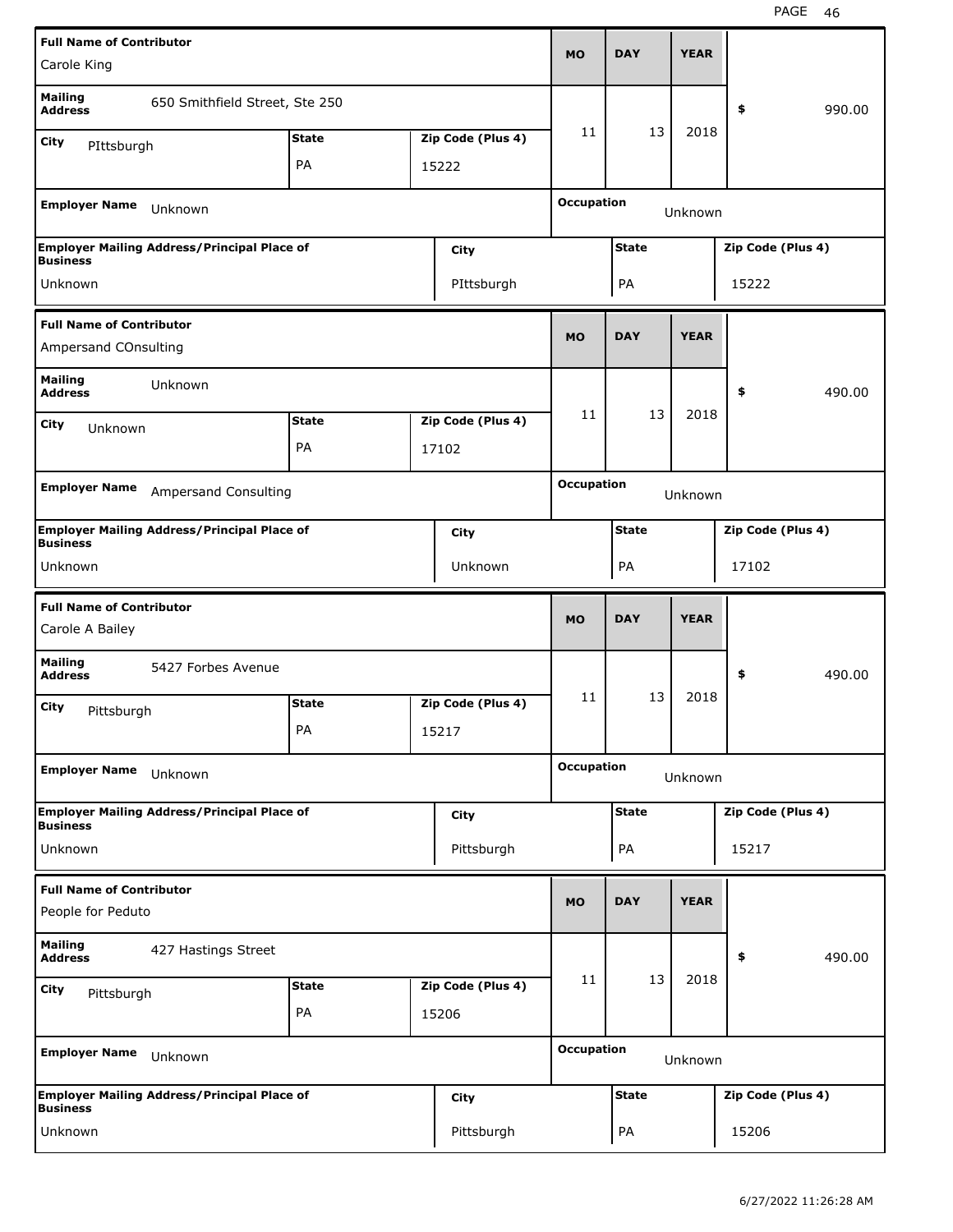| <b>Full Name of Contributor</b>                          |                                                    |                    |                            |                   |              | <b>YEAR</b> |                   |          |
|----------------------------------------------------------|----------------------------------------------------|--------------------|----------------------------|-------------------|--------------|-------------|-------------------|----------|
| Juliet A Zavon                                           |                                                    |                    |                            | <b>MO</b>         | <b>DAY</b>   |             |                   |          |
| <b>Mailing</b><br><b>Address</b>                         | 1318 Malvern Avenue                                |                    |                            |                   |              |             | \$                | 1,190.00 |
| City<br>Pittsburgh                                       |                                                    | <b>State</b>       | Zip Code (Plus 4)          | 11                | 13           | 2018        |                   |          |
|                                                          |                                                    | PA                 | 15217                      |                   |              |             |                   |          |
| <b>Employer Name</b>                                     | Unknown                                            |                    |                            | <b>Occupation</b> |              | Unknown     |                   |          |
|                                                          | <b>Employer Mailing Address/Principal Place of</b> |                    | City                       |                   | <b>State</b> |             | Zip Code (Plus 4) |          |
| <b>Business</b><br>Unknown                               |                                                    |                    |                            |                   |              |             | 15217             |          |
|                                                          |                                                    |                    | Pittsburgh                 |                   | PA           |             |                   |          |
| <b>Full Name of Contributor</b><br>Katherine A Luniewski |                                                    |                    |                            | <b>MO</b>         | <b>DAY</b>   | <b>YEAR</b> |                   |          |
| <b>Mailing</b><br><b>Address</b>                         | 120 Linksview Drive                                |                    |                            |                   |              |             | \$                | 990.00   |
| City                                                     |                                                    | <b>State</b>       | Zip Code (Plus 4)          | 11                | 13           | 2018        |                   |          |
| McMurray                                                 |                                                    | PA                 | 15317                      |                   |              |             |                   |          |
|                                                          |                                                    |                    |                            |                   |              |             |                   |          |
| <b>Employer Name</b>                                     | Unknown                                            |                    |                            | <b>Occupation</b> |              | Unknown     |                   |          |
| <b>Business</b>                                          | <b>Employer Mailing Address/Principal Place of</b> |                    | City                       |                   | <b>State</b> |             | Zip Code (Plus 4) |          |
| Unknown                                                  |                                                    |                    | McMurray                   |                   | PA           |             | 15317             |          |
|                                                          |                                                    |                    |                            |                   |              |             |                   |          |
|                                                          |                                                    |                    |                            |                   |              |             |                   |          |
| <b>Full Name of Contributor</b><br>Melissa M McSwigan    |                                                    |                    |                            | <b>MO</b>         | <b>DAY</b>   | <b>YEAR</b> |                   |          |
| <b>Mailing</b><br><b>Address</b>                         | 4131 Bigelow Blvd                                  |                    |                            |                   |              |             | \$                | 740.00   |
| City                                                     |                                                    | <b>State</b>       | Zip Code (Plus 4)          | 11                | 13           | 2018        |                   |          |
| Pittsburgh                                               |                                                    | PA                 | 15213                      |                   |              |             |                   |          |
| <b>Employer Name</b>                                     | Unknown                                            |                    |                            | <b>Occupation</b> |              | Unknown     |                   |          |
|                                                          | <b>Employer Mailing Address/Principal Place of</b> |                    | City                       |                   | <b>State</b> |             | Zip Code (Plus 4) |          |
| <b>Business</b><br>Unknown                               |                                                    |                    | Pittsburgh                 |                   | PA           |             | 15213             |          |
| <b>Full Name of Contributor</b><br>Donna Bauman          |                                                    |                    |                            | <b>MO</b>         | <b>DAY</b>   | <b>YEAR</b> |                   |          |
| <b>Mailing</b><br><b>Address</b>                         | 2405 Traci Drive                                   |                    |                            |                   |              |             | \$                | 490.00   |
|                                                          |                                                    |                    |                            | 11                | 13           | 2018        |                   |          |
| City<br>Pittsburgh                                       |                                                    | <b>State</b><br>PA | Zip Code (Plus 4)<br>15237 |                   |              |             |                   |          |
| <b>Employer Name</b>                                     | Unknown                                            |                    |                            | <b>Occupation</b> |              | Unknown     |                   |          |
|                                                          |                                                    |                    |                            |                   |              |             |                   |          |
| <b>Business</b>                                          | <b>Employer Mailing Address/Principal Place of</b> |                    | City                       |                   | <b>State</b> |             | Zip Code (Plus 4) |          |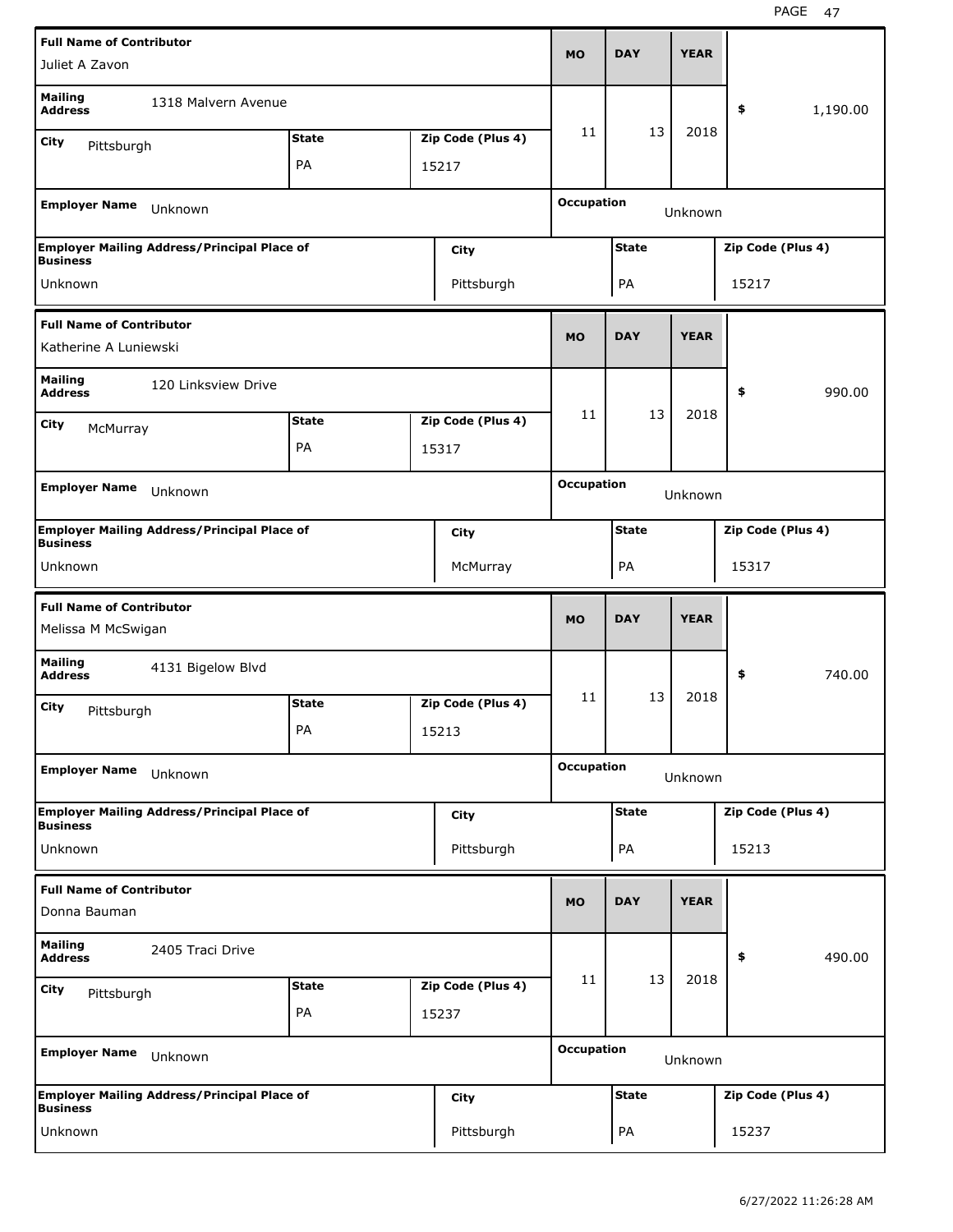| <b>Full Name of Contributor</b>                                     |                                                    |              |                   | <b>MO</b>         | <b>DAY</b>   | <b>YEAR</b> |                   |        |
|---------------------------------------------------------------------|----------------------------------------------------|--------------|-------------------|-------------------|--------------|-------------|-------------------|--------|
| <b>Beatrice Chen</b>                                                |                                                    |              |                   |                   |              |             |                   |        |
| <b>Mailing</b><br><b>Address</b>                                    | 830 Mifflin Avenue                                 |              |                   |                   |              |             | \$                | 990.00 |
| City<br>Pittsburgh                                                  |                                                    | <b>State</b> | Zip Code (Plus 4) | 11                | 13           | 2018        |                   |        |
|                                                                     |                                                    | PA           | 15221             |                   |              |             |                   |        |
| <b>Employer Name</b>                                                | Unknown                                            |              |                   | <b>Occupation</b> |              | Unknown     |                   |        |
| <b>Business</b>                                                     | <b>Employer Mailing Address/Principal Place of</b> |              | City              |                   | <b>State</b> |             | Zip Code (Plus 4) |        |
| Unknown                                                             |                                                    |              | PIttsburgh        |                   | PA           |             | 15221             |        |
| <b>Full Name of Contributor</b><br>Mary Ellen Johnson               |                                                    |              |                   | <b>MO</b>         | <b>DAY</b>   | <b>YEAR</b> |                   |        |
| <b>Mailing</b><br><b>Address</b>                                    | 19 Briar Cliff Road                                |              |                   |                   |              |             | \$                | 490.00 |
| City<br>Pittsburgh                                                  |                                                    | <b>State</b> | Zip Code (Plus 4) | 11                | 13           | 2018        |                   |        |
|                                                                     |                                                    | PA           | 15202             |                   |              |             |                   |        |
|                                                                     |                                                    |              |                   | <b>Occupation</b> |              |             |                   |        |
| <b>Employer Name</b>                                                | Unknown                                            |              |                   |                   |              | Unknown     |                   |        |
| <b>Business</b>                                                     | <b>Employer Mailing Address/Principal Place of</b> |              | City              |                   | <b>State</b> |             | Zip Code (Plus 4) |        |
| Unknown                                                             |                                                    |              | Pittsburgh        |                   | PA           |             | 15202             |        |
|                                                                     |                                                    |              |                   |                   |              |             |                   |        |
| <b>Full Name of Contributor</b><br>Ann T Bridges                    |                                                    |              |                   | <b>MO</b>         | <b>DAY</b>   | <b>YEAR</b> |                   |        |
| <b>Mailing</b><br><b>Address</b>                                    | 5200 Pembroke Place                                |              |                   |                   |              |             | \$                | 490.00 |
| City                                                                |                                                    | <b>State</b> | Zip Code (Plus 4) | 11                | 13           | 2018        |                   |        |
| Pittsburgh                                                          |                                                    | PА           | 15232             |                   |              |             |                   |        |
| <b>Employer Name</b>                                                | Unknown                                            |              |                   | <b>Occupation</b> |              | Unknown     |                   |        |
|                                                                     | Employer Mailing Address/Principal Place of        |              | City              |                   | <b>State</b> |             | Zip Code (Plus 4) |        |
| Uknown                                                              |                                                    |              | Pittsburgh        |                   | PA           |             | 15232             |        |
| <b>Business</b><br><b>Full Name of Contributor</b><br>Jane Moravitz |                                                    |              |                   | <b>MO</b>         | <b>DAY</b>   | <b>YEAR</b> |                   |        |
| <b>Mailing</b><br><b>Address</b>                                    | 951 Red Oak Drive                                  |              |                   |                   |              |             | \$                | 990.00 |
|                                                                     |                                                    | <b>State</b> | Zip Code (Plus 4) | 11                | 13           | 2018        |                   |        |
| City<br>PIttsburgh                                                  |                                                    | PA           | 15238             |                   |              |             |                   |        |
| <b>Employer Name</b>                                                | Unknown                                            |              |                   | <b>Occupation</b> |              | Unknown     |                   |        |
| <b>Business</b>                                                     | <b>Employer Mailing Address/Principal Place of</b> |              | City              |                   | <b>State</b> |             | Zip Code (Plus 4) |        |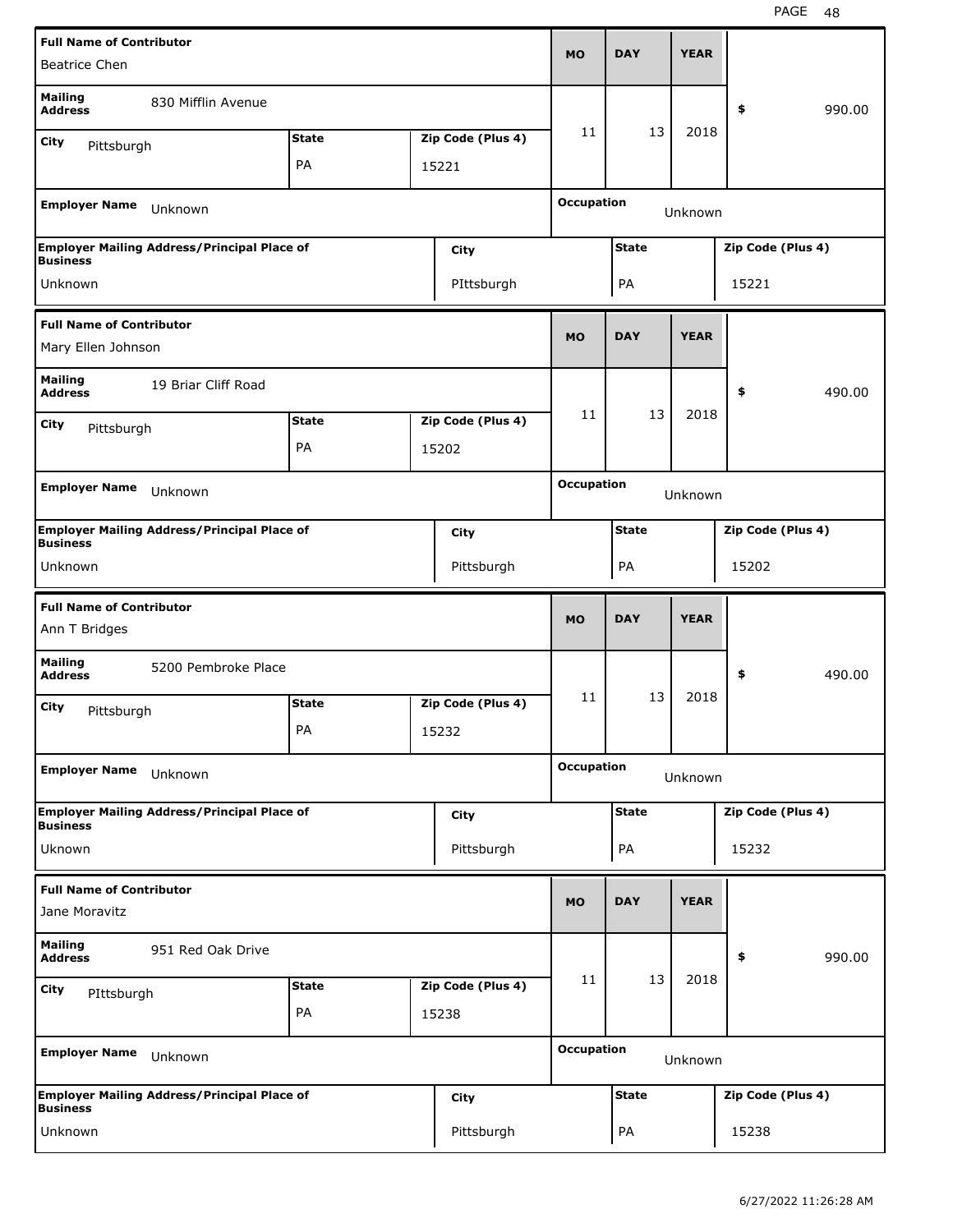| <b>Full Name of Contributor</b>                   |                                                    |              |                   |                   | <b>DAY</b>   | <b>YEAR</b> |                   |        |
|---------------------------------------------------|----------------------------------------------------|--------------|-------------------|-------------------|--------------|-------------|-------------------|--------|
| Jodi L McClelland                                 |                                                    |              |                   | <b>MO</b>         |              |             |                   |        |
| <b>Mailing</b><br><b>Address</b>                  | 1819 Murdstone Road                                |              |                   |                   |              |             | \$                | 990.00 |
| City<br>Pittsburgh                                |                                                    | <b>State</b> | Zip Code (Plus 4) | 11                | 13           | 2018        |                   |        |
|                                                   |                                                    | PA           | 15241             |                   |              |             |                   |        |
| <b>Employer Name</b>                              | Unknown                                            |              |                   | <b>Occupation</b> |              | Unknown     |                   |        |
|                                                   | <b>Employer Mailing Address/Principal Place of</b> |              | City              |                   | <b>State</b> |             | Zip Code (Plus 4) |        |
| <b>Business</b>                                   |                                                    |              |                   |                   |              |             |                   |        |
| Unknown                                           |                                                    |              | PItsburgh         |                   | PA           |             | 15241             |        |
| <b>Full Name of Contributor</b><br>Martha D Smith |                                                    |              |                   | <b>MO</b>         | <b>DAY</b>   | <b>YEAR</b> |                   |        |
| <b>Mailing</b><br><b>Address</b>                  | 102 HaverfordRoad                                  |              |                   |                   |              |             | \$                | 490.00 |
| City<br>Pittsburgh                                |                                                    | <b>State</b> | Zip Code (Plus 4) | 11                | 13           | 2018        |                   |        |
|                                                   |                                                    | PA           | 15238             |                   |              |             |                   |        |
|                                                   |                                                    |              |                   | <b>Occupation</b> |              |             |                   |        |
| <b>Employer Name</b>                              | Unknown                                            |              |                   |                   |              | Unknown     |                   |        |
| <b>Business</b>                                   | <b>Employer Mailing Address/Principal Place of</b> |              | <b>City</b>       |                   | <b>State</b> |             | Zip Code (Plus 4) |        |
| Unknown                                           |                                                    |              | PIttsburgh        |                   | PA           |             | 15238             |        |
|                                                   |                                                    |              |                   |                   |              |             |                   |        |
|                                                   |                                                    |              |                   |                   |              |             |                   |        |
| <b>Full Name of Contributor</b><br>Cathy Reifer   |                                                    |              |                   | <b>MO</b>         | <b>DAY</b>   | <b>YEAR</b> |                   |        |
| <b>Mailing</b><br><b>Address</b>                  | 1581 Biltmore Lane                                 |              |                   |                   |              |             | \$                | 490.00 |
| City                                              |                                                    | <b>State</b> | Zip Code (Plus 4) | 11                | 13           | 2018        |                   |        |
| Pittsburgh                                        |                                                    | PA           | 15217             |                   |              |             |                   |        |
| <b>Employer Name</b>                              | Unknown                                            |              |                   | <b>Occupation</b> |              | Unknown     |                   |        |
|                                                   | <b>Employer Mailing Address/Principal Place of</b> |              | <b>City</b>       |                   | <b>State</b> |             | Zip Code (Plus 4) |        |
| <b>Business</b><br>Unknown                        |                                                    |              | Pittsburgh        |                   | PA           |             | 15217             |        |
|                                                   |                                                    |              |                   |                   |              |             |                   |        |
| <b>Full Name of Contributor</b><br>Joann M Hyle   |                                                    |              |                   | <b>MO</b>         | <b>DAY</b>   | <b>YEAR</b> |                   |        |
| <b>Mailing</b><br><b>Address</b>                  | 9018 Germantown Avenue                             |              |                   |                   |              |             | \$                | 490.00 |
| <b>City</b><br>Philadelphia                       |                                                    | <b>State</b> | Zip Code (Plus 4) | 11                | 13           | 2018        |                   |        |
|                                                   |                                                    | PA           | 19118             |                   |              |             |                   |        |
| <b>Employer Name</b>                              | Unknown                                            |              |                   | <b>Occupation</b> |              | Unknown     |                   |        |
| <b>Business</b>                                   | <b>Employer Mailing Address/Principal Place of</b> |              | <b>City</b>       |                   | <b>State</b> |             | Zip Code (Plus 4) |        |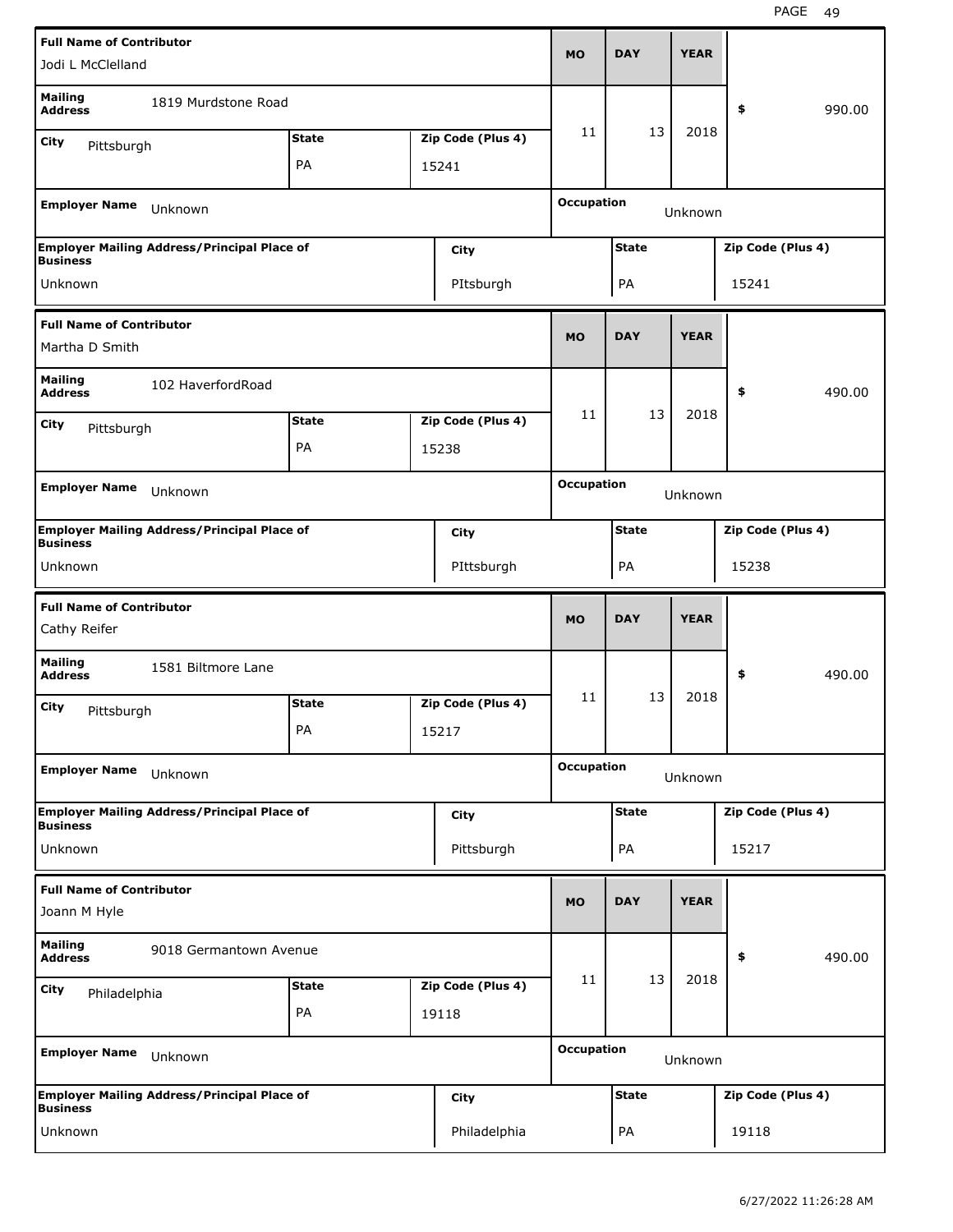| <b>Full Name of Contributor</b>                  |                                                    |              |                   | <b>MO</b>         | <b>DAY</b>   | <b>YEAR</b> |                   |        |
|--------------------------------------------------|----------------------------------------------------|--------------|-------------------|-------------------|--------------|-------------|-------------------|--------|
| Patricia B Segal                                 |                                                    |              |                   |                   |              |             |                   |        |
| <b>Mailing</b><br><b>Address</b>                 | 631 Saint Georges Road                             |              |                   |                   |              |             | \$                | 490.00 |
| City<br>Philadelphia                             |                                                    | <b>State</b> | Zip Code (Plus 4) | 11                | 13           | 2018        |                   |        |
|                                                  |                                                    | PA           | 19119             |                   |              |             |                   |        |
| <b>Employer Name</b>                             | Unknown                                            |              |                   | <b>Occupation</b> |              | Unknown     |                   |        |
| <b>Business</b>                                  | <b>Employer Mailing Address/Principal Place of</b> |              | City              |                   | <b>State</b> |             | Zip Code (Plus 4) |        |
| Unknown                                          |                                                    |              | Philadelphia      |                   | PA           |             | 19119             |        |
| <b>Full Name of Contributor</b>                  |                                                    |              |                   | <b>MO</b>         | <b>DAY</b>   | <b>YEAR</b> |                   |        |
| Louise E Dalessandro                             |                                                    |              |                   |                   |              |             |                   |        |
| <b>Mailing</b><br><b>Address</b>                 | 1480 Creek Road                                    |              |                   |                   |              |             | \$                | 490.00 |
| City                                             | Huntingdon Valley                                  | <b>State</b> | Zip Code (Plus 4) | 11                | 13           | 2018        |                   |        |
|                                                  |                                                    | PA           | 19006             |                   |              |             |                   |        |
|                                                  |                                                    |              |                   | <b>Occupation</b> |              |             |                   |        |
| <b>Employer Name</b>                             | Unknown                                            |              |                   |                   |              | Unknown     |                   |        |
| <b>Business</b>                                  | <b>Employer Mailing Address/Principal Place of</b> |              | City              |                   | <b>State</b> |             | Zip Code (Plus 4) |        |
| Unknown                                          |                                                    |              | Huntingdon Valley |                   | PA           |             | 19006             |        |
|                                                  |                                                    |              |                   |                   |              |             |                   |        |
|                                                  |                                                    |              |                   |                   |              |             |                   |        |
| <b>Full Name of Contributor</b><br>Sharon C Ward |                                                    |              |                   | <b>MO</b>         | <b>DAY</b>   | <b>YEAR</b> |                   |        |
| <b>Mailing</b><br><b>Address</b>                 | 519 Arbutus Street                                 |              |                   |                   |              |             | \$                | 490.00 |
| City                                             |                                                    | <b>State</b> | Zip Code (Plus 4) | 11                | 13           | 2018        |                   |        |
| Philadelphia                                     |                                                    | PA           | 19119             |                   |              |             |                   |        |
| <b>Employer Name</b>                             | Unknown                                            |              |                   | <b>Occupation</b> |              | Unknown     |                   |        |
|                                                  | <b>Employer Mailing Address/Principal Place of</b> |              | City              |                   | <b>State</b> |             | Zip Code (Plus 4) |        |
| <b>Business</b><br>Unknown                       |                                                    |              | Philadelphia      |                   | PA           |             | 19119             |        |
|                                                  |                                                    |              |                   |                   |              |             |                   |        |
| <b>Full Name of Contributor</b><br>Thomas Earle  |                                                    |              |                   | <b>MO</b>         | <b>DAY</b>   | <b>YEAR</b> |                   |        |
| <b>Mailing</b><br><b>Address</b>                 | 104 Arlington Road                                 |              |                   |                   |              |             | \$                | 490.00 |
| City<br>Paoli                                    |                                                    | <b>State</b> | Zip Code (Plus 4) | 11                | 13           | 2018        |                   |        |
|                                                  |                                                    | PA           | 19301             |                   |              |             |                   |        |
| <b>Employer Name</b>                             | Unknown                                            |              |                   | <b>Occupation</b> |              | Unknown     |                   |        |
| <b>Business</b>                                  | <b>Employer Mailing Address/Principal Place of</b> |              | City              |                   | <b>State</b> |             | Zip Code (Plus 4) |        |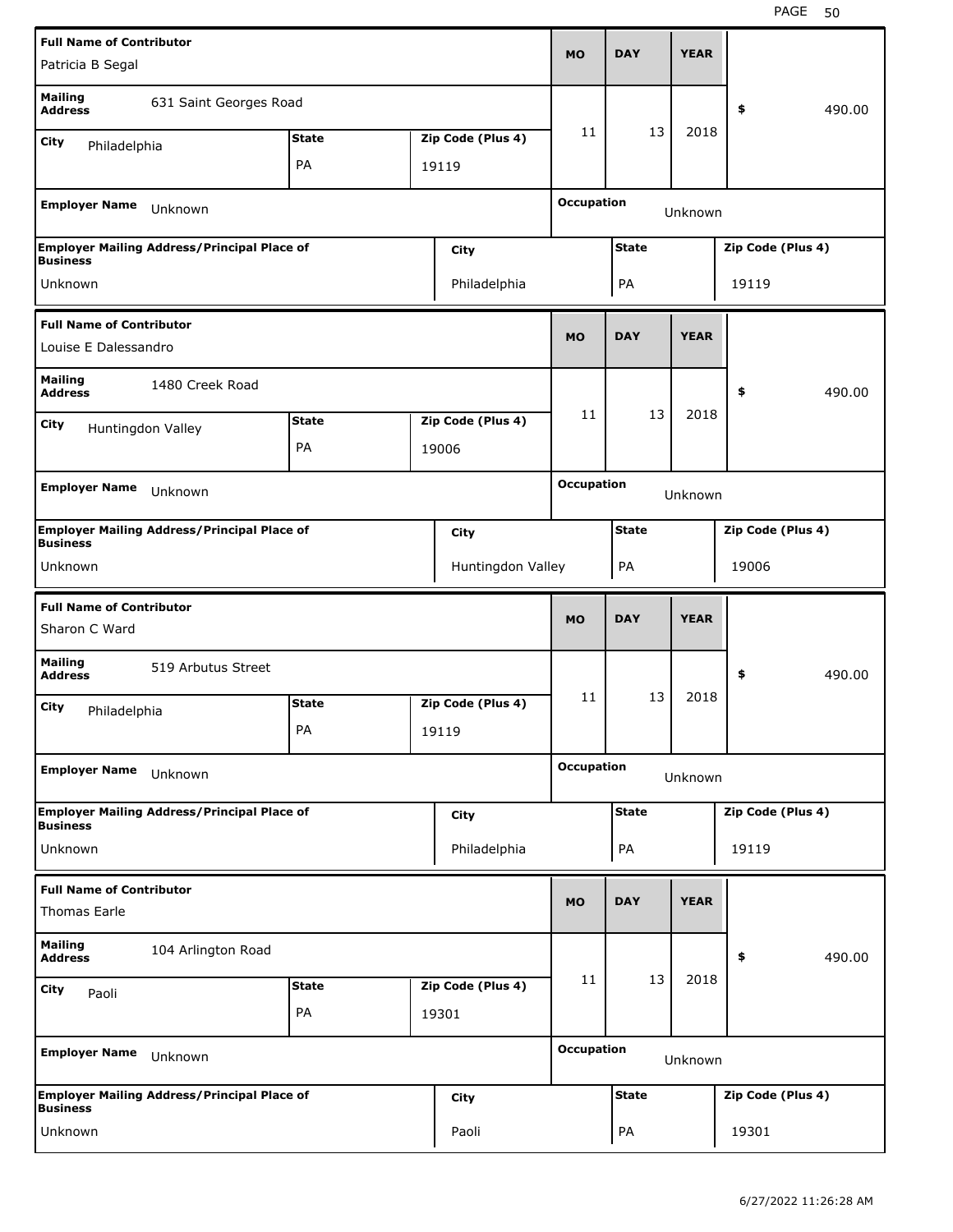| <b>Full Name of Contributor</b>                           |                                                    |              |                   |                   | <b>DAY</b>   | <b>YEAR</b> |                   |          |
|-----------------------------------------------------------|----------------------------------------------------|--------------|-------------------|-------------------|--------------|-------------|-------------------|----------|
| Helen Bosley                                              |                                                    |              |                   | <b>MO</b>         |              |             |                   |          |
| <b>Mailing</b><br><b>Address</b>                          | 546 Palmer Farm Drive                              |              |                   |                   |              |             | \$                | 1,990.00 |
| City<br>Yardley                                           |                                                    | <b>State</b> | Zip Code (Plus 4) | 11                | 13           | 2018        |                   |          |
|                                                           |                                                    | PA           | 19067             |                   |              |             |                   |          |
| <b>Employer Name</b>                                      | unknown                                            |              |                   | <b>Occupation</b> |              | Unknown     |                   |          |
| <b>Business</b>                                           | <b>Employer Mailing Address/Principal Place of</b> |              | City              |                   | <b>State</b> |             | Zip Code (Plus 4) |          |
| Unknown                                                   |                                                    |              | Yardley           |                   | PA           |             | 19067             |          |
| <b>Full Name of Contributor</b><br>Thomas McK THomas      |                                                    |              |                   | <b>MO</b>         | <b>DAY</b>   | <b>YEAR</b> |                   |          |
| <b>Mailing</b><br><b>Address</b>                          | 3450 Church School Road                            |              |                   |                   |              |             | \$                | 490.00   |
| City                                                      |                                                    | <b>State</b> | Zip Code (Plus 4) | 11                | 13           | 2018        |                   |          |
| Doylestown                                                |                                                    | PA           | 18902             |                   |              |             |                   |          |
|                                                           |                                                    |              |                   |                   |              |             |                   |          |
| <b>Employer Name</b>                                      | Unknown                                            |              |                   | <b>Occupation</b> |              | Unknown     |                   |          |
| <b>Business</b>                                           | <b>Employer Mailing Address/Principal Place of</b> |              | City              |                   | <b>State</b> |             | Zip Code (Plus 4) |          |
| Unknown                                                   |                                                    |              | Doylestown        |                   | PA           |             | 18902             |          |
|                                                           |                                                    |              |                   |                   |              |             |                   |          |
|                                                           |                                                    |              |                   |                   |              |             |                   |          |
| <b>Full Name of Contributor</b><br>JOnathan Melville Lave |                                                    |              |                   | <b>MO</b>         | <b>DAY</b>   | <b>YEAR</b> |                   |          |
| <b>Mailing</b><br><b>Address</b>                          | 1008 Devnoshire Road                               |              |                   |                   |              |             | \$                | 390.00   |
| City                                                      |                                                    | <b>State</b> | Zip Code (Plus 4) | 11                | 13           | 2018        |                   |          |
| Pittsburgh                                                |                                                    | PA           | 15213             |                   |              |             |                   |          |
| <b>Employer Name</b>                                      | Unknown                                            |              |                   | <b>Occupation</b> |              | Unknown     |                   |          |
|                                                           | <b>Employer Mailing Address/Principal Place of</b> |              | City              |                   | <b>State</b> |             | Zip Code (Plus 4) |          |
| <b>Business</b><br>Unknown                                |                                                    |              | PIttsburgh        |                   | PA           |             | 15213             |          |
| <b>Full Name of Contributor</b><br>Anita Summers          |                                                    |              |                   | <b>MO</b>         | <b>DAY</b>   | <b>YEAR</b> |                   |          |
| <b>Mailing</b><br><b>Address</b>                          | 1400 Waverly Road                                  |              |                   |                   |              |             | \$                | 290.00   |
| City                                                      |                                                    | <b>State</b> | Zip Code (Plus 4) | 11                | 13           | 2018        |                   |          |
| Gladwyne                                                  |                                                    | PA           | 19035             |                   |              |             |                   |          |
| <b>Employer Name</b>                                      | Unknown                                            |              |                   | <b>Occupation</b> |              | Unknown     |                   |          |
| <b>Business</b>                                           | <b>Employer Mailing Address/Principal Place of</b> |              | City              |                   | <b>State</b> |             | Zip Code (Plus 4) |          |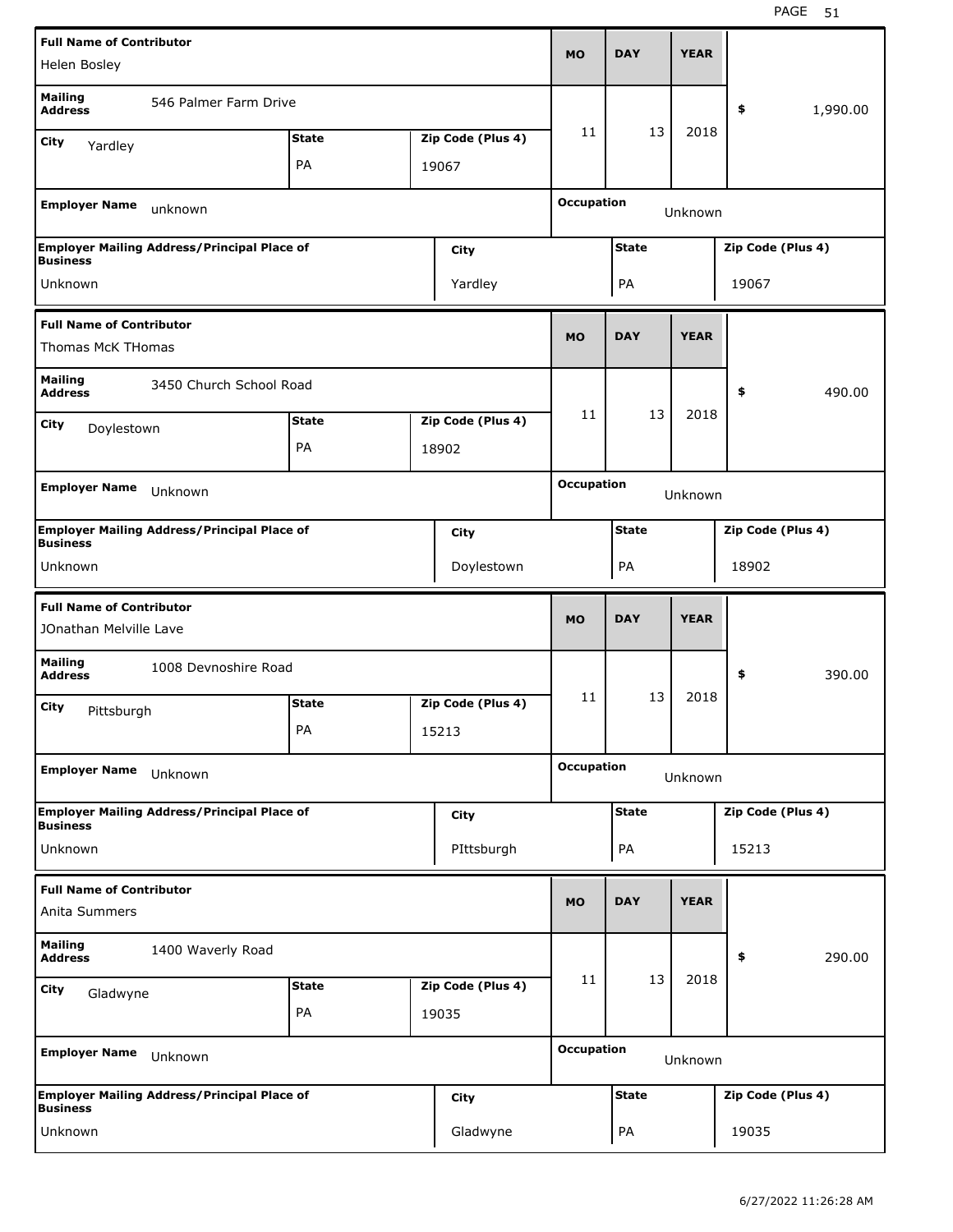| <b>Full Name of Contributor</b>                       |                                                    |              |                   |                   |              |             |                   |          |
|-------------------------------------------------------|----------------------------------------------------|--------------|-------------------|-------------------|--------------|-------------|-------------------|----------|
| Janet Gross                                           |                                                    |              |                   | <b>MO</b>         | <b>DAY</b>   | <b>YEAR</b> |                   |          |
| <b>Mailing</b><br><b>Address</b>                      | 2804 W Gordon Street                               |              |                   |                   |              |             | \$                | 990.00   |
| City<br>Allentown                                     |                                                    | <b>State</b> | Zip Code (Plus 4) | 11                | 13           | 2018        |                   |          |
|                                                       |                                                    | PA           | 18104             |                   |              |             |                   |          |
| <b>Employer Name</b>                                  | Unknown                                            |              |                   | <b>Occupation</b> |              | Unknown     |                   |          |
| <b>Business</b>                                       | <b>Employer Mailing Address/Principal Place of</b> |              | City              |                   | <b>State</b> |             | Zip Code (Plus 4) |          |
| Unknown                                               |                                                    |              | Allentown         |                   | PA           |             | 18104             |          |
| <b>Full Name of Contributor</b><br>Margaret C Rubin   |                                                    |              |                   | <b>MO</b>         | <b>DAY</b>   | <b>YEAR</b> |                   |          |
| <b>Mailing</b>                                        | 2124 Tall Oaks Lane                                |              |                   |                   |              |             |                   |          |
| <b>Address</b>                                        |                                                    |              |                   | 11                | 13           | 2018        | \$                | 990.00   |
| City<br>York                                          |                                                    | <b>State</b> | Zip Code (Plus 4) |                   |              |             |                   |          |
|                                                       |                                                    | PA           | 17403             |                   |              |             |                   |          |
| <b>Employer Name</b>                                  | Unknown                                            |              |                   | <b>Occupation</b> |              | Unknown     |                   |          |
| <b>Business</b>                                       | <b>Employer Mailing Address/Principal Place of</b> |              | City              |                   | <b>State</b> |             | Zip Code (Plus 4) |          |
| Unknown                                               |                                                    |              | York              |                   | PA           |             | 17403             |          |
|                                                       |                                                    |              |                   |                   |              |             |                   |          |
| <b>Full Name of Contributor</b><br>Lois Lehrman Grass |                                                    |              |                   | <b>MO</b>         | <b>DAY</b>   | <b>YEAR</b> |                   |          |
| <b>Mailing</b><br><b>Address</b>                      | 2000 Crums Mill Road                               |              |                   |                   |              |             | \$                | 490.00   |
| City                                                  |                                                    | <b>State</b> | Zip Code (Plus 4) | 11                | 13           | 2018        |                   |          |
| Harrisburg                                            |                                                    | PA           | 17110             |                   |              |             |                   |          |
| <b>Employer Name</b>                                  | Unknown                                            |              |                   | <b>Occupation</b> |              | Unknown     |                   |          |
|                                                       | <b>Employer Mailing Address/Principal Place of</b> |              | <b>City</b>       |                   | <b>State</b> |             | Zip Code (Plus 4) |          |
| <b>Business</b><br>Unknown                            |                                                    |              | Harrisburg        |                   | PA           |             | 17110             |          |
| <b>Full Name of Contributor</b>                       |                                                    |              |                   | <b>MO</b>         | <b>DAY</b>   | <b>YEAR</b> |                   |          |
| Molly S Henderson                                     |                                                    |              |                   |                   |              |             |                   |          |
| <b>Mailing</b><br><b>Address</b>                      | 2051 Rice ROad                                     |              |                   |                   |              |             | \$                | 1,990.00 |
| City<br>Lancaster                                     |                                                    | <b>State</b> | Zip Code (Plus 4) | 11                | 13           | 2018        |                   |          |
|                                                       |                                                    | PA           | 17603             |                   |              |             |                   |          |
| <b>Employer Name</b>                                  | Unknown                                            |              |                   | <b>Occupation</b> |              | Unknown     |                   |          |
| <b>Business</b>                                       | <b>Employer Mailing Address/Principal Place of</b> |              | <b>City</b>       |                   | <b>State</b> |             | Zip Code (Plus 4) |          |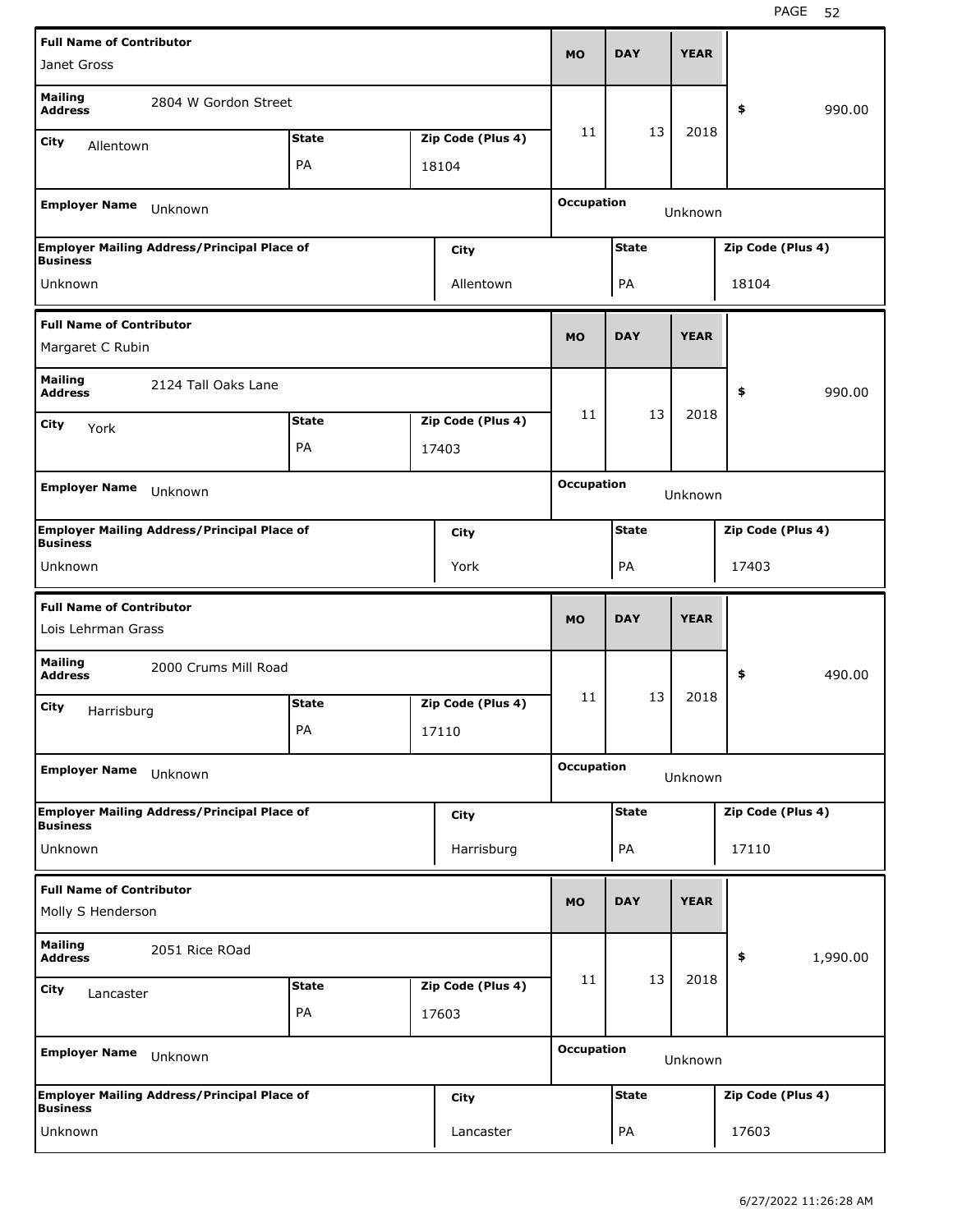| <b>Full Name of Contributor</b>                                              |              |       |                   |                   |              | <b>YEAR</b> |       |                   |
|------------------------------------------------------------------------------|--------------|-------|-------------------|-------------------|--------------|-------------|-------|-------------------|
| Sally C Pew                                                                  |              |       |                   | <b>MO</b>         | <b>DAY</b>   |             |       |                   |
| <b>Mailing</b><br>569 Conestoga Road<br><b>Address</b>                       |              |       |                   |                   |              |             | \$    | 490.00            |
| City<br>Villanova                                                            | <b>State</b> |       | Zip Code (Plus 4) | 11                | 13           | 2018        |       |                   |
|                                                                              | PA           | 19085 |                   |                   |              |             |       |                   |
| <b>Employer Name</b><br>Unknown                                              |              |       |                   | <b>Occupation</b> |              | Unknown     |       |                   |
| <b>Employer Mailing Address/Principal Place of</b><br><b>Business</b>        |              |       | City              |                   | <b>State</b> |             |       | Zip Code (Plus 4) |
| Unknown                                                                      |              |       | VIllanova         |                   | PA           |             | 19085 |                   |
| <b>Full Name of Contributor</b>                                              |              |       |                   | <b>MO</b>         | <b>DAY</b>   | <b>YEAR</b> |       |                   |
| Nancy R Posel                                                                |              |       |                   |                   |              |             |       |                   |
| <b>Mailing</b><br>1318 Foulkesways<br><b>Address</b>                         |              |       |                   |                   |              |             | \$    | 490.00            |
| City<br>Gwynedd                                                              | <b>State</b> |       | Zip Code (Plus 4) | 11                | 13           | 2018        |       |                   |
|                                                                              | PA           | 19436 |                   |                   |              |             |       |                   |
| <b>Employer Name</b><br>Unknown                                              |              |       |                   | <b>Occupation</b> |              | Unknown     |       |                   |
| <b>Employer Mailing Address/Principal Place of</b><br><b>Business</b>        |              |       | City              |                   | <b>State</b> |             |       | Zip Code (Plus 4) |
| Unknown                                                                      |              |       | Gwynedd           |                   | PA           |             | 19436 |                   |
| <b>Full Name of Contributor</b>                                              |              |       |                   | <b>MO</b>         | <b>DAY</b>   | <b>YEAR</b> |       |                   |
| PP Advocates                                                                 |              |       |                   |                   |              |             |       |                   |
| <b>Mailing</b><br>1514 N. 2nd Street<br><b>Address</b>                       |              |       |                   |                   |              |             | \$    | 100,000.00        |
| City<br>Harrisburg                                                           | <b>State</b> |       | Zip Code (Plus 4) | 10                | 29           | 2018        |       |                   |
|                                                                              | PA           | 17102 |                   |                   |              |             |       |                   |
| <b>Employer Name</b><br>PP Advocates                                         |              |       |                   | <b>Occupation</b> |              | Advocacy    |       |                   |
| <b>Employer Mailing Address/Principal Place of</b><br><b>Business</b>        |              |       | <b>City</b>       |                   | <b>State</b> |             |       | Zip Code (Plus 4) |
| 1514 N. 2nd STreet                                                           |              |       | Harrisburg        |                   | PA           |             | 17102 |                   |
| Enter Grand Total of Part C on Schedule I, Detailed Summary Page, Section 3. |              |       |                   |                   |              |             |       | <b>PAGE TOTAL</b> |
|                                                                              |              |       |                   |                   |              |             | \$    | 150,920.00        |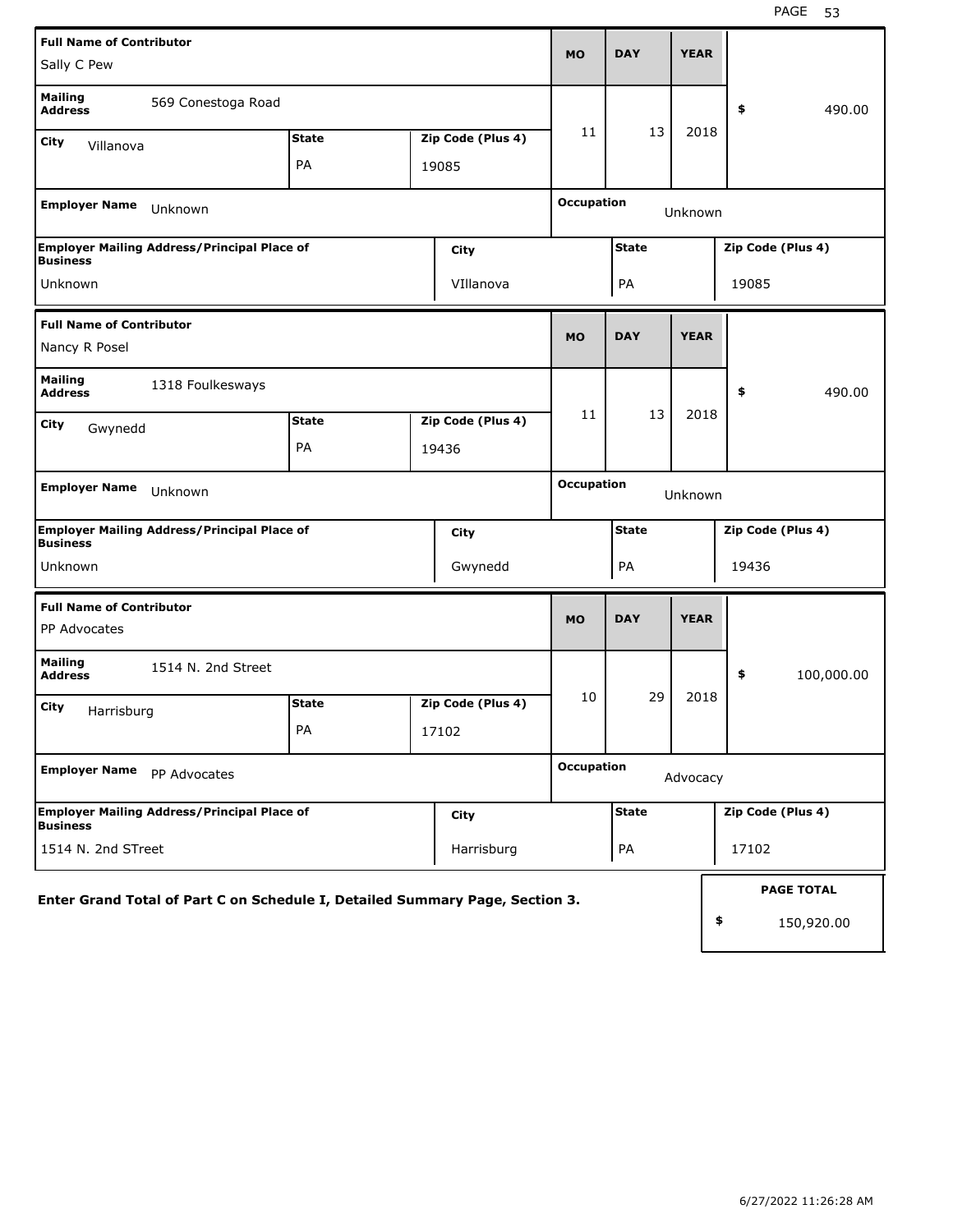### **PART E OTHER RECEIPTS**

#### **REFUNDS, INTEREST INCOME, RETURNED CHECKS, ETC.**

### **Use this Part to report refunds received, interest earned, returned checks and**

### **prior expenditures that were returned to the filer.**

| Name of Filing Committee or Candidate                                        |              |                   |       | <b>Reporting Period</b> |             |             |                   |      |
|------------------------------------------------------------------------------|--------------|-------------------|-------|-------------------------|-------------|-------------|-------------------|------|
|                                                                              |              |                   | From: |                         |             | To:         |                   |      |
|                                                                              |              |                   |       |                         | <b>DATE</b> |             | <b>AMOUNT</b>     |      |
| <b>Full Name</b>                                                             |              |                   |       | <b>MO</b>               | <b>DAY</b>  | <b>YEAR</b> |                   |      |
| <b>Mailing Address</b>                                                       |              |                   |       |                         |             |             | \$                | 0.00 |
| City                                                                         | <b>State</b> | Zip Code (Plus 4) |       |                         |             |             |                   |      |
| <b>Receipt Description</b>                                                   |              |                   |       |                         |             |             |                   |      |
| Enter Grand Total of Part E on Schedule I, Detailed Summary Page, Section 4. |              |                   |       |                         |             |             | <b>PAGE TOTAL</b> |      |
|                                                                              |              |                   |       |                         |             |             | \$                | 0.00 |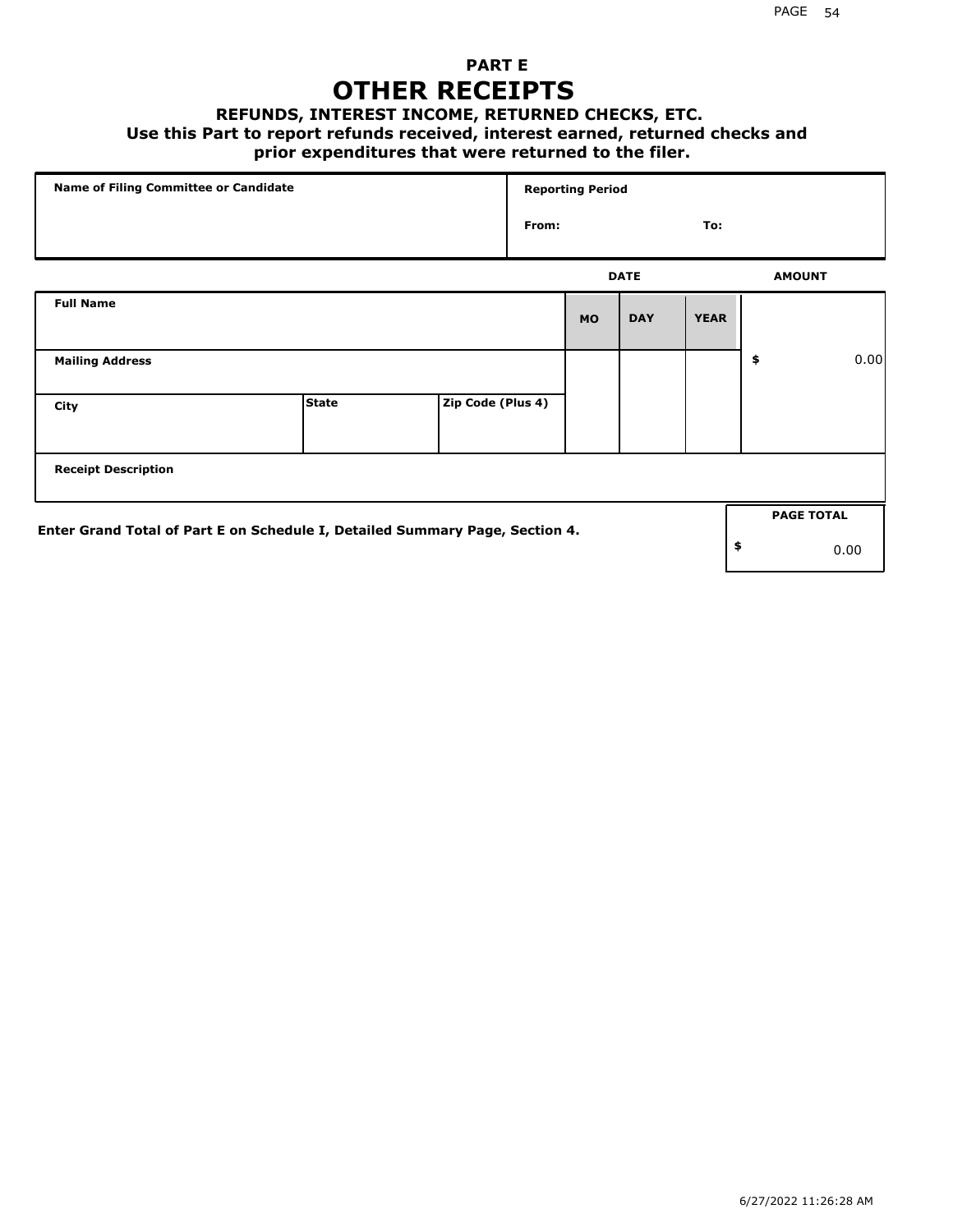### **SCHEDULE II IN-KIND CONTRIBUTIONS AND VALUABLE THINGS RECEIVED USE THIS SCHEDULE TO REPORT ALL IN-KIND CONTRIBUTIONS OF VALUABLE THINGS**

### **DURING THE REPORTING PERIOD.**

**Detailed Summary Page**

| <b>Name of Filing Committee or Candidate</b>                                                                                                                                | <b>Reporting Period</b> |                  |            |
|-----------------------------------------------------------------------------------------------------------------------------------------------------------------------------|-------------------------|------------------|------------|
| PLANNED PARENTHOOD PA INC                                                                                                                                                   | From:                   | $10/23/2018$ To: | 11/26/2018 |
| 1. UNITEMIZED IN-KIND CONTRIBUTIONS RECEIVED - VALUE OF \$50.00 OR LESS PER CONTRIBUTOR                                                                                     |                         |                  |            |
| <b>TOTAL for the Reporting Period</b>                                                                                                                                       | (1)                     | \$               | 0.00       |
| 2. IN-KIND CONTRIBUTIONS RECEIVED - VALUE OF \$50.01 TO \$250.00 (FROM PART F)                                                                                              |                         |                  |            |
| <b>TOTAL for the Reporting Period</b>                                                                                                                                       | (2)                     | \$               | 0.00       |
| 3. IN-KIND CONTRIBUTION RECIEVED - VALUE OVER \$250.00 (FROM PART G)                                                                                                        |                         |                  |            |
| <b>TOTAL for the Reporting Period</b>                                                                                                                                       | (3)                     | \$               | 0.00       |
| TOTAL VALUE OF IN-KIND CONTRIBUTIONS DURING THIS REPORTING PERIOD (Add and enter<br>amount totals from Boxes 1,2, and 3; also enter on Page 1, Reports Cover Page, Item F.) |                         | \$               | 0.00       |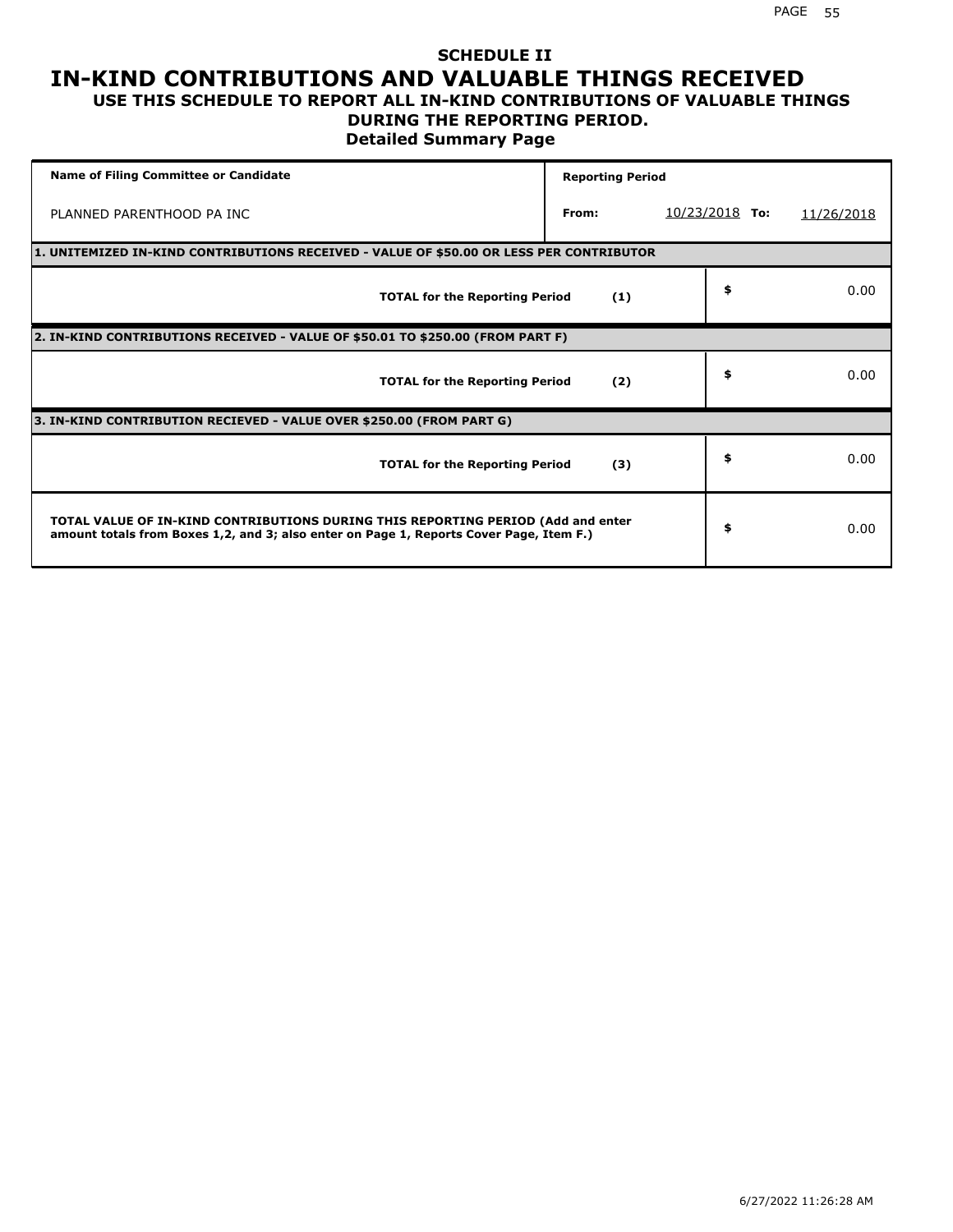# **SCHEDULE II PART F IN-KIND CONTRIBUTIONS RECEIVED**

## **VALUE OF \$50.01 TO \$250.00**

| <b>Name of Filing Committee or Candidate</b>                                                                  |              |                   | <b>Reporting Period</b> |             |             |                   |      |
|---------------------------------------------------------------------------------------------------------------|--------------|-------------------|-------------------------|-------------|-------------|-------------------|------|
|                                                                                                               |              |                   | From:                   |             |             | To:               |      |
|                                                                                                               |              |                   |                         | <b>DATE</b> |             | <b>AMOUNT</b>     |      |
| <b>Full Name of Contributor</b>                                                                               |              |                   | <b>MO</b>               | <b>DAY</b>  | <b>YEAR</b> |                   |      |
| <b>Mailing Address</b>                                                                                        |              |                   |                         |             |             | \$                | 0.00 |
| City                                                                                                          | <b>State</b> | Zip Code (Plus 4) |                         |             |             |                   |      |
| <b>Description of Contribution:</b>                                                                           |              |                   |                         |             |             |                   |      |
| Enter Grand Total of Part F on Schedule II, In-Kind Contributions Detailed Summary Page,<br><b>Section 2.</b> |              |                   |                         |             |             | <b>PAGE TOTAL</b> |      |
|                                                                                                               |              |                   |                         |             | \$          |                   | 0.00 |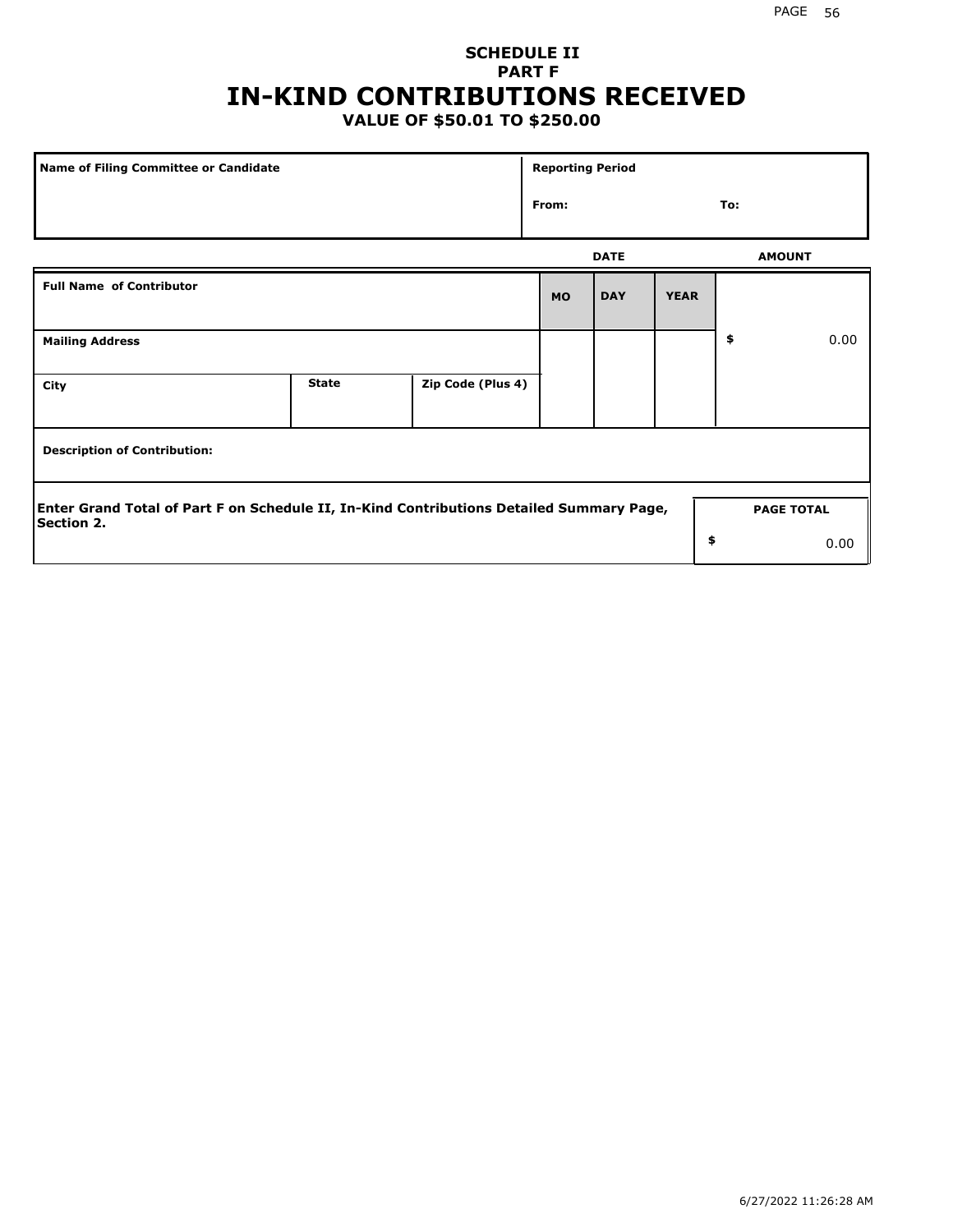### **SCHEDULE II PART G IN-KIND CONTRIBUTIONS RECEIVED VALUE OVER \$250.00**

|                                                                                                               | <b>Name of Filing Committee or Candidate</b> |      |                  |              | <b>Reporting Period</b> |                      |             |                                    |
|---------------------------------------------------------------------------------------------------------------|----------------------------------------------|------|------------------|--------------|-------------------------|----------------------|-------------|------------------------------------|
|                                                                                                               |                                              |      |                  |              | From:                   |                      | To:         |                                    |
|                                                                                                               |                                              |      |                  |              |                         | <b>DATE</b>          |             | <b>AMOUNT</b>                      |
| <b>Full Name of Contributor</b>                                                                               |                                              |      |                  |              | <b>MO</b>               | <b>DAY</b>           | <b>YEAR</b> |                                    |
| <b>Mailing Address</b>                                                                                        |                                              |      |                  |              |                         |                      |             | \$<br>0.00                         |
| City                                                                                                          | <b>State</b>                                 |      | Zip Code(Plus 4) |              |                         |                      |             |                                    |
| <b>Employer of Contributor</b>                                                                                |                                              |      |                  |              | <b>Occupation</b>       |                      |             |                                    |
| <b>Employer Mailing Address/Principal Place of</b><br><b>Business</b>                                         |                                              | City |                  | <b>State</b> | 4)                      | <b>Zip Code(Plus</b> |             | <b>Description of Contribution</b> |
| Enter Grand Total of Part G on Schedule II, In-Kind Contributions Detailed<br><b>Summary Page, Section 3.</b> |                                              |      |                  |              |                         |                      |             | <b>PAGE TOTAL</b><br>0.00          |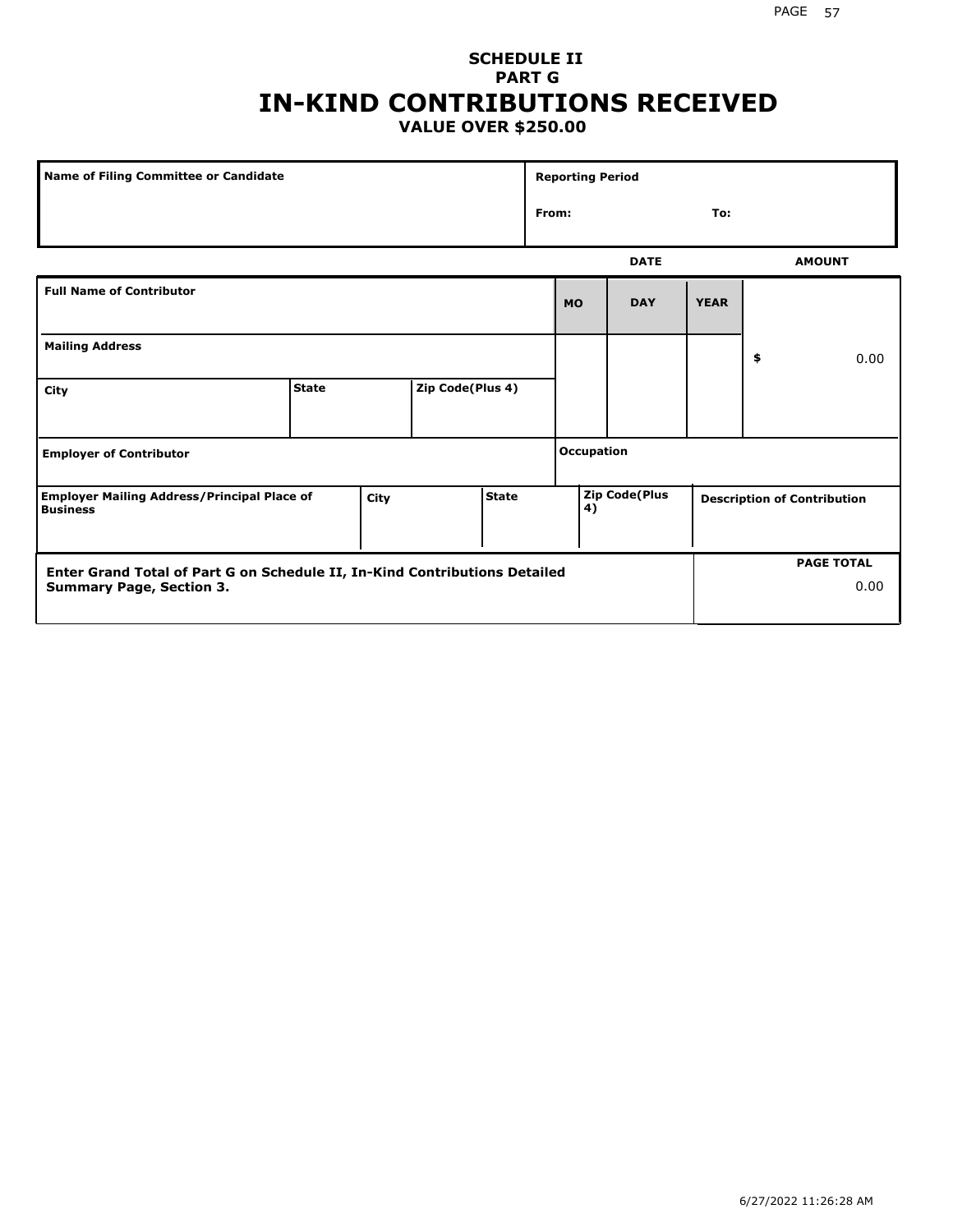# **SCHEDULE III STATEMENT OF EXPENDITURES**

| <b>Name of Filing Committee or Candidate</b> |                    |                            |           | <b>Reporting Period</b>                                     |             |     |               |
|----------------------------------------------|--------------------|----------------------------|-----------|-------------------------------------------------------------|-------------|-----|---------------|
| PLANNED PARENTHOOD PA INC                    |                    |                            | From      |                                                             | 10/23/2018  | To: | 11/26/2018    |
|                                              |                    |                            |           | <b>DATE</b>                                                 |             |     | <b>AMOUNT</b> |
| <b>To Whom Paid</b><br>Wells Fargo           |                    |                            | <b>MO</b> | <b>DAY</b>                                                  | <b>YEAR</b> |     |               |
| <b>Mailing Address</b><br>Unknown            |                    |                            | 10        | 23                                                          | 2018        | \$  | 30.00         |
| City<br>Harrisburg                           | <b>State</b><br>PA | Zip Code (Plus 4)<br>17102 |           | <b>Description of Expenditure</b><br>wire service charge    |             |     |               |
| <b>To Whom Paid</b><br>Deliver Strategies    |                    |                            | <b>MO</b> | <b>DAY</b>                                                  | <b>YEAR</b> |     |               |
| <b>Mailing Address</b><br>PO Box 100970      |                    |                            | 10        | 23                                                          | 2018        | \$  | 130,428.08    |
| City<br>Arlington                            | <b>State</b><br>VA | Zip Code (Plus 4)<br>22210 |           | <b>Description of Expenditure</b><br>printing/distribution  |             |     |               |
| <b>To Whom Paid</b><br>Deliver Strategies    |                    |                            | <b>MO</b> | <b>DAY</b>                                                  | <b>YEAR</b> |     |               |
| <b>Mailing Address</b><br>PO Box 100970      |                    |                            | 10        | 25                                                          | 2018        | \$  | 51,770.00     |
| City<br>Arlington                            | <b>State</b><br>VA | Zip Code (Plus 4)<br>22210 |           | <b>Description of Expenditure</b><br>printing/distributions |             |     |               |
| <b>To Whom Paid</b><br>PP Keystone           |                    |                            | <b>MO</b> | <b>DAY</b>                                                  | <b>YEAR</b> |     |               |
| <b>Mailing Address</b><br>5920 Hamilton Blvd |                    |                            | $11\,$    | 19                                                          | 2018        | \$  | 578.45        |
| City<br>Allentown                            | <b>State</b><br>PA | Zip Code (Plus 4)<br>18106 |           | <b>Description of Expenditure</b><br>expense reimbursment   |             |     |               |
| <b>To Whom Paid</b><br>PP Keystone           |                    |                            | <b>MO</b> | <b>DAY</b>                                                  | <b>YEAR</b> |     |               |
| <b>Mailing Address</b><br>5920 Hamilton Blvd |                    |                            | 11        | 19                                                          | 2018        | \$  | 185.53        |
| City<br>Allentown                            | <b>State</b><br>PA | Zip Code (Plus 4)<br>18106 |           | <b>Description of Expenditure</b><br>expense reimbursement  |             |     |               |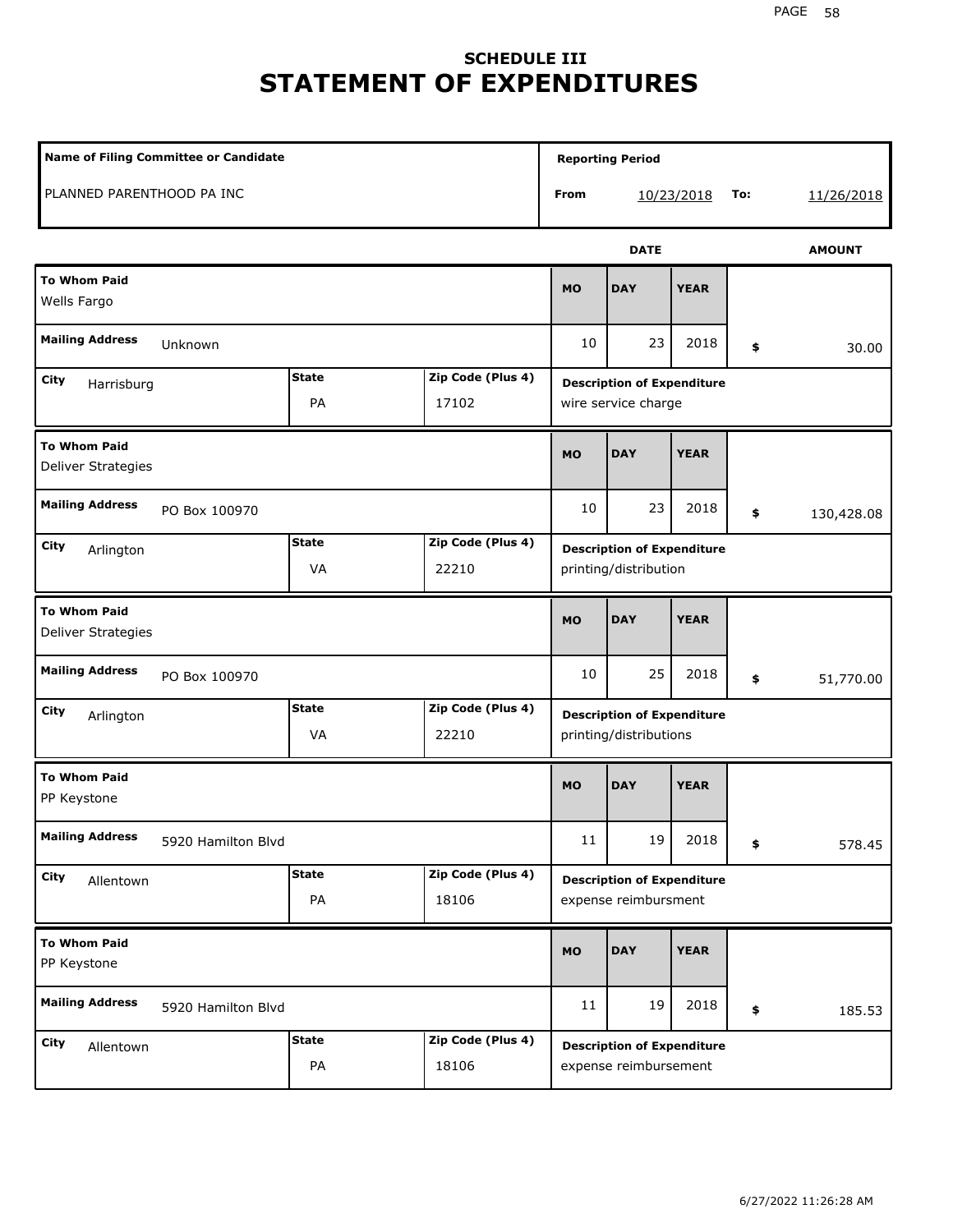| <b>To Whom Paid</b><br>Peter Fair               |                        |              |                   | <b>MO</b>      | <b>DAY</b>                                                  | <b>YEAR</b> |                |
|-------------------------------------------------|------------------------|--------------|-------------------|----------------|-------------------------------------------------------------|-------------|----------------|
| <b>Mailing Address</b>                          | 1514 N 2nd Street      |              |                   | 11             | 15                                                          | 2018        | \$<br>53.52    |
| City                                            |                        | <b>State</b> | Zip Code (Plus 4) |                | <b>Description of Expenditure</b>                           |             |                |
| Harrisburg                                      |                        | PA           | 17102             |                | expense reimbursment                                        |             |                |
| <b>To Whom Paid</b><br>Community Outreach Group |                        |              |                   | <b>MO</b>      | <b>DAY</b>                                                  | <b>YEAR</b> |                |
| <b>Mailing Address</b>                          | 1110 Vermont Avenue NW |              |                   | 11             | 15                                                          | 2018        | \$<br>309.52   |
| City<br>Washington                              |                        | <b>State</b> | Zip Code (Plus 4) |                | <b>Description of Expenditure</b>                           |             |                |
|                                                 |                        | DC           | 20005             | tablet rentals |                                                             |             |                |
| <b>To Whom Paid</b><br>PP Advocates             |                        |              |                   | <b>MO</b>      | <b>DAY</b>                                                  | <b>YEAR</b> |                |
| <b>Mailing Address</b>                          | 1514 N 2nd Street      |              |                   | 11             | 14                                                          | 2018        | \$<br>7,972.84 |
| City<br>Harrisburg                              |                        | <b>State</b> | Zip Code (Plus 4) |                | <b>Description of Expenditure</b>                           |             |                |
|                                                 |                        | PA           | 17102             |                | sept salary allocation                                      |             |                |
| <b>To Whom Paid</b>                             |                        |              |                   |                |                                                             |             |                |
| PP Southeast                                    |                        |              |                   | <b>MO</b>      | <b>DAY</b>                                                  | <b>YEAR</b> |                |
| <b>Mailing Address</b>                          | 1144 Locust Street     |              |                   | 10             | 24                                                          | 2018        | \$<br>9,810.38 |
| City                                            |                        | <b>State</b> | Zip Code (Plus 4) |                |                                                             |             |                |
| Philadephia                                     |                        | PA           | 19107             |                | <b>Description of Expenditure</b><br>expense reimbursements |             |                |
| <b>To Whom Paid</b><br>Kennedy Printing         |                        |              |                   | MO             | <b>DAY</b>                                                  | <b>YEAR</b> |                |
| <b>Mailing Address</b>                          | 5534 Baltimore Avenue  |              |                   | 11             | 13                                                          | 2018        | \$<br>51.30    |
| City                                            |                        | <b>State</b> | Zip Code (Plus 4) |                | <b>Description of Expenditure</b>                           |             |                |
| Philadelphia                                    |                        | PA           | 19143             | printing       |                                                             |             |                |
| <b>To Whom Paid</b><br>Mohan Seshadri           |                        |              |                   | <b>MO</b>      | <b>DAY</b>                                                  | <b>YEAR</b> |                |
| <b>Mailing Address</b>                          | 45 N 6th Street        |              |                   | 11             | 13                                                          | 2018        | \$<br>163.51   |
| City<br>Allentown                               |                        | <b>State</b> | Zip Code (Plus 4) |                | <b>Description of Expenditure</b>                           |             |                |
|                                                 |                        | PA           | 18101             |                | expense reimbursement                                       |             |                |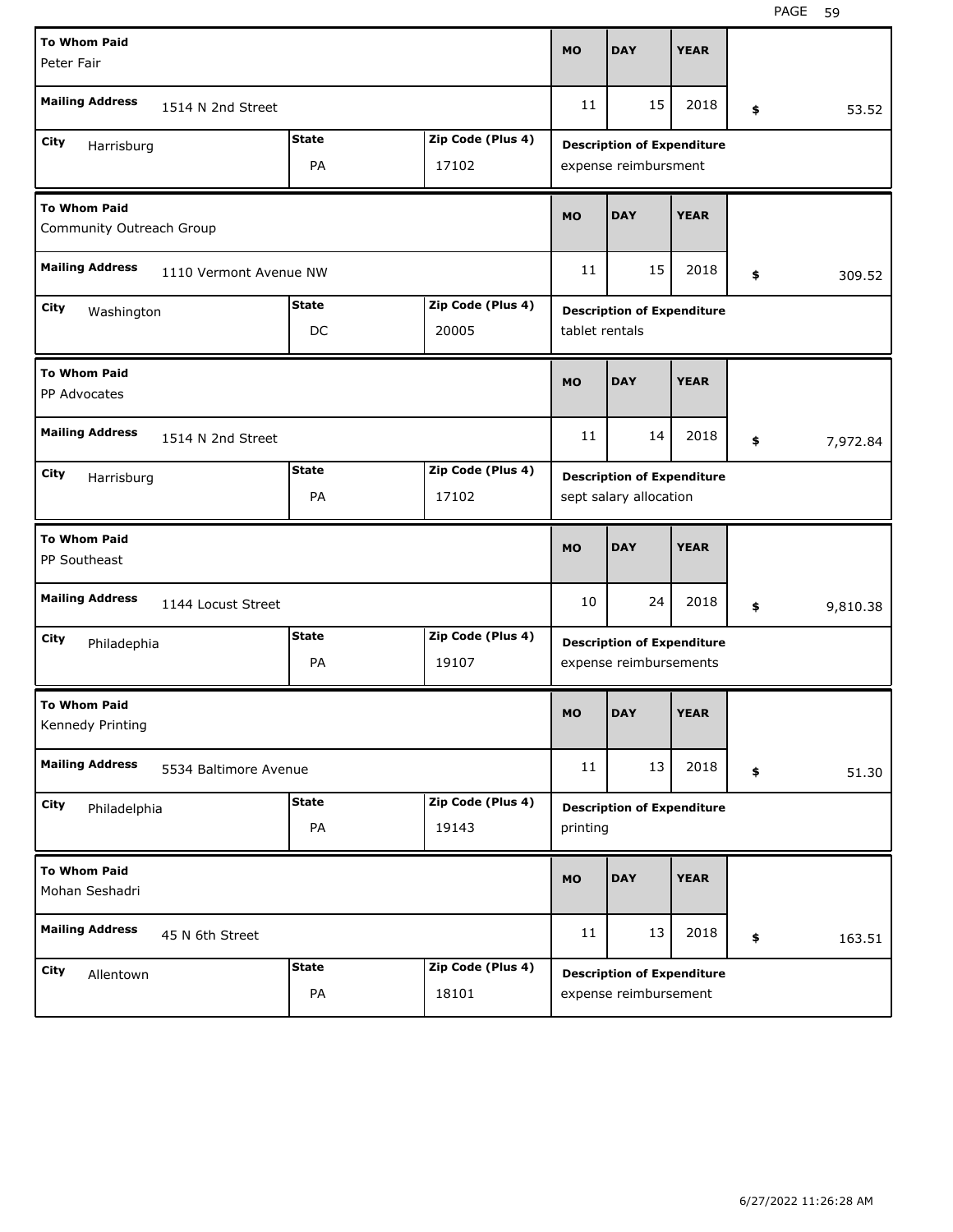| <b>To Whom Paid</b>                                     |              |                   | <b>MO</b> | <b>DAY</b>                        | <b>YEAR</b> |              |
|---------------------------------------------------------|--------------|-------------------|-----------|-----------------------------------|-------------|--------------|
| Friends of Todd Stephens                                |              |                   |           |                                   |             |              |
| <b>Mailing Address</b><br>PO Box 125                    |              |                   | 11        | 9                                 | 2018        | \$<br>500.00 |
| City<br>Horsham                                         | <b>State</b> | Zip Code (Plus 4) |           | <b>Description of Expenditure</b> |             |              |
|                                                         | PA           | 19044             | donation  |                                   |             |              |
| <b>To Whom Paid</b><br>Elect Emily 4 PA                 |              |                   | <b>MO</b> | <b>DAY</b>                        | <b>YEAR</b> |              |
| <b>Mailing Address</b><br>3000 Village Run Road         |              |                   | 11        | 5                                 | 2018        | \$<br>400.00 |
| City<br>Wexford                                         | <b>State</b> | Zip Code (Plus 4) |           | <b>Description of Expenditure</b> |             |              |
|                                                         | PA           | 15090             | donation  |                                   |             |              |
| <b>To Whom Paid</b><br>Friends of Betsy Monroe          |              |                   | <b>MO</b> | <b>DAY</b>                        | <b>YEAR</b> |              |
| <b>Mailing Address</b><br>269 Kittanning Pike           |              |                   | 11        | $\overline{2}$                    | 2018        | \$<br>500.00 |
| City<br>Pittsburgh                                      | <b>State</b> | Zip Code (Plus 4) |           | <b>Description of Expenditure</b> |             |              |
|                                                         | PA           | 15215             | donation  |                                   |             |              |
|                                                         |              |                   |           |                                   |             |              |
| <b>To Whom Paid</b><br>Citizens for Hughes              |              |                   | <b>MO</b> | <b>DAY</b>                        | <b>YEAR</b> |              |
| <b>Mailing Address</b><br>4950 Parkside Avenue, Ste 106 |              |                   | 11        | 1                                 | 2018        | \$<br>500.00 |
| City<br>Philadelphia                                    | <b>State</b> | Zip Code (Plus 4) |           | <b>Description of Expenditure</b> |             |              |
|                                                         | PA           | 19131             | donation  |                                   |             |              |
| <b>To Whom Paid</b><br>Friends of Carolyn Comitta       |              |                   | <b>MO</b> | <b>DAY</b>                        | <b>YEAR</b> |              |
| <b>Mailing Address</b><br>117 W Gay Street, Box 156     |              |                   | 10        | 31                                | 2018        | \$<br>250.00 |
| City<br>West Chester                                    | <b>State</b> | Zip Code (Plus 4) |           | <b>Description of Expenditure</b> |             |              |
|                                                         | PA           | 19380             | donation  |                                   |             |              |
| <b>To Whom Paid</b><br>Friends of Joe Webster           |              |                   | <b>MO</b> | <b>DAY</b>                        | <b>YEAR</b> |              |
| <b>Mailing Address</b><br>PO Box 26264                  |              |                   | 10        | 31                                | 2018        | \$<br>500.00 |
| <b>City</b><br>Collegeville                             | <b>State</b> | Zip Code (Plus 4) |           | <b>Description of Expenditure</b> |             |              |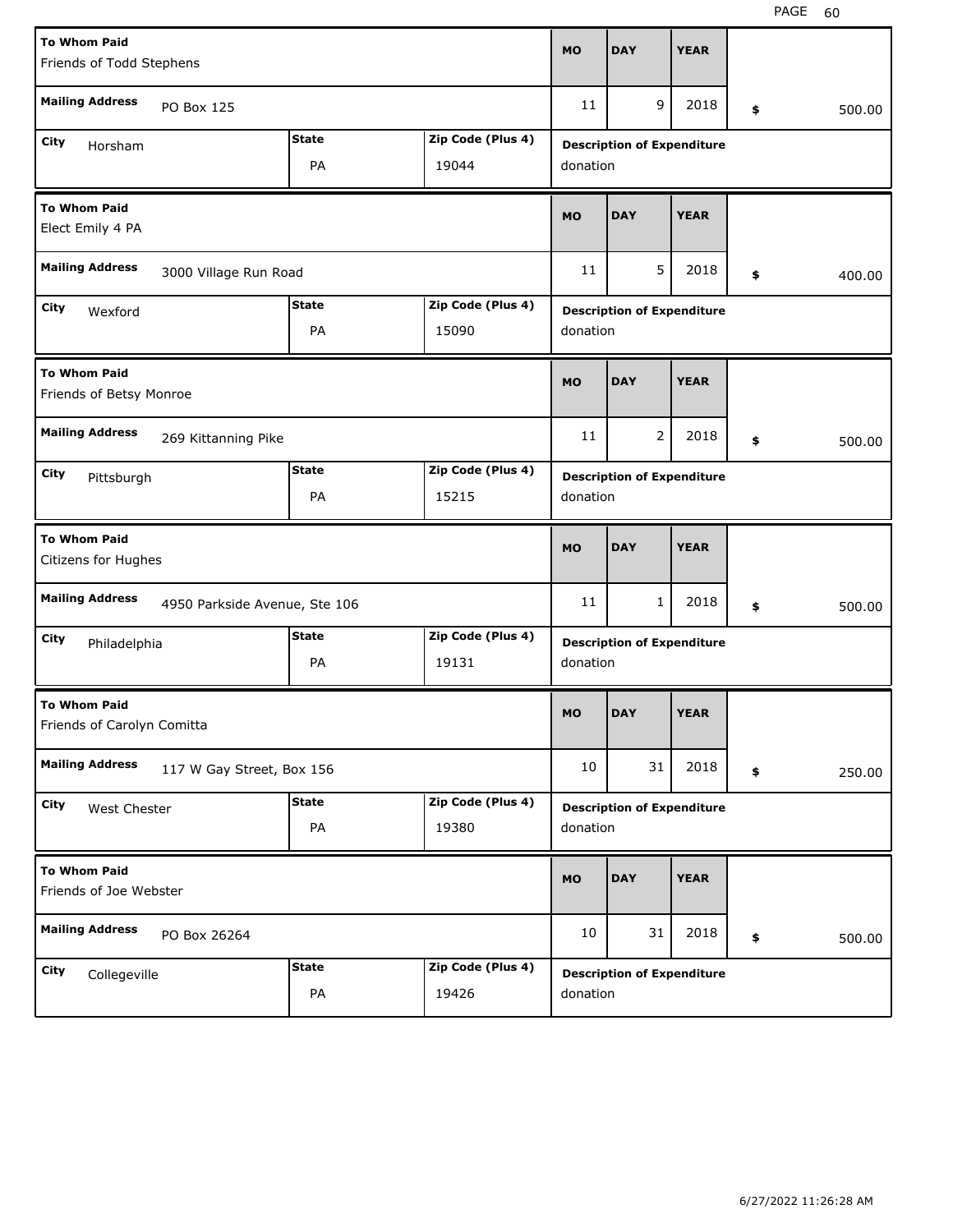| <b>To Whom Paid</b>                                              |            |                   |                                                        |                                   |                                   |             |    |          |
|------------------------------------------------------------------|------------|-------------------|--------------------------------------------------------|-----------------------------------|-----------------------------------|-------------|----|----------|
| Friends of Val Arkoosh                                           |            |                   |                                                        | <b>MO</b>                         | <b>DAY</b>                        | <b>YEAR</b> |    |          |
| <b>Mailing Address</b><br>PO Box 1177                            |            |                   |                                                        | 10                                | 30                                | 2018        | \$ | 1,000.00 |
| City<br>Norristown                                               |            | <b>State</b>      | Zip Code (Plus 4)<br><b>Description of Expenditure</b> |                                   |                                   |             |    |          |
|                                                                  |            | PA                | 19404                                                  | donation                          |                                   |             |    |          |
| <b>To Whom Paid</b><br>Friends of Joe Ciresi                     |            |                   |                                                        | <b>MO</b>                         | <b>DAY</b>                        | <b>YEAR</b> |    |          |
| <b>Mailing Address</b><br>4011 Ashbrook Drive                    |            |                   |                                                        | 10                                | 30                                | 2018        | \$ | 500.00   |
| City<br>Royersford                                               |            | Zip Code (Plus 4) |                                                        | <b>Description of Expenditure</b> |                                   |             |    |          |
|                                                                  |            | PA                | 19468                                                  |                                   | donation                          |             |    |          |
| <b>To Whom Paid</b><br>Committee to Elect Leanne Krueger-Braneky |            |                   |                                                        | <b>MO</b>                         | <b>DAY</b>                        | <b>YEAR</b> |    |          |
| <b>Mailing Address</b><br>PO Box 22                              |            |                   |                                                        | 10                                | 29                                | 2018        | \$ | 1,500.00 |
| City<br>Swarthmore                                               |            | Zip Code (Plus 4) |                                                        | <b>Description of Expenditure</b> |                                   |             |    |          |
|                                                                  |            | PA                | 19081                                                  | donation                          |                                   |             |    |          |
| <b>To Whom Paid</b><br>Be The Change PA                          |            |                   |                                                        |                                   |                                   |             |    |          |
|                                                                  |            |                   |                                                        | <b>MO</b>                         | <b>DAY</b>                        | <b>YEAR</b> |    |          |
| <b>Mailing Address</b>                                           | PO Box 254 |                   |                                                        | 10                                | 29                                | 2018        | \$ | 1,000.00 |
| City<br>Royersford                                               |            | <b>State</b>      | Zip Code (Plus 4)                                      |                                   | <b>Description of Expenditure</b> |             |    |          |
|                                                                  |            | PA                | 19468                                                  | donatiuon                         |                                   |             |    |          |
| <b>To Whom Paid</b><br>Friends of Tim Kearney                    |            |                   |                                                        | <b>MO</b>                         | <b>DAY</b>                        | <b>YEAR</b> |    |          |
| <b>Mailing Address</b>                                           | PO Box 505 |                   |                                                        | 10                                | 29                                | 2018        | \$ | 750.00   |
| City<br>Swarthmore                                               |            | <b>State</b>      | Zip Code (Plus 4)                                      |                                   | <b>Description of Expenditure</b> |             |    |          |
|                                                                  |            | PA                | 19081                                                  | donation                          |                                   |             |    |          |
| <b>To Whom Paid</b><br>Tina Davis for Senate                     |            |                   |                                                        | <b>MO</b>                         | <b>DAY</b>                        | <b>YEAR</b> |    |          |
| <b>Mailing Address</b>                                           | PO Box 233 |                   |                                                        | 10                                | 29                                | 2018        | \$ | 456.00   |
| City<br>Croydon                                                  |            | <b>State</b>      | Zip Code (Plus 4)                                      |                                   | <b>Description of Expenditure</b> |             |    |          |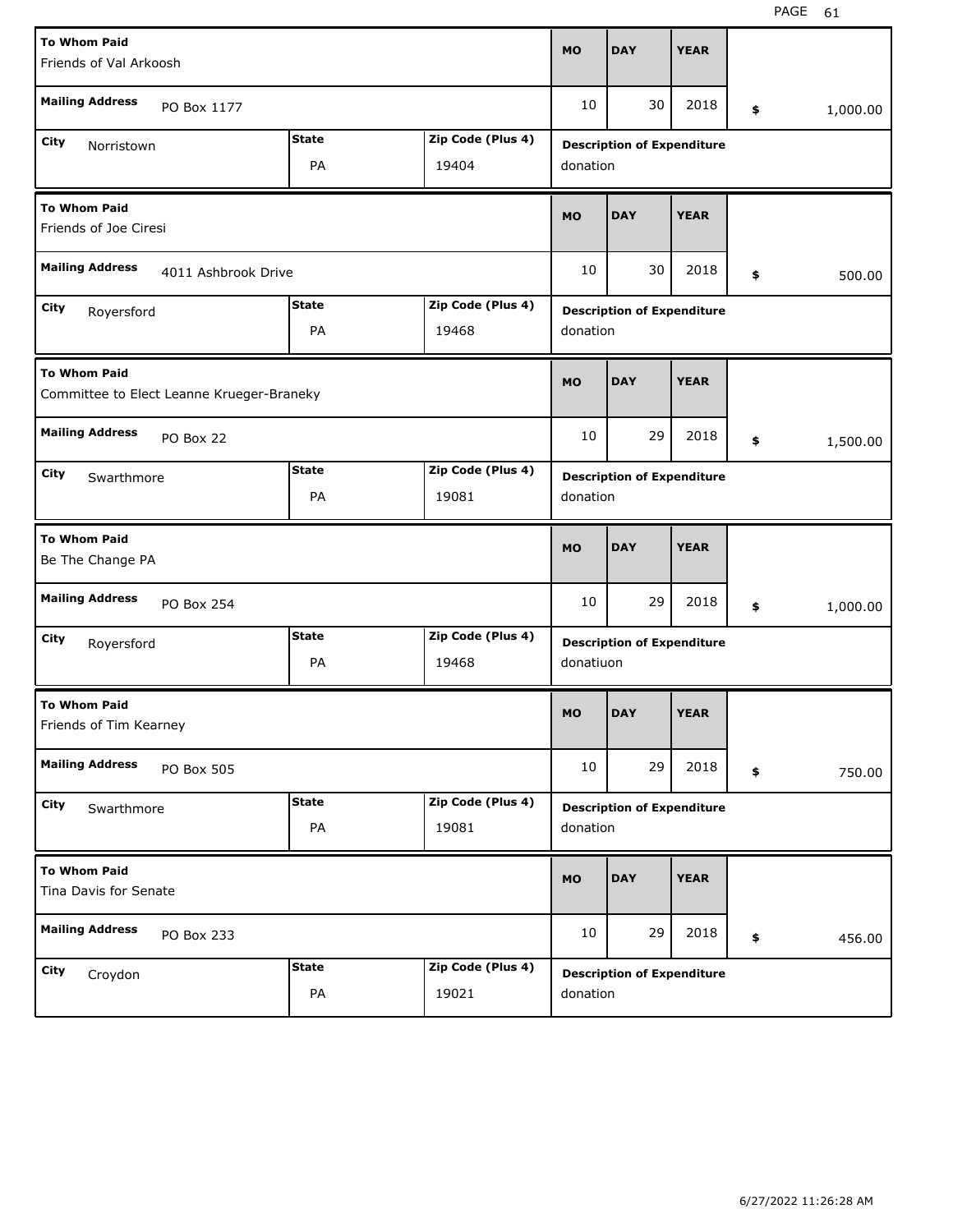| <b>To Whom Paid</b><br>Maria for PA                                     |                    |                            |                                               | <b>DAY</b> | <b>YEAR</b> |    |                   |
|-------------------------------------------------------------------------|--------------------|----------------------------|-----------------------------------------------|------------|-------------|----|-------------------|
| <b>Mailing Address</b><br>PO Box 1006                                   |                    |                            |                                               | 29         | 2018        | \$ | 500.00            |
| City<br>Spring House                                                    | <b>State</b><br>PA | Zip Code (Plus 4)<br>19477 | <b>Description of Expenditure</b><br>donation |            |             |    |                   |
| <b>To Whom Paid</b><br>Steve Santarsiero for State Senate               |                    |                            |                                               | <b>DAY</b> | <b>YEAR</b> |    |                   |
| <b>Mailing Address</b><br>Unknown                                       |                    |                            |                                               | 26         | 2018        | \$ | 1,000.00          |
| City<br>Unknown                                                         | State<br><b>PA</b> | Zip Code (Plus 4)<br>17102 | <b>Description of Expenditure</b><br>donation |            |             |    |                   |
|                                                                         |                    |                            |                                               |            |             |    | <b>PAGE TOTAL</b> |
| Enter Grand Total of Expenditures on Page 1, Report Cover Page, Item D. |                    |                            |                                               |            |             |    | 210,709.13        |